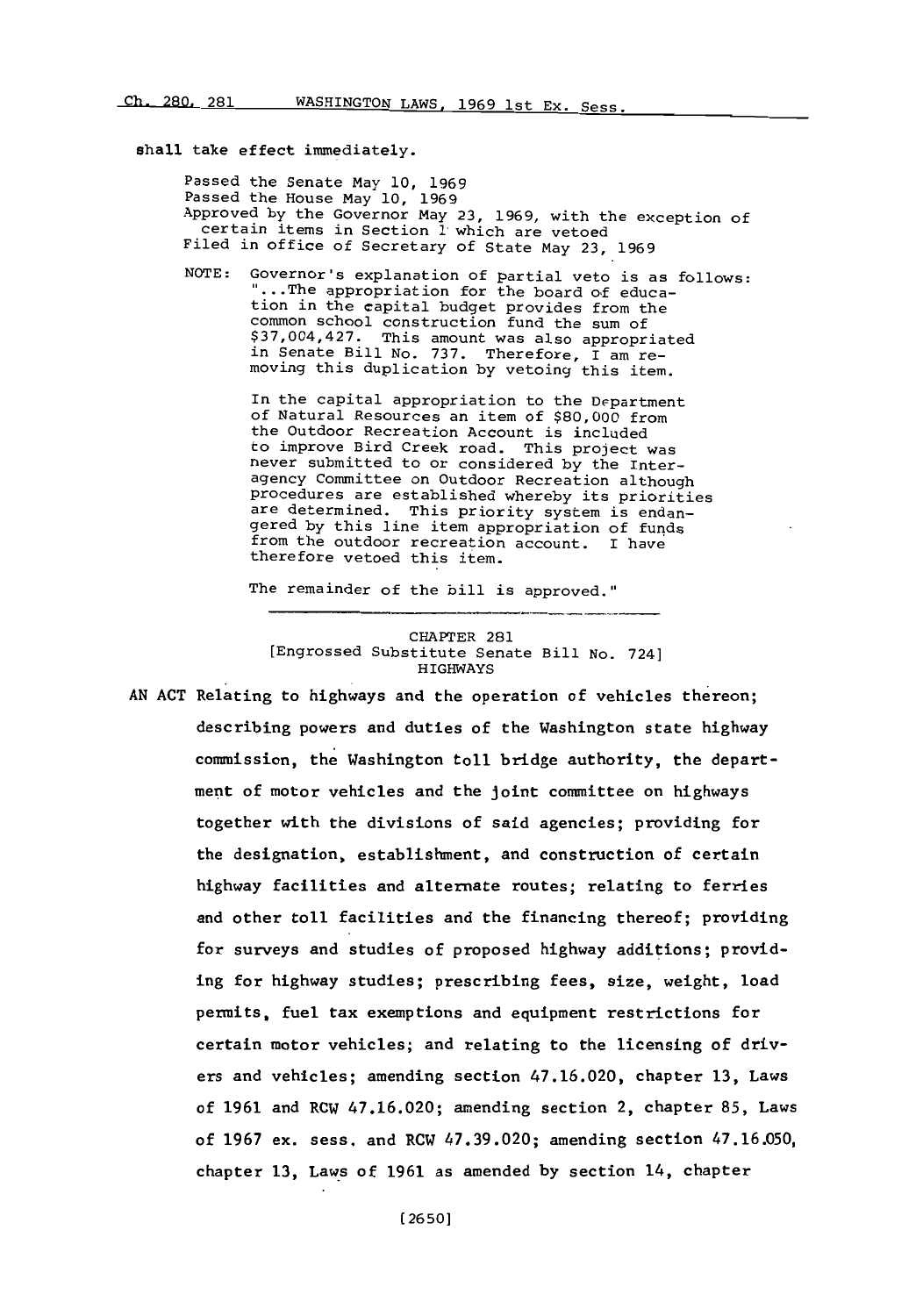Ch. 281

145, Laws of **1967** ex. sess. and RCOW **47.16.050;** amending section 47.20.200, chapter **13,** Laws of **1961** and RCW 47.20.200; amending section **47.20.390,** chapter **13,** Laws of **1961** and ROWJ **47.20.390;** amending section **7,** chapter 134, Laws of **1969;** amending section **46.37.160,** chapter 12, Laws of **1961** as amended **by** section **1,** chapter 154, Laws of **1963** and RCW **46.37.160;** amending section **82.36.280,** chapter **15,** Laws of **1961** and RCW **82.36.230;** amending section 82.40.010, chapter **15,** Laws of **1961,** as amended **by** section **1,** chapter **196,** Laws of **1967** and RCW 82.40.010; amending section **46.68.030,** chapter 12, Laws of **1961** as last amended **by** section **8,** chapter **99,** Laws of **1969** and RCW.46.68.030; amending section **35.84.060,** chapter **7,** Laws of **1965** and RCW **35.84.060;** amending section **82.36.275,** chapter **15,** Laws of **1961** as last amended **by** section **1,** chapter **86,** Laws of **1967** and ROW **82.36.275;** amending section 82.40.047, chapter **15,** Laws of **1961** as last amended **by** section 2, chapter **86,** Laws of **1967** and ROW 82.40.047; amending section 82.40.046, chapter **15,** Laws of **1961** and ROW 82.40.046; amending section 46.44.091, chapter 12, Laws of **1961** and ROW 46.44.091; amending section 46.44.096, chapter 12, Laws of **1961** and ROW 46.44.096; amending section **19,** chapter **106,** Laws of **1963** and ROW **46.85.190;** amending section **5,** chapter **156,** Laws of **1965** and ROW 46.01.050; amending section **117,** chapter **32,** Laws of **1967** and ROW 46.01- **.055;** amending section **7,** chapter 140, Laws of **1967** as last amended **by** section **1,** chapter 42, Laws of **1969** 1st ex. sess. and ROW 46.12.101; amending section 4, chapter 42, Laws of **1969** 1st ex. sess.; amending section **7,** chapter 42, Laws of **1969** 1st ex. sess.; amending section **8,** chapter 42, Laws of **1969** 1st ex. sess.; amending section 12, chapter 42, Laws of **1969** 1st ex. sess.; amending section **5,** chapter 42, Laws of **1969** 1st ex. sess.; amending section 2, chapter 42, Laws of **1969** 1st ex. sess.; amending section **15,** chapter **155,** Laws of **1965** ex. sess. as amended **by** section **58,** chapter 145, Laws of **1967** ex. sess.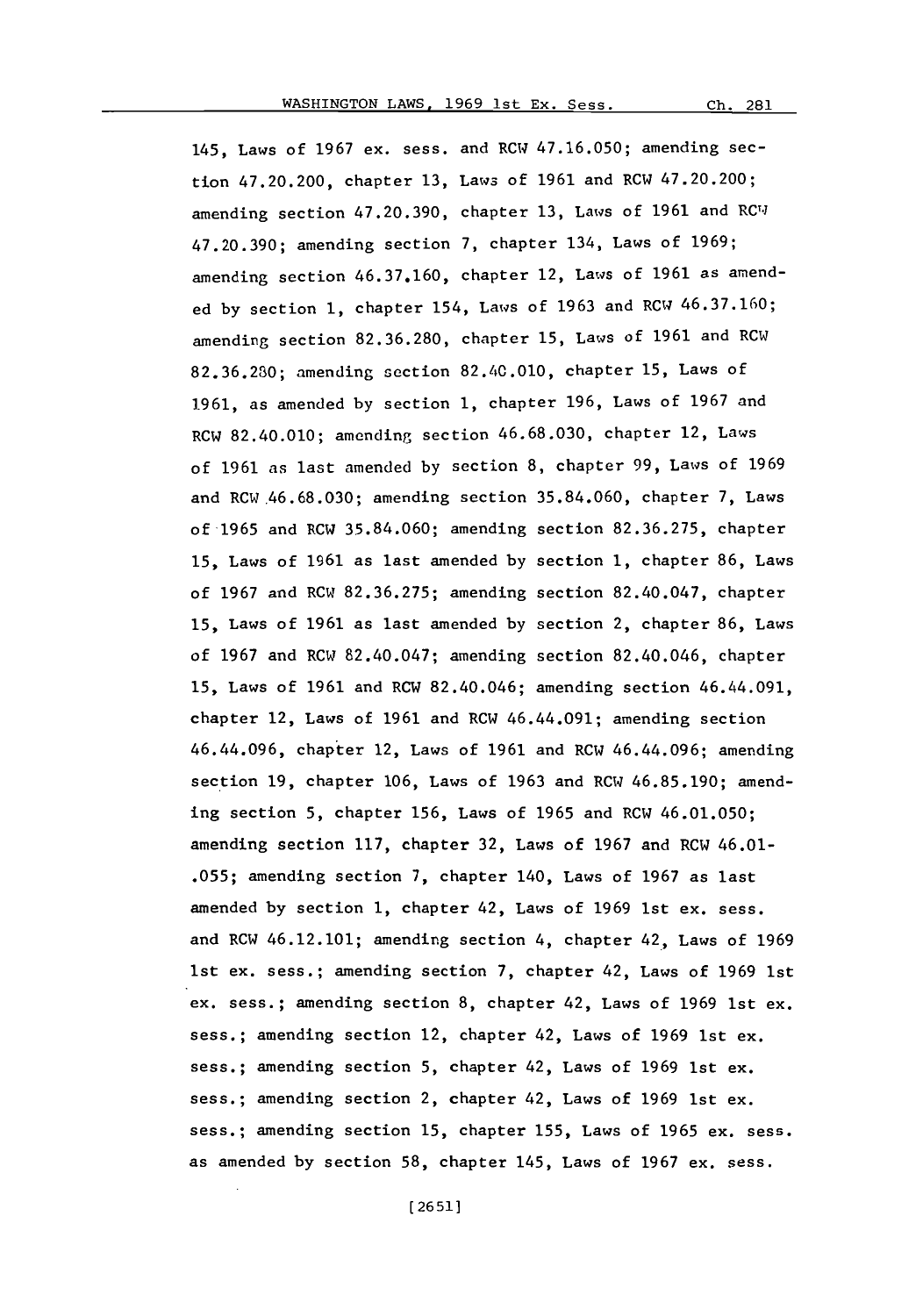and RCW 46.61.100; amending section 46.37.430, chapter 12, Laws of **1961** and RCW 46.37.430; amending section **1,** chapter **36,** Laws of **1909** as amended **by** section **1,** chapter **73,** Laws of **1931,** and RCW **9.61.120;** amending section **3,** chapter **85,** Laws of **1967** and RCW **9.66.070;** amending section 2, chapter **52,** Laws of **1965** ex. sess. and RCW **46.61.650;** and amending section 46.44.095, chapter 12, Laws of **1961** as last amended **by** section **15,** chapter 94, Laws of **1967** ex. sess. and RCW 46.44.095; adding new sections to chapter **13,** Laws of **1961** and to chapter 47. **16** RCW; adding new sections to chapter 42, Laws of **1969** 1st ex. sess. and to chapter 46. **52** RCW; adding a new section to chapter **169,** Laws of **1963** and to chapter 46. **29** RCW; repealing section 24, chapter 145, Laws of **1967** ex. sess. **;** repealing section **9,** chapter **209,** Laws of **1961** and RCW 47. **56.664;** amending section **15,** chapter 142, Laws of **1915** as last amended **by** section **1,** chapter **118,** Laws of **1967** ex. sess. and RCW **46.16.070;** adding new sections to chapter 12, Laws of **1961** and chapter 46.04 RCW; amending section 46.44.092, chapter 12, Laws of **1961** as last amended **by** section **39,** chapter **170,** Laws of **1965** ex. sess. and RCW 46.44.092; amending section 40, chapter **155,** Laws of **1965** ex. sess. and RCW 46.61.290; making appropriations; providing penalties; providing effective dates; and declaring an emergency.

BE IT **ENACTED** BY THE LEGISLATURE OF THE **STATE** OF WASHINGTON:

**NEW** SECTION. Section **1.** The joint committee on highways and the Washington state highway commission shall jointly consider the following proposed highway additions **by** undertaking appropriate studies and surveys as may be necessary to accomplish an evaluation with respect to their being a part of the modern integrated state highway system. Unless otherwise provided, the study shall be completed **by** September **1, 1970.**

**(1) A** new highway connection from primary state highway No. 2 (SR **522)** in the vicinity of Kenmore in a generally northerly direction to a junction with primary state highway No. **I** (SR **5)** in the

**[ 26 52]**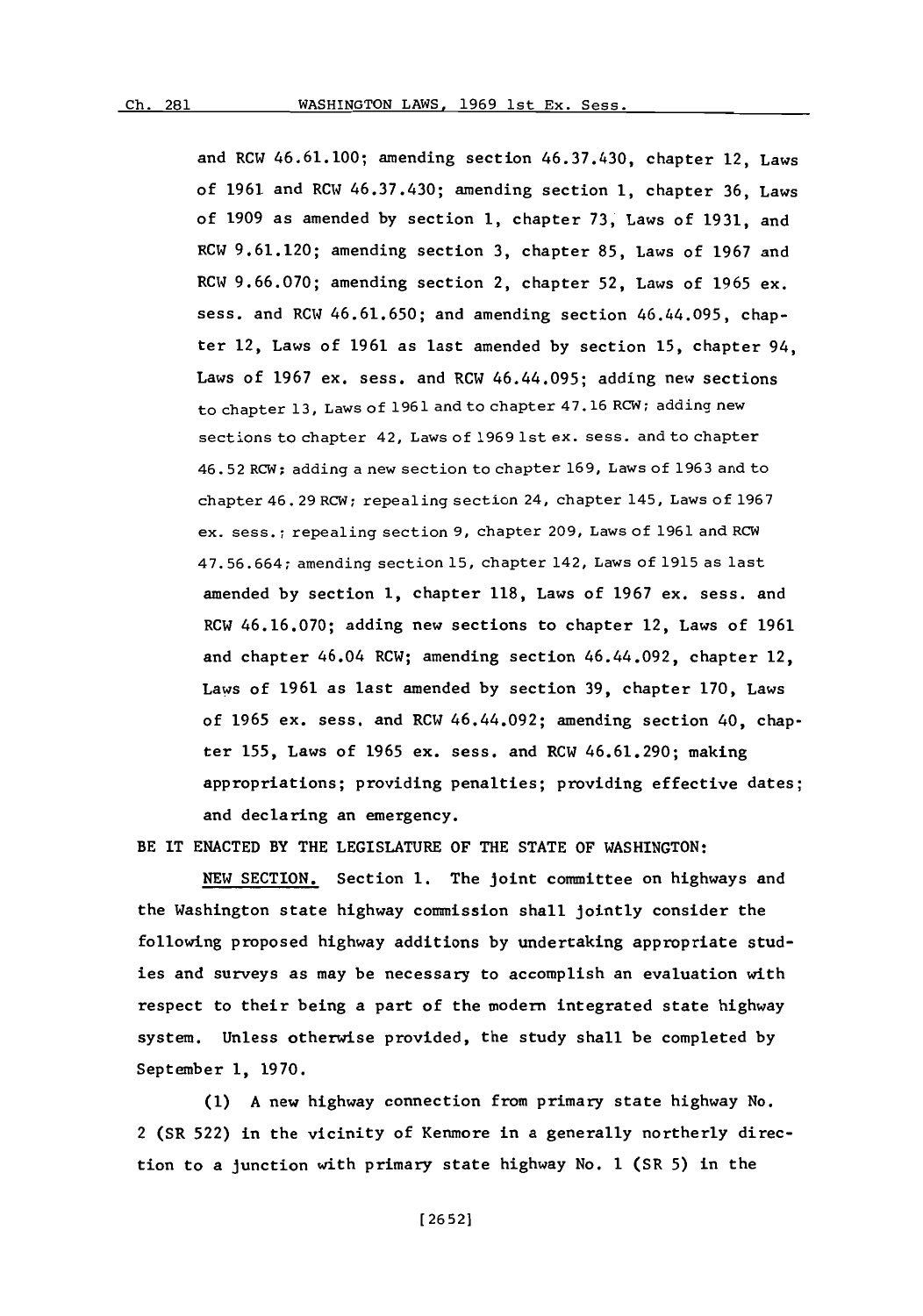vicinity of Swamp Creek, or to a junction with primary state highway No. **I** (SR 405) in the vicinity of Swamp Creek. Consideration shall be given to the further extension of said highway to proposed primary state highway No. **19** (SR **605).** The study shall consider whether such a connecting highway should be designated a state highway or county road.

(2) An extension to primary state highway No. 12 from the interstate bridge at Point Ellice easterly along the Columbia River via Altoona to a junction with primary state highway No. 12 at Skamokawa.

**(3)** The acquisition **by** the Washington state highway commission or Washington toll bridge authority of all the properties and facilities on the Puget Island-Westport ferry system now owned **by** Wahkiakum county for the purposes of adding such ferry crossing from the south side of Puget Island to a point in the vicinity of Westport, Oregon as an extension of secondary state highway No. 12F (SR 409).

(4) An extension of secondary state highway No. **11** (SR **525)** from the Broadway interchange on FAI **5,** easterly to a connection with secondary state highway No. **IA,** thence northerly on secondary state highway No. **IA** to primary state highway No. 2 in Snohomish.

**NEW** SECTION. Sec. 2. The Washington state highway commission is directed to apply for federal aid interstate matching funds to reconstruct the existing partial interchange at the junction FAI **5** and South 72nd street in the city of Tacoma to a full interchange facility. In the event federal matching funds become available to pay ninety percent of the cost of said project the highway commission is authorized to construct said interchange facility as soon as feasible.

**NEW** SECTION. Sec. **3.** The Washington state highway commission is directed to apply for federal aid interstate matching funds to construct an interchange at the junction of FAI **5** and Marvin Road in Thurston county. In the event federal matching funds become available to pay ninety percent of the cost of said project the highway commis-

**[26531**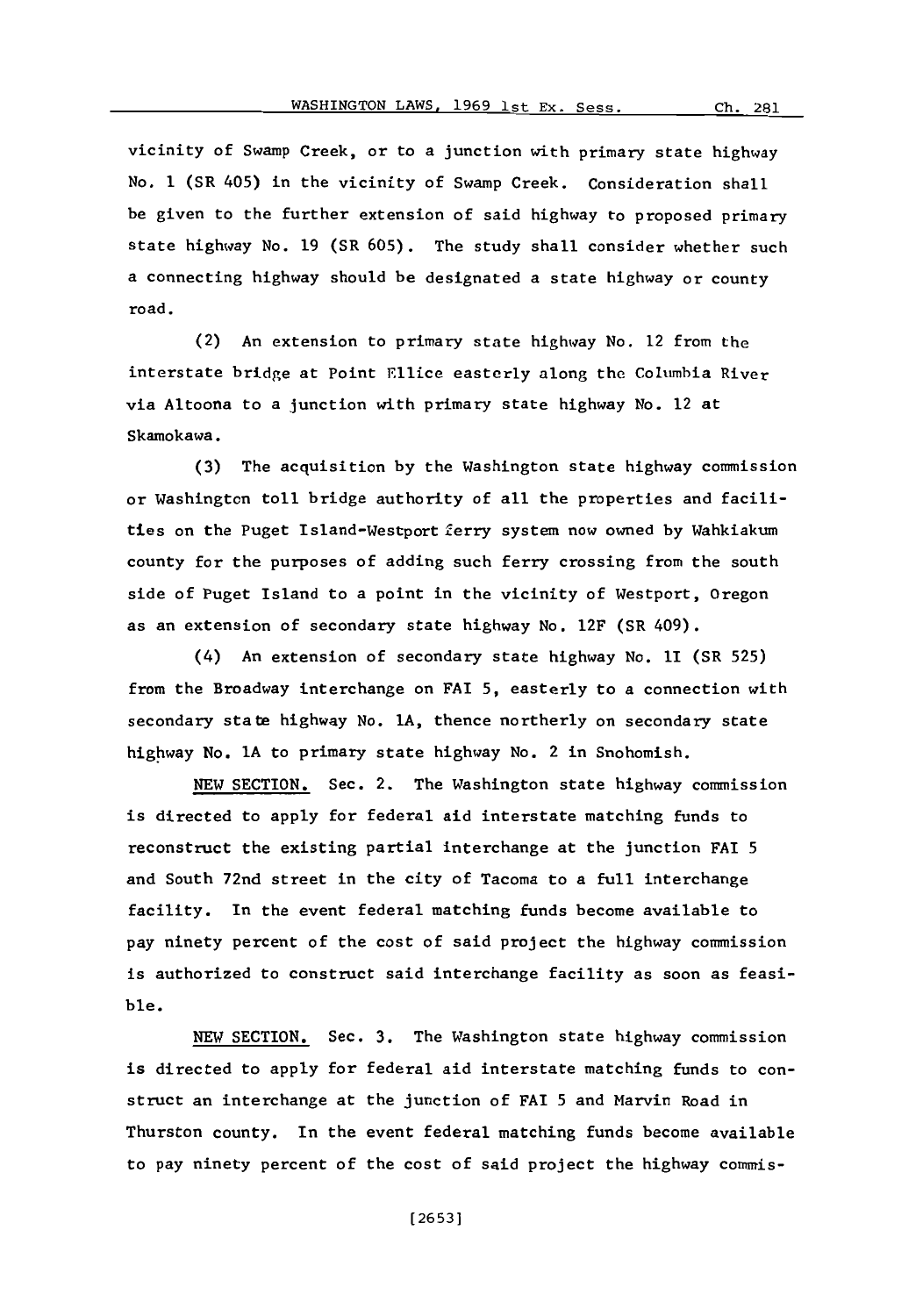**ch.** 281

sion is authorized to construct said interchange as soon as feasible.

**NEW** SECTION. Sec. 4. The Washington state highway commission is directed to undertake a comprehensive study with surveys as may be necessary with respect to improvement of old **U.S. 99,** primary state highway No. 1 (FAT **5),** SR **167** and SR **181,** between south 348th street on the south and SR **518** and FAT 405 on the north, in King county. The study shall consider the feasibility of improving the above-named highway facilities to provide for the vehicle carrying capacity necessary to accommodate the total projected traffic volumes between Seattle and Tacoma through and within the study area through **1990.** Such study shall include a study of the relocation of sign route **509** upon the present right-of-way of **U. S.** highway **99** between Midway, Washington and south 348th street in King county.

The commission shall hold a public hearing within the general area of the study to determine the desirability of said improvements. Notice of the hearing shall be given to King county and shall be published in all newspapers of general circulation in south King county not less than thirty days prior to the date of hearing. At the hearing any representative of the county or of any community organizations or any other person may appear and be heard even though such official or person or organization is not an abutting property owner.

The highway commission shall report its recommendations developed from this study to the next regular session of the legislature.

Sec. **5.** Section 47.16.020, chapter **13,** Laws of **1961,** and RCW 47.16.020 are each amended to read as follows:

**A** primary state highway to be known as primary state highway No. 2, or the Sunset highway, is hereby established according to the description as follows: Beginning at the intersection **of** the west approach to the Lake Washington bridge at Rainier Avenue in Seattle in King county, thence in an easterly direction **by** the most feasible route **by** way of the Lake Washington bridge and approaches crossing Lake Washington and Mercer Island to the east shore of Lake Washing-

[2654]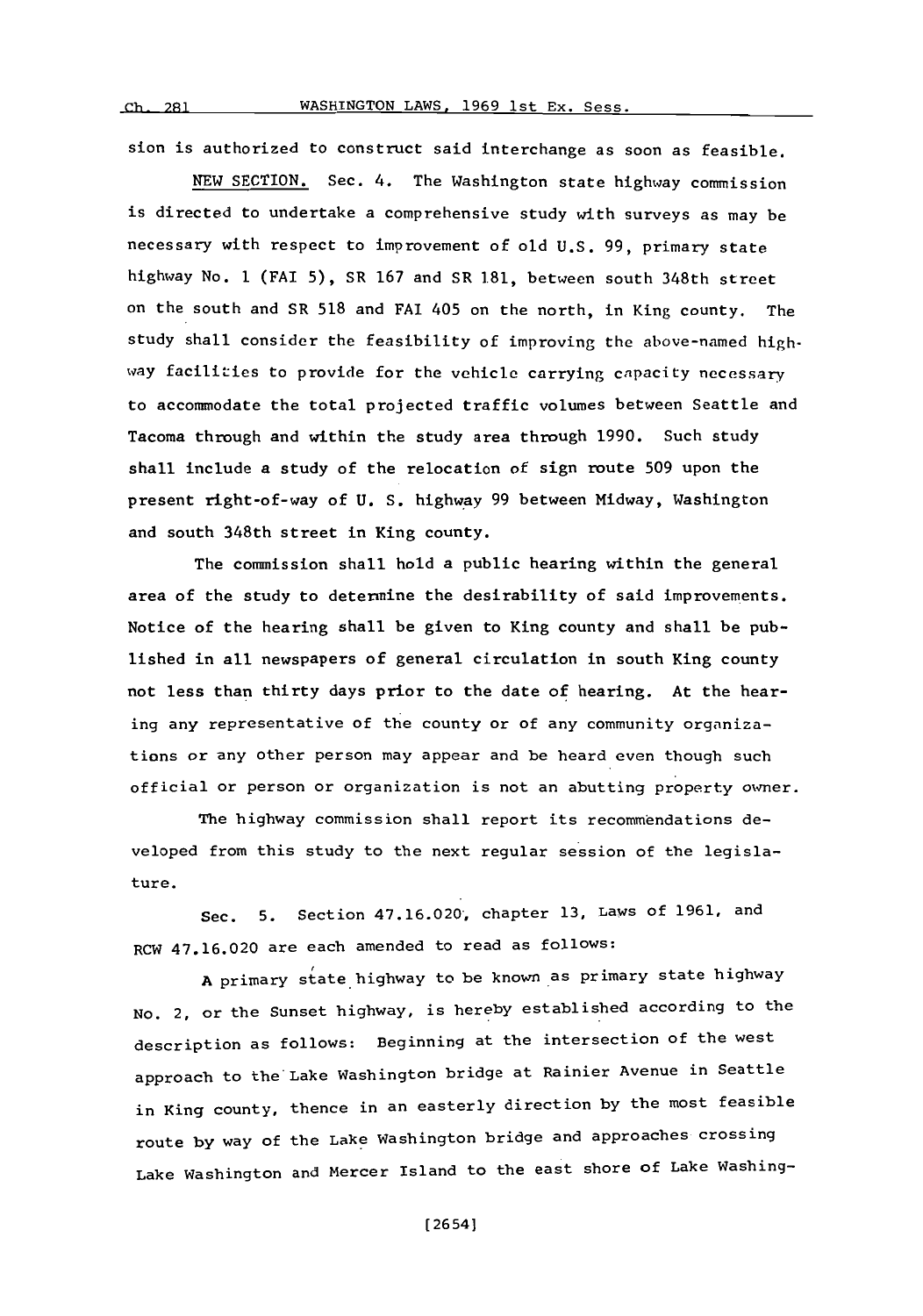ton, thence in an easterly direction **by** the most feasible route **by** way of North Bend, Snoqualmie Pass, Cle Elum, Blewett Pass, Wenatchee, Waterville, Wilbur, Davenport and Spokane to the Washington-Idaho boundary line; also beginning at Seattle in King county, thence in an easterly direction **by** the most feasible route **by** way of Renton to a junction with primary state highway No. 2, as herein described, in the vicinity of Issaquah; also beginning at Seattle in King county, thence in an easterly direction by the most feasible route to the north of Lake Washington to a junction with primary state highway No. 2, as herein described, in the vicinity west of Snoqualmie Pass; also from a junction at a point approximately four miles west of North Bend in a general southwesterly direction **by** the most direct and feasible route **by** way of Auburn to a junction with state road No. **1** in the vicinity of Milton, thence westerly to a junction with secondary state highway No. 1-V in the vicinity of northeast Tacoma.

Sec. **6.** Section 2, chapter **85,** Laws of **1967** ex.sess. and RCW **47.39.020** are each amended to read as follows:

The following portions of highways are designated as part of the scenic and recreational highway system:

**(1)** Primary state highway No. 2, or the Sunset highway, beginning at the CMSTPP Railroad overcrossing, highway department des<sup>i</sup>gnation **2/609.5S,** approximately 2. **3** miles southeast of North Bend, thence in an easterly direction **by** the most feasible route **by** way of Snoqualmie Pass to the Cle Elum River bridge, highway department designation **2/510N,** approximately **2.6** miles west of Cle Elum **(7)**

(2) Primary state highway No. **3,** or the Inland Empire Highway, beginning at the upper Wilson Creek Bridge, highway department designation **3/1003,** approximately 33.4 miles north of Yakima, thence southerly **by** the most feasible route to the Selah-Moxee Canal bridge, highway department designation **3/910.,** approximately 5.4 miles north of Yakima( **( <sup>7</sup> )),-**

**(3)** Primary state highway No. **1,** or the Pacific highway be-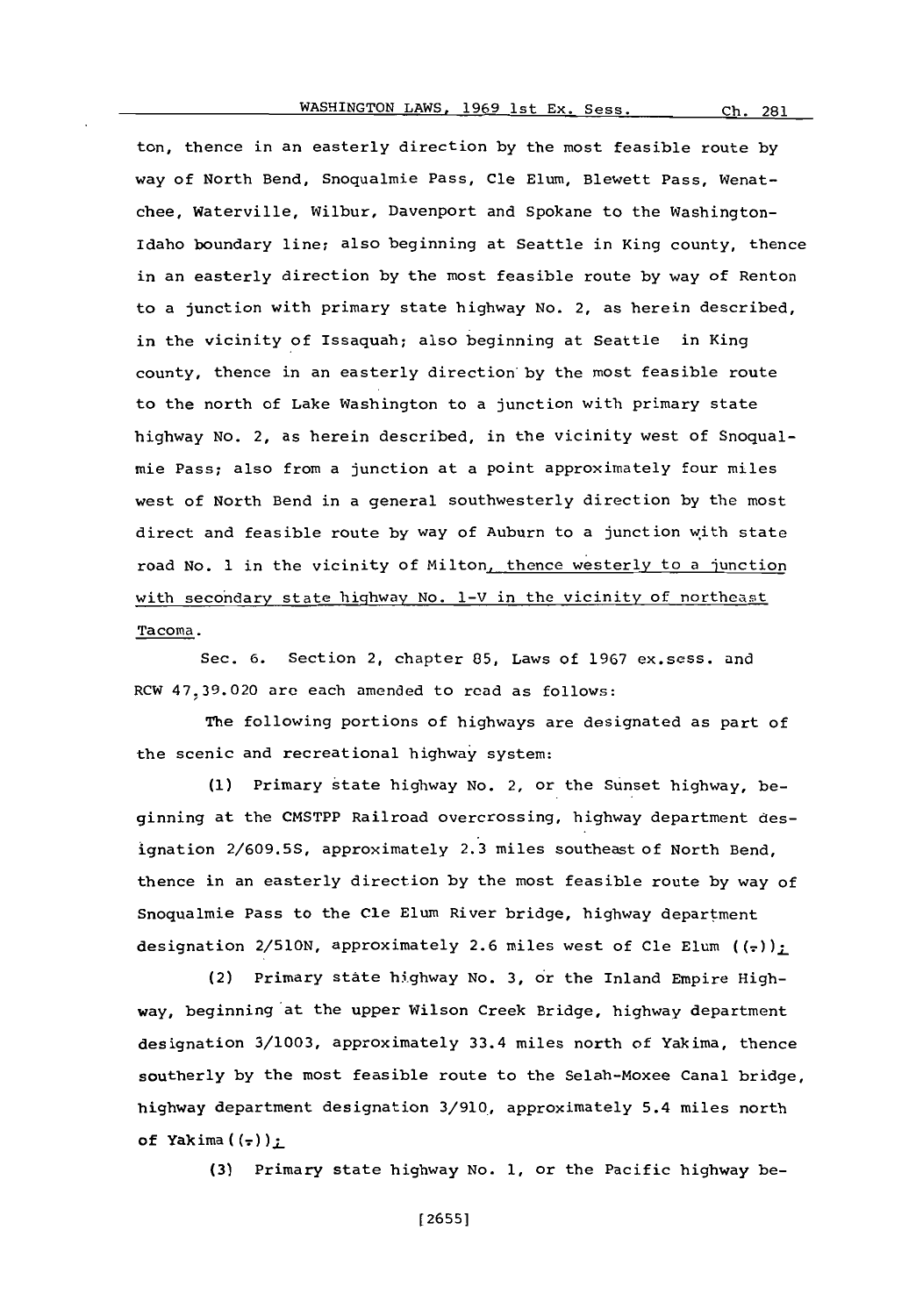ginning at Nugent's bridge over the Nooksack river, highway department designation lAP/24, approximately **7.7** miles northeast of Bellingham, thence in an easterly direction to a point in the vicinity of Austin Pass in Whatcom county;

(4) Primary state highway No. 3. or the Inland Empire highway, beginning at the Northern Pacific Railroad bridge, highway department designation 3/606, approximately 3.4 miles west of Dixie, thence in a northerly direction **by** the most feasible route **by** way of Dayton to a junction with primary state highway No. **3** in the vicinity of Dodge; also beginning at a junction with primary state highway No. 3. as herein described, in the vicinity of Dodge, thence in an easterly direction **by** the most feasible route **by** way of Pomeroy to a junction with a county road **2.38** miles west of a junction with primary state highway No. **3** in Clarkston; also beginning at the north end of the Mill Creek bridge, highway department designation **3/103,** in the vicinity of Colville on primary state highway **No. 3,** then to a junction with secondary state highway No. 3P in the vicinity of the Kettle Falls bridge; also beginning at the upper Wilson Creek bridge, highway department designation **3/1003,** approximately 33.4 miles north of Yakima, thence southerly **by** the most feasible route to the Selah-Moxee Canal bridge, highway department designation **3/910,** approximately 5.4 miles north **of** Yakima;

**(5)** Primary state highway No. 4, or the Tonasket-San Poil highway, beginning at the Keller Ferry slip on the north side of Roosevelt Lake, thence in a northerly direction **by** the most feasible route to the Granite Creek~ bridge, highway department designation **4/9.75,** approximately fifty-four miles north of the Keller Ferry;

**(6)** Primary state highway No. **6,** or the Newport highway, beginning at Newport, thence in a northerly direction to a junction with secondary state highway No. **6A** in the vicinity of Tiger;

**(7)** Primary, state highway No. **7,** or the North Central highway beginning at the point on primary state highway No. **7,** as described in RCW **47.16.070,** in the vicinity of Soap Lake, thence in a northerly

**[2656]**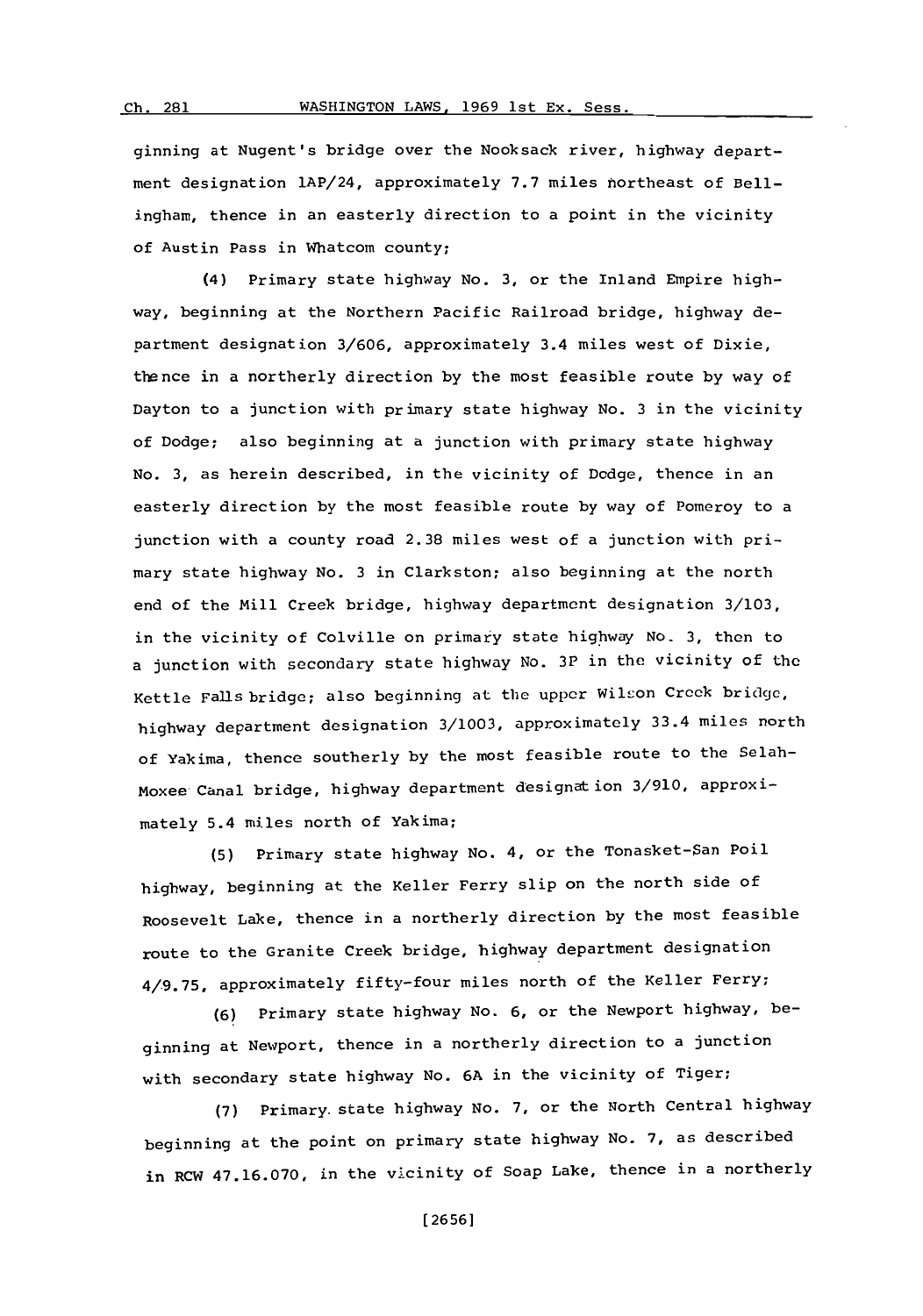direction **by** the most feasible route to a junction with primary state highway No. 2 west of Coulee City;

**(8)** Primary state highway No. **8,** or the Evergreen highway, beginning at the Gibbons Creek bridge, highway department designation **8/302,** approximately **0.9** miles east of Washougal, thence in an easterly direction **by** way of Stevenson to a junction with primary state highway No. **8** in the vicinity of Maryhill; also beginning at a junction with primary state highway No. **8,** in the vicinity of Maryhill, thence in a southerly direction to connect with the approach to the Biggs Rapids toll bridge across the Columbia river; also beginning in the vicinity of Maryhill, running easterly along the north bank of the Columbia river to a point in the vicinity of Plymouth;

**(9)** Primary state highway No. **9,** or the Olympic highway, beginning at the west end of the Black Lake road overcrossing in the vicinity of Olympia, thence in a westerly direction **by** way of Elma and Montesano to a junction with a county road approximately 2.82 miles west of the west end of the Wynooche River bridge, highway department designation 9/435, approximately 1.2 miles west **of** Montesano; also beginning at a junction with secondary state highway No. **9C,** in the vicinity of Queets, thence in a northeasterly direction **by** way of Forks to the west boundary of the Olympic National Park in the vicinity of Lake Crescent; also beginning at Sequim Bay State Park, thence in a southerly direction to a junction with Airport Road north of Shelton; also beginning at a junction with a county road 2.64 miles south **of** the junction **of** primary state highway No. **9** with secondary state highway 14A in Shelton; thence in a southerly direction to a junction with primary state highway No. **9** in the vicinity west of Olympia;

**(10)** Primary state highway No. **11,** or the Columbia Basin highway, beginning at a junction with secondary state highway No. **11G** in the vicinity **of** Eltopia, thence in a southerly direction to the Northern Pacific Railroad overcrossing, highway department desig-

**[26571**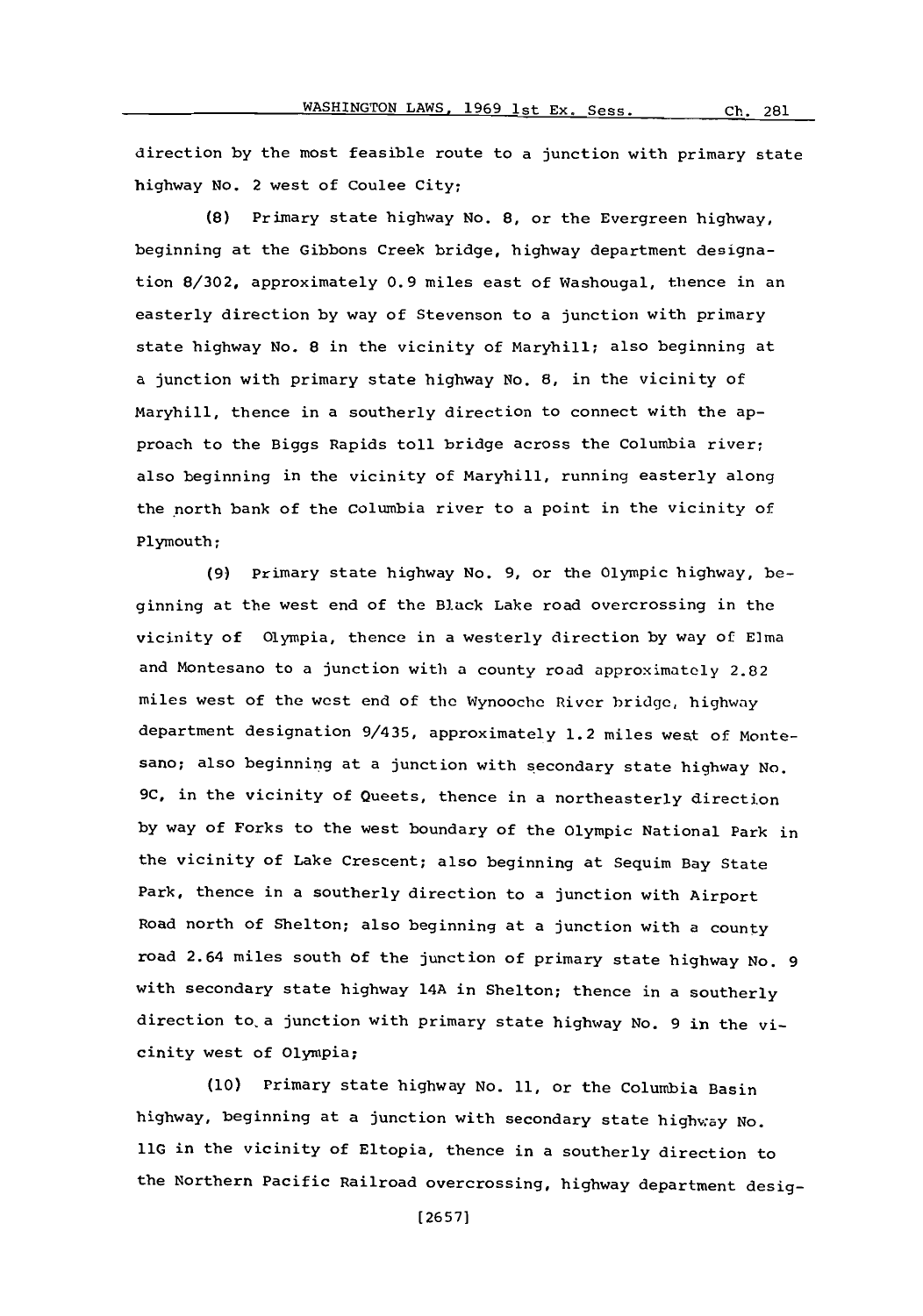#### **Ch.** 281 WASHINGTON LAWS, **1969** Ist **Ex.** Sess.

nation **11/301,** approximately **2.6** miles north of Pasco;

**(11)** Primary state highway No. **16,** or the North Cross State highway, beginning in the vicinity of Pateros on primary state highway No. **10,** thence in a northerly and westerly direction **by** the most feasible route **by** way of Twisp, Diablo Dam, Marblemount and Concrete to the Hansen Creek bridge, highway department designation **16/271,** approximately 6.0 miles west of Lyman( $(\tau)$ ):

(12) Secondary state highway No. **1D,** beginning~at a junction with primary state highway No. 1 in the vicinity southeast of Anacortes, thence southerly **by** way of Deception Pass, to a junction with Torpedo Road in the vicinity northeast of Oak Harbor; also beginning at a junction with Miller Road in the vicinity southwest of Oak Harbor, thence southeasterly to a junction with Sherman Road in the vicinity west of Coupeville; also beginning at a junction with Rhododendron Road in the vicinity east of Coupeville, thence southeasterly to a junction with Maxwellton Road in the southern portion **of Whidbey** Island; also beginning at a junction with secondary state highway No. 1D, as herein described, in the vicinity easterly of the Keystone ferry slip, thence westerly to the Keystone ferry slip;

**(13)** Secondary state highway No. 1R, beginning at a junction with'primary state highway No. **1** in the vicinity north of Castle Rock, thence in an easterly direction **by** way of St. Helens and Spirit Lake to Mt. St. Helens;

(14) Secondary state highway No. 2F, beginning at a junction with primary state highway No. 2 in the vicinity north of Coulee City, thence in a northeasterly direction to the boundary of the federal reservation at the Grand Coulee Dam;

**(15)** Secondary state highway No. 3P, beginning at a junction with primary state highway No. **3** at the west end of the Kettle Falls bridge over the Columbia river, highway department designation **3/5,** thence in a westerly direction to a junction with secondary state highway No. 4A east of Republic;

**(16)** Secondary state highway No. **6A,** beginning at Tiger on

**[2658]**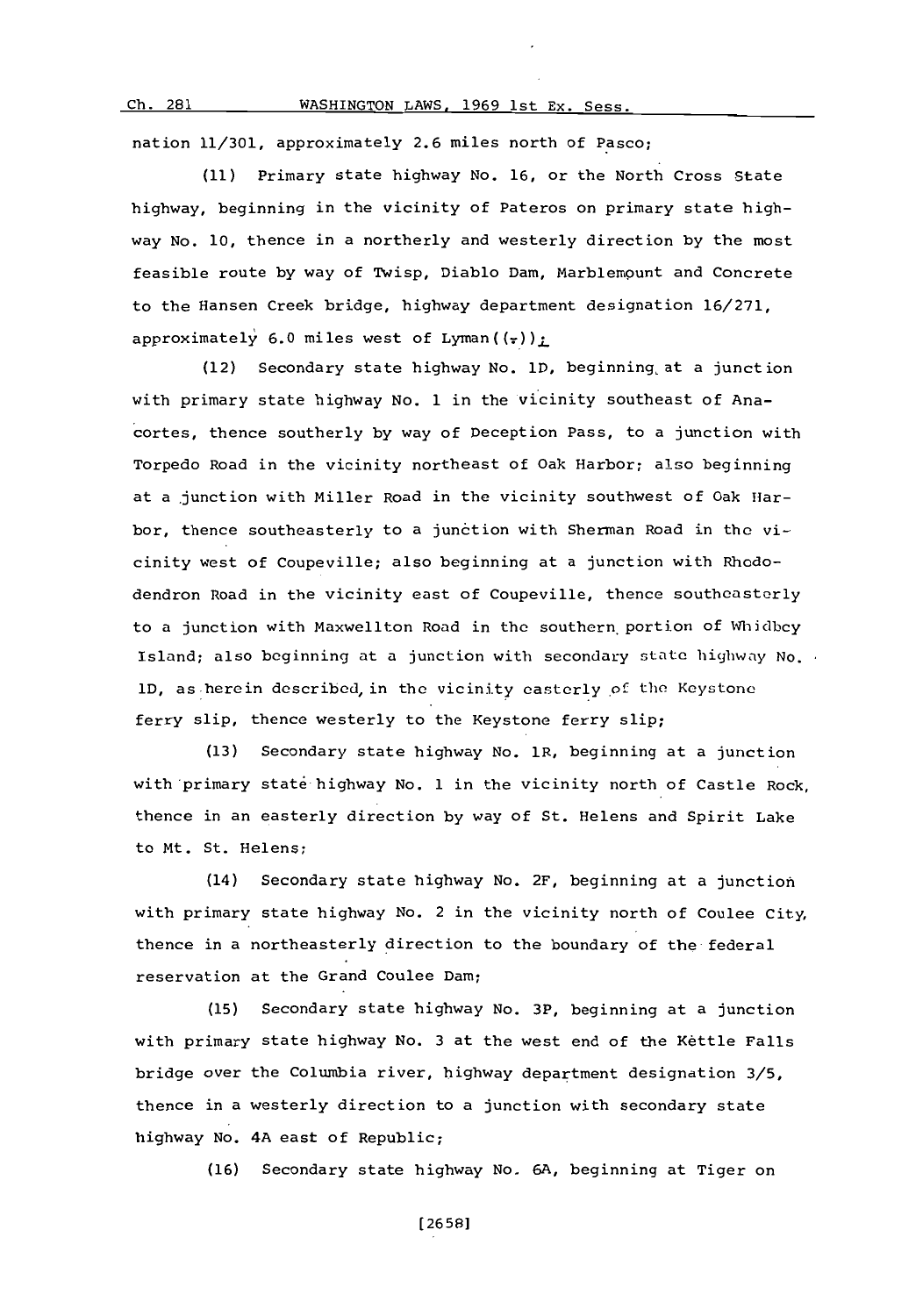primary state highway No. **6,** thence in a southwesterly direction **by** the most feasible route to a junction with a county road **2.76** miles east of a junction with primary state highway No. **3** in Colville;

**(17)** Secondary state highway No. **9A,** beginning in the vicinity of Laird's Corner on highway No. **9,** thence in a westerly direction to Neah Bay  $((\overline{\cdot}))_{\overline{\cdot}}$ 

**(18)** Secondary state highway **9C,** beginning at a junction with a county road **3.01** miles northwest of the junction with primary state highway No. **9** in Hoquiam, thence in a northwesterly direction **by** way of ocean City, Copalis, Pacific Beach, and Moclips to a junction with primary state highway No. **9** in the vicinity of Queets;

**(19)** Secondary state highway No. **9E,** beginning at a junction with primary state highway No. **9** in the vicinity south **of** Discovery Bay, thence in a southeasterly direction to the vicinity of Shine on Hood Canal $((\frac{1}{\tau}))$ ;

(20) Secondary state highway No. **llG,** beginning in the vicinity of Eltopia on primary state highway No. **11,** thence in a northwesterly, direction to the south end **of** the, ovorcrossing of primary state highway No. **18** in the vicinity of Moses Lake; also beginning at a junction with Grape Drive in the vicinity of Moses Lake, then northwesterly to **a** junction with primary state highway No. **7** in the vicinity of Soap Lake;

(21) Secondary state highway No. 12B, beginning at Point Ellice on primary state highway No. 12, thence in an easterly and northerly direction to a junction with primary state highway No. 12 in the vicinity north of Naselle;

(22) Secondary state highway No. 13A, beginning at Raymond on primary state highway No. 13, thence in a westerly direction by the most feasible route by way of Tokeland, North Cove to the shore of Grays Harbor north of Westport; also beginning at Aberdeen on primary state highway No. **13,** thence in a southwesterly direction **by** the most feasible route to a junctian with secondary state highway No. **13A** in the vicinity south of Westport  $((\tau))_{\text{L}}$ 

**[ 26 591**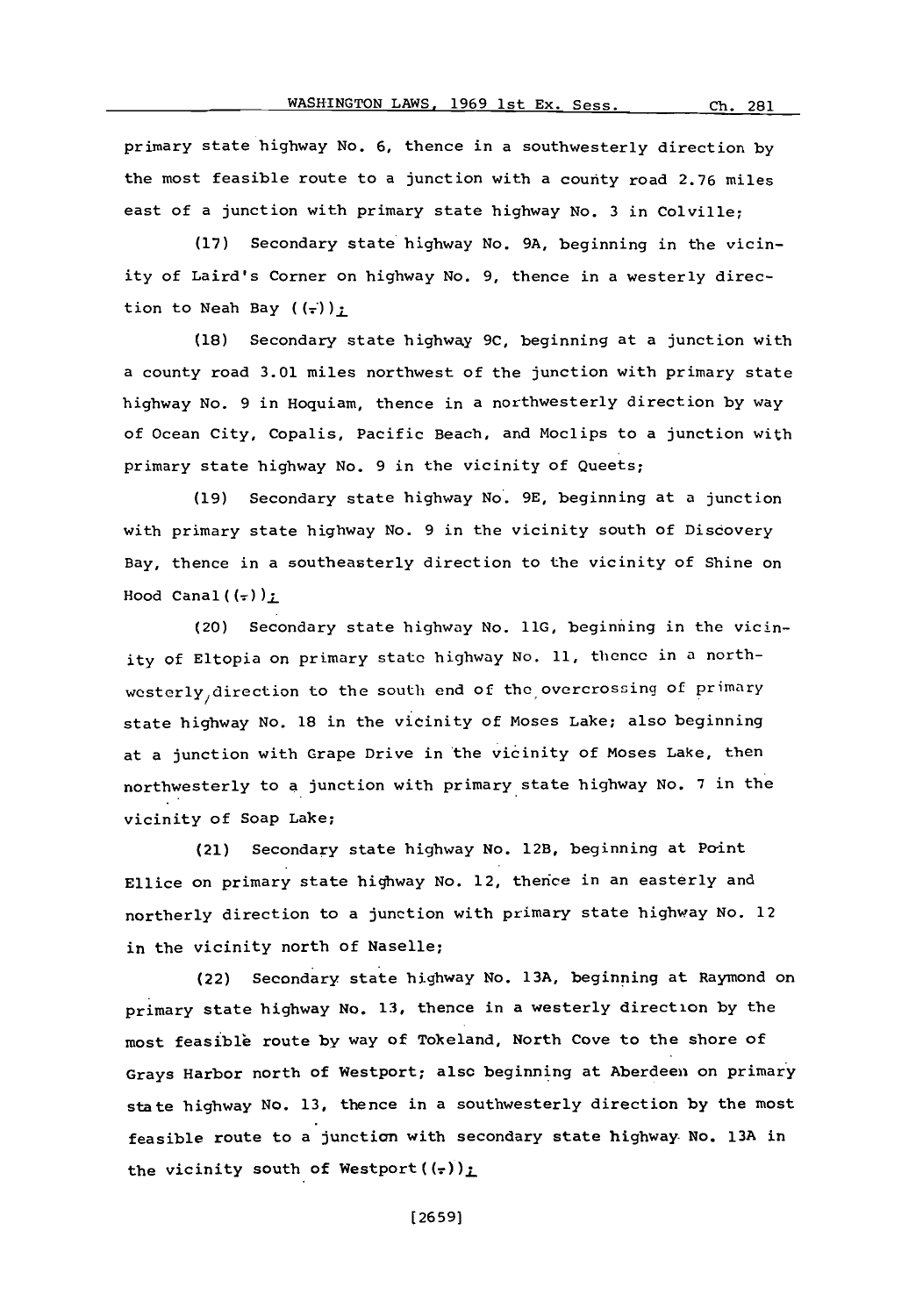**(23)** Secondary state highway **10A** beginning at a junction with a county road **2.07** miles north of the junction with 12th street in Elmer city; thence in a northwesterly direction to the west end of the Omak Creek bridge east of Omak $((\tau))$ ;

(24) Secondary state highway **3L,** beginning at a junction with primary state highway **3** in the vicinity of Dayton. thence in a northeasterly direction **by** way of Whetstone and Marengo to a junction with primary state highway 3 west of Pomeroy  $((z))_1$ 

**(25)** Primary state highway No. 21 on the Kitsap Peninsula highway beginning with a junction with primary state highway No. **9** in the vicinity of Union; thence northeasterly to a junction with Arsenal Way south of Bremerton; also beginning with Carr Boulevard north of Bremerton, thence northeasterly to Port Gamble((-))<sub>1</sub>

**(26)** Primary state highway No. **3.** or the Inland Empire Highway, beginning at Teanaway Junction at mile **0.0.** thence in an easter**ly** direction **by** the most feasible route to the junction with the offramp of Interstate **90** at the west end of Ellensburg, mile 20.0. The, scenic and recreational qualities of this highway shall be preserved **by** the highway commission **by** setting a maximum speed substantially less than that authorized **by** RCW 46.61.400. The commission may prescribe different maximum speeds for different sections of such highway;

**(27)** Primary state highway No. **15,** the Stevens Pass highway, **15** beginning at Woods Creek Bridge (bridge **216** at the east city limits **of** Monroe, thence in an easterly direction **by** way of Stevens Pass to a junction with primary state highway No. 2 in the vicinity of Peshastin;

**(28)** Mt. Spokane Park Drive, commencing at intersection with primary state highway No. **195** located near north line of section **3,** township **26,** range 43, thence northeasterly to a point in section **28,** township **28,** range 45 at the entrance to Mt. Spokane State Park.

Sec. **7.** Section **47.16.050,** chapter **13,** Laws of **1961,** as amended **by** section 14, chapter 145, Laws of **1967** ex. sess., and RCW 47-

**[ 2660]**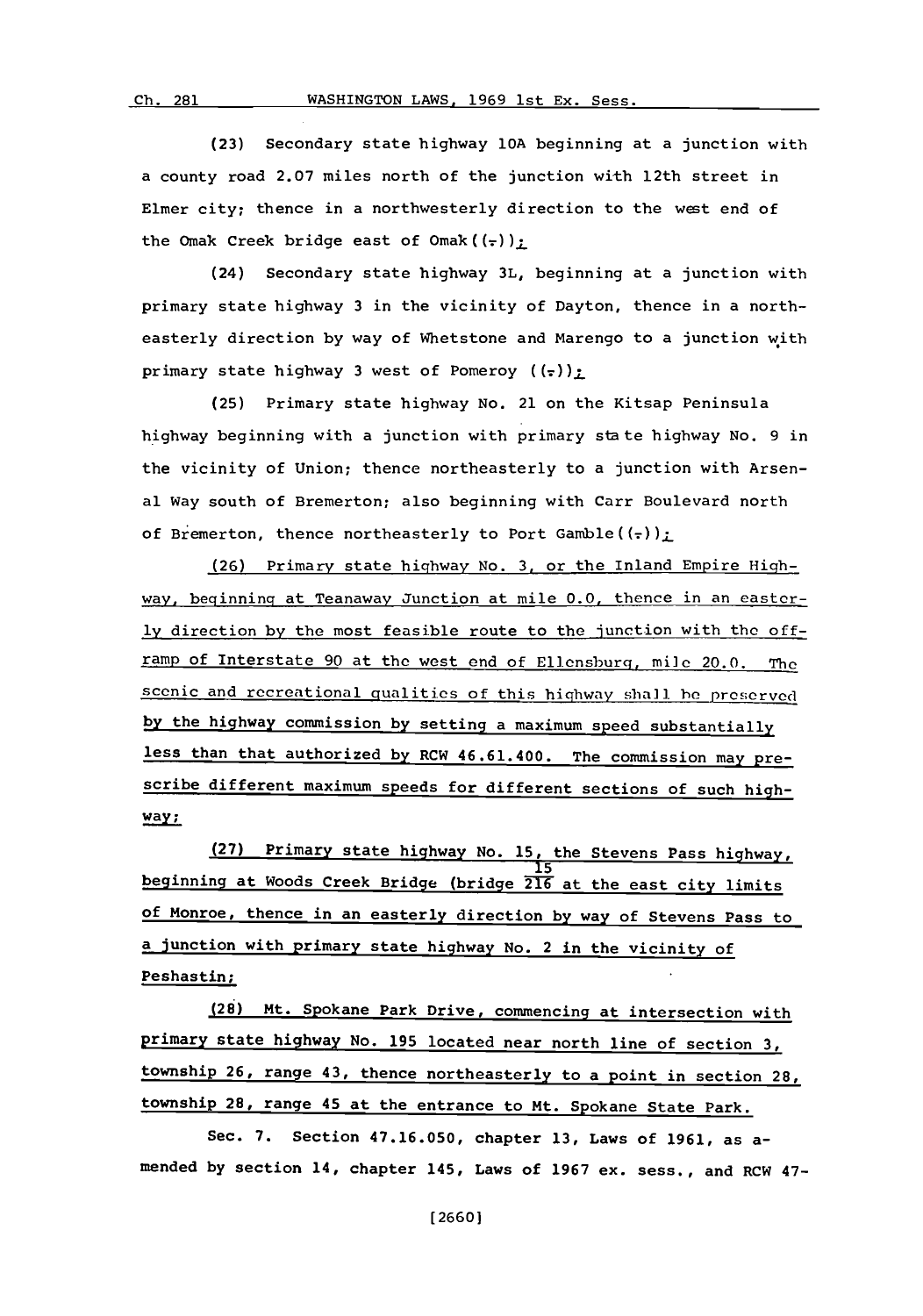**.16.050** are each amended to read as follows:

**A** primary state highway to be known as primary state highway No. **5,** or the National Park highway, is established as follows: Beginning at Seattle, thence in a southerly direction **by** way of Bryn Mawr and the vicinity of Renton on primary state highway **No.** 2, thence in a southerly direction to ((Auburn)) primary state highway No. 2 in Auburn, thence in an easterly direction on primary state highway No. 2 to an interchange with the Auburn Black Diamond Road in the vicinity of Auburn, thence southerly to an intersection with Southeast 356th Street in the vicinity of the Auburn Academy, thence in a southeasterly direction **by** way of Enumclaw and Chinook Pass to Yakima on primary state highway No. **3;** also beginning at a junction with primary state highway No. **1** in the vicinity south of Chehalis; thence in an easterly direction **by** way of Morton and White Pass to a junction with primary state highway No. **5,** northwest of Yakima; also beginning at Tacoma on primary state highway No. **1,** thence in a southerly direction **by** way of Elbe, thence in an easterly direction to a southwest entrance to Mount Rainier National Park; also beginning at Elbe on primary state highway No. **5,** thence in a southerly direction to a junction with primary state highway No. **5,** in the vicinity of Morton; also beginning at Enumclaw on primary state highway No. **5,** thence in a southerly direction to a northwest entrance to Mount Rainier National Park; also beginning at Auburn on primary state highway No. **5,** thence in a southerly direction **by** way of Sumner, thence in a westerly direction to Tacoma on primary state highway No. **1;** also beginning at a junction with primary state highway No. 5, in the vicinity west of Chinook Pass, thence in a southerly direction to a junction with primary state highway No. **5,** in the vicinity west of White Pass; also beginning at Sumner on primary state highway No. **5,** and thence in an easterly direction to a junction with primary state highway No. **5,** in the vicinity of Buckley; also beginning at Enumclaw on primary state highway No. **5,** thence in a northwesterly direction **by** way of Summit to a junction with primary state highway No. 2, in the vicinity of Renton; also be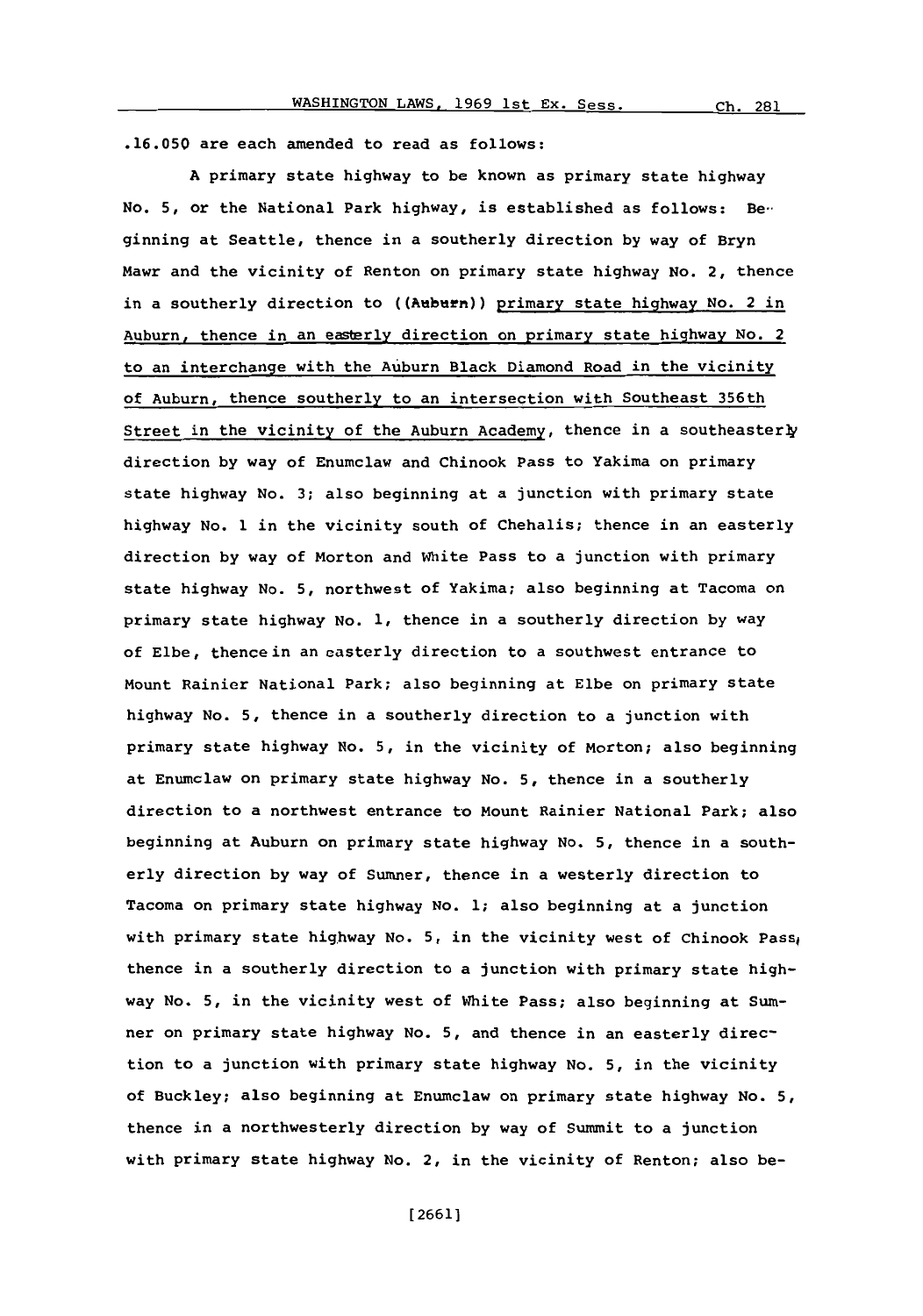ginning at a point on primary state highway No. **5,** in the vicinity of the junction of the Greenwater and White rivers, thence in an easterly direction to a junction with primary state highway No. **5,** in the vicinity north of Cliffdell. At such time that the section of primary

state highway No. 5, between its intersection with the Auburn Black Diamond Road and its intersection with Southeast 356th Street, is constructed and open to traffic, that section of primary state highway No. **5,** between Southeast 356th Street in Auburn and the intersection of primary state highway No. 2 and **"C"** Street, Northeast in Auburn, will be certified back to the local agencies.

Sec. **8.** Section 47.20.200, chapter **13,** Laws of **1961** and RCW 47.20.200 are each amended to read as follows:

Secondary state highways as branches of primary state highway No. **3** are established as follows:

Secondary state highway No. **3G;** beginning at a junction with primary state highway No. **3** in the vicinity of Colton thence in a southerly and easterly direction **by** way of Steptoe Canyon to a junction with primary state highway No. **3** in the vicinity of Clarkston: PROVIDED, That until such time as secondary state highway No. **3G** between Colton and Clarkston is actually constructed on the location adopted **by** the highway commission no existing county roads shall be maintained or improved **by** the highway commission as a temporary route of said secondary state highway No. **3G:**

Secondary state highway No. **3H;** beginning at a junction with primary state highway No. 2 in the vicinity of Opportunity, thence in a southerly direction **by** way of Rockford, Fairfield, Latah, and Tekoa to Oakesdale on primary state highway No. **3;** also beginning at Tekoa on secondary state highway No. **3H,** thence in an easterly direction to the Washington-Idaho boundary line.

Sec. **9.** Section **47.20.390,** chapter **13,** Laws of **1961** and RCW **47.20.390** are each amended to read as follows:

Secondary state highways as branches of primary state h ighway **No.** 10, are hereby established according to designation and descrip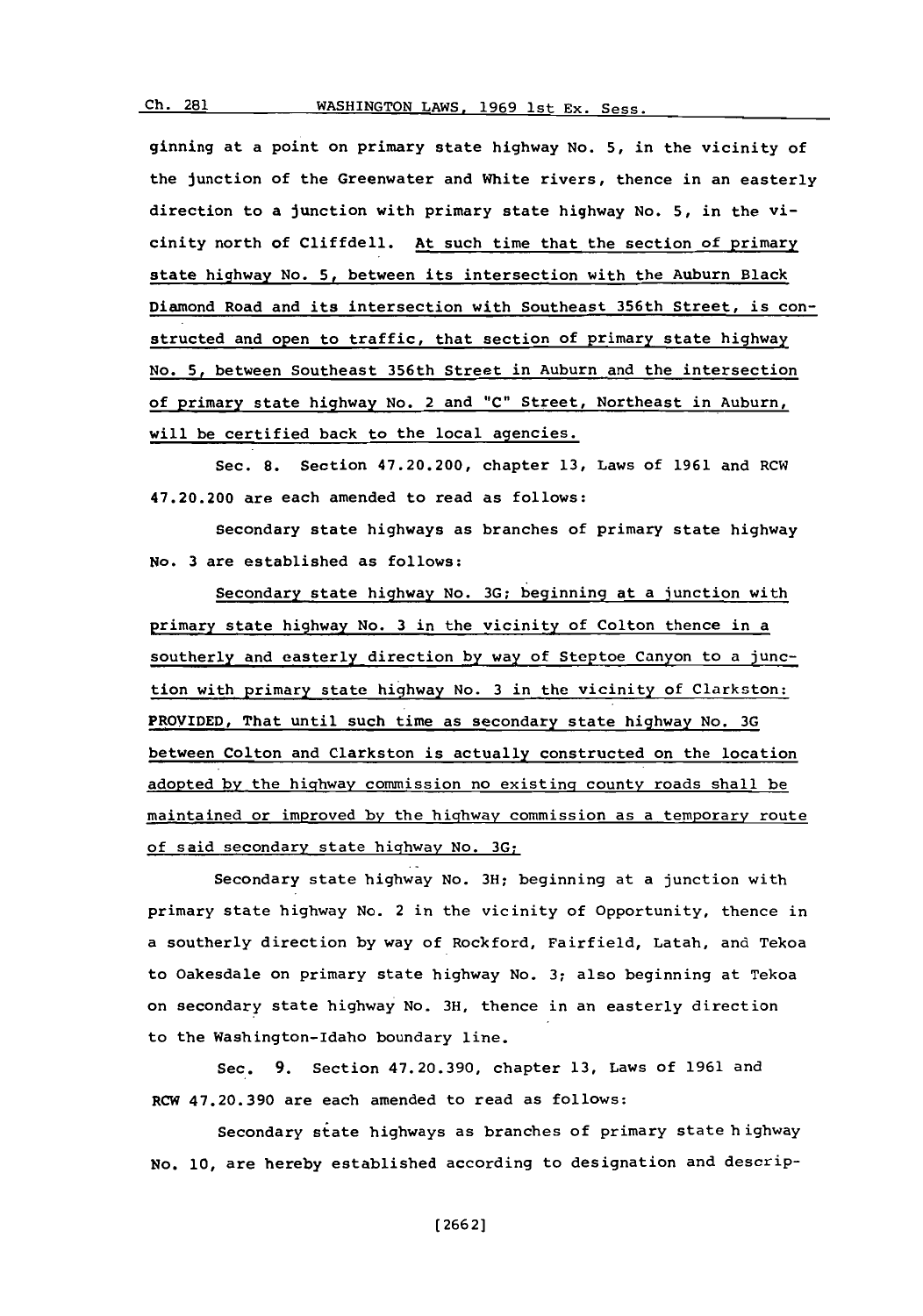tion as follows:

Secondary state highway No. **lOA;** beginning at Omak on primary state highway No. **10,** thence in a southeasterly direction **by** the most feasible route **by** way of Disautel and Nespelem to the boundary of the federal reservation at the Grand Coulee dam; also beginning at Omak on primary state highway No. **10** (SR **97),** thence in a northwesterly direction crossing the Okanogan river to a junction with primary state highway No. **16** (SR 20) at Omak:

Secondary state highway No. lOB; beginning at a junction with primary state highway No. **10** east of Bridgeport, thence in an easterly direction **by** the most feasible route to the boundary of the federal reservation at the Grand Coulee dam; also, a spur beginning at a junction with secondary state highway No. 10B in the vicinity of the boundary of the federal reservation at the Grand Coulee dam and extending to Crown Point; also beginning at a junction with secondary state highway No. lOB, as herein described, in the vicinity of Leahy, thence in a southwesterly direction **by** the most feasible route **by** way of Mansfield to a junction with primary state highway No. 2 in the vicinity of Waterville;

From June **7, 1951,** and until construction of the extension of secondary state highway No. lOB is completed, the highway commission of the state shall assume control and maintenance of the existing county road running from Sims Corner through Mansfield and south to the junction at Farmer.

**NEW SECTION.** Sec. **10.** There is hereby appropriated from the motor vehicle fund to the Washington state highway commission for the biennium ending June **30, 1971,** the sum of nine hundred fiftyfive thousand dollars, or so much thereof as may be necessary for the location and acquisition of right of way for a parkway connection from primary state highway No. **9** northerly to the southerly boundary of The Evergreen State College campus. the parkway connection shall have full access control and may include right of way up to a maximum of five hundred feet in width where required to provide desirable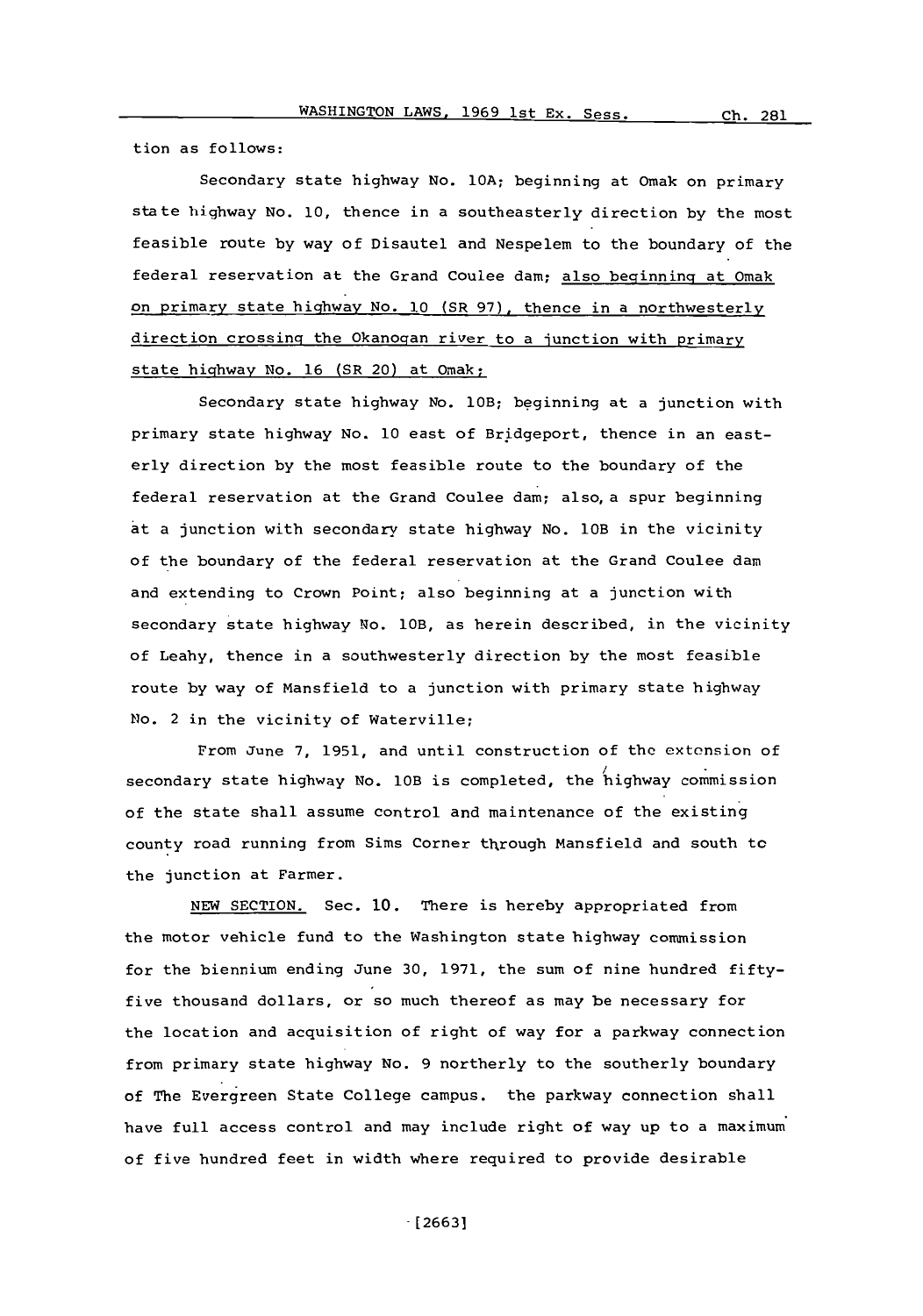aesthetic and joint-usage features.

**NEW** SECTION. Sec. **11.** There is hereby appropriated from the motor vehicle fund to the Washington state highway commission for the. biennium ending June **30, 1971,** the sum of one million one hundred fifty thousand dollars, or so much thereof as may be necessary for the design, location and construction of the first stage of an ultimate one-way couplet to provide access to the east capitol campus in the city of Olympia. Said access shall extend from 7th avenue and Adams street southeasterly to Jefferson street in the vicinity of 8th avenue, thence along Jefferson street southerly to Maple Park, together with necessary improvements to Maple Park and 11th avenue from Jefferson street westerly to Capitol Way.

**NEW** SECTION. Sec. 12. During the next several years major state highway reconstruction and improvement will be in progress in the Kelso-Longview area. At certain times during this construction work it will be necessary to route state oriented traffic over- the Allen Street bridge in Kelso. This structure cannot tolerate additional traffic loads without immediate necessary repairs. There is hereby appropriated from the motor vehicle fund to the Washington state highway commission for the biennium ending June 30, 1971, the sum of sixty-five thousand dollars, or so much thereof as may be necessary for the repairs necessary to maintain the structural integrity of the Allen Street bridge in Kelso. Upon the completion of repairs, said bridge shall remain part of the city street system and maintenance thereof shall thereafter be the responsibility of the city of Kelso.

**NEW** SECTION. Sec. **13.** There is added to chapter **13,** Laws of **1961** and to chapter 47.16 RCW a new section to read as follows:

Notwithstanding any other provision of law, that part of SR **528** formerly primary state highway No. 1 (Pacific Highway), between the northerly city limits of Everett and the southerly city limits of Marysville and that part of primary state highway No. 1 (Pacific Highway) from the Broadway junction with FAI **5** in Everett south to

[2664]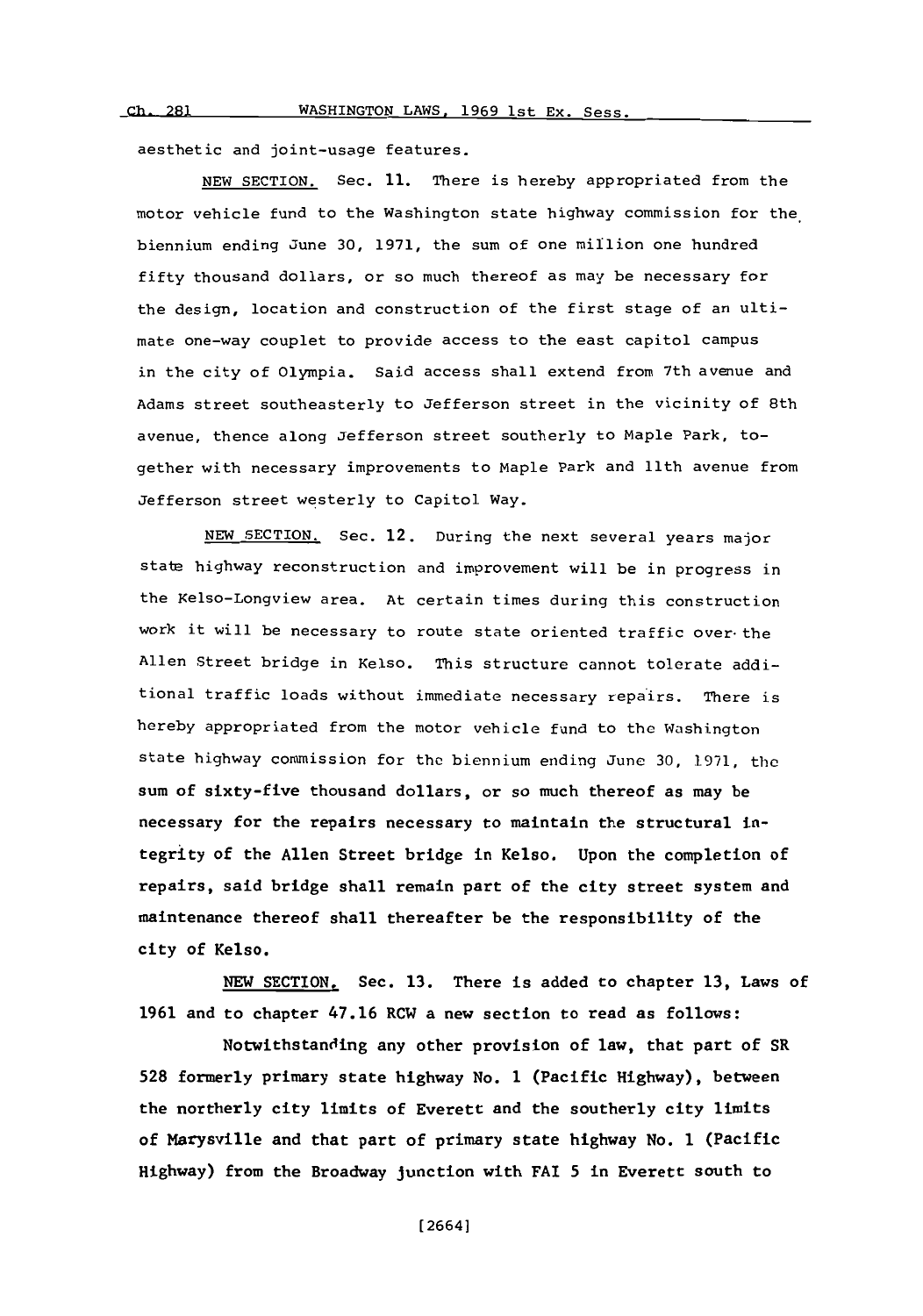Midway shall remain a part of the state highway system until July **1, 1971.**

That part of former primary state highway No. **1** (Pacific Highway) from Midway south to Tacoma shall be reinstated as part of the state highway system.

The joint committee on highways and the Washington state highway commission shall undertake appropriate studies to evaluate these portions of former primary state highway No. **1** (Pacific Highway, to determine whether or not they should permanently remain on the state highway system.

**NEW SECTION.** Sec. 14. The state highway commission is authorized and directed to expend for maintenance of the Puget Island-Westport ferry a sum of one thousand dollars per month for the biennium ending June **30, 1971** for operation of said ferry as a temporary alternate route. The monthly payments provided for herein shall be approved **by** the state highway commission and disbursed **by** warrant to the county of Wahkiakum.

There is hereby appropriated from the motor vehicle fund to the Washington state highway commission for the biennium ending June **30, 1971** the sum of twenty-four thousand dollars or so much thereof as may be necessary to carry out the provisions of this section.

**NEW SECTION.** Sec. **15.** The joint committee on highways and the Washington state highway commission, King county, Snohomish county, the city of Everett, and the Puget Sound governmental conference are authorized and directed to conduct jointly all studies and surveys, including traffic studies necessary to determine state transportation facilities required in southern Snohomish county and the area immediately adjacent thereto in northern King county to meet existing and projected traffic through **1990.** The commission shall utilize all prior surveys and reports heretofore made concerning highway and transportation needs within the study area. The study shall include an evaluation of the present and projected traffic in the vicinity of the Edmonds Community College. This phase of the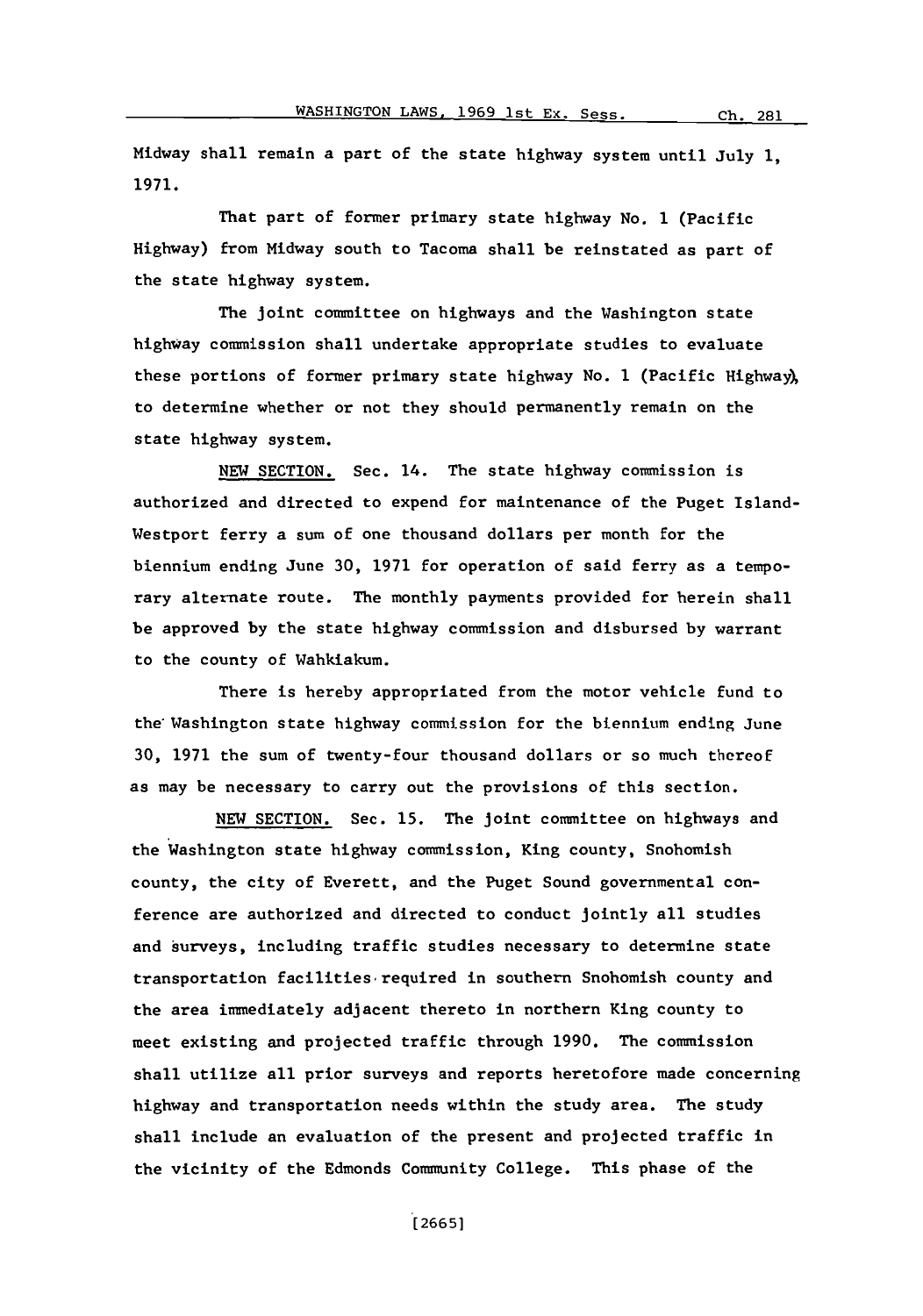WASHINGTON LAWS, 1969 1st Ex. Sess.

**(~I, \*)o1**

study shall consider the road and highway improvements required to assure a free flow of traffic within the area.

The study participants and any consultants engaged **by** them pursuant to this section shall present all studies and surveys to the local governments affected for advisory review at appropriate stages of completion of such studies and surveys. Upon completion of such studies the study participants shall report their findings and recommendations to the joint committee on highways.

The joint committee on highways and the Washington state highway commission together shall not incur more than one-third of the cost of the study authorized in this section.

**NEW** SECTION, Sec. **16.** The Washington state highway commission is hereby authorized and directed to make or cause to be made studies of the feasibility of and justification for the following proposed highway improvements:

**(1)** The construction of a foot and bicycle crossing of primary state highway No. **3** from Canal Drive in the city of Kennewick to the eastern portion of Columbia Park and construction of a foot and bicycle crossing of primary state highway No. **3** from the most feasiblq location in the city of Kennewick to the western portion of Columbia Park in the vicinity of Camp Kiwanis.

(2) Construction of a pedestrian crossing separation structure in the city of Seattle in the vicinity of FAI **5** and Roanoke street. The commission shall utilize all prior surveys and studies relating to such a facility prepared **by** the city of Seattle.

**(3)** The construction of a pedestrian crossing across **FAI 5** in the vicinity of 4th street within the city of Elaine.

(4) The widening of Guide Meridian road **(U. S. 99** Alternate) to a four lane highway from FAI **5** at Bellingham city limits to the junction at Pole road (SR 544).

**(5)** The construction of an exit from the east bound lanes of FAI **90** at the Beverly Burke road in the vicinity of George.

**(6)** The improvement of secondary state highway No. **9C** (SR

**[ 2666]**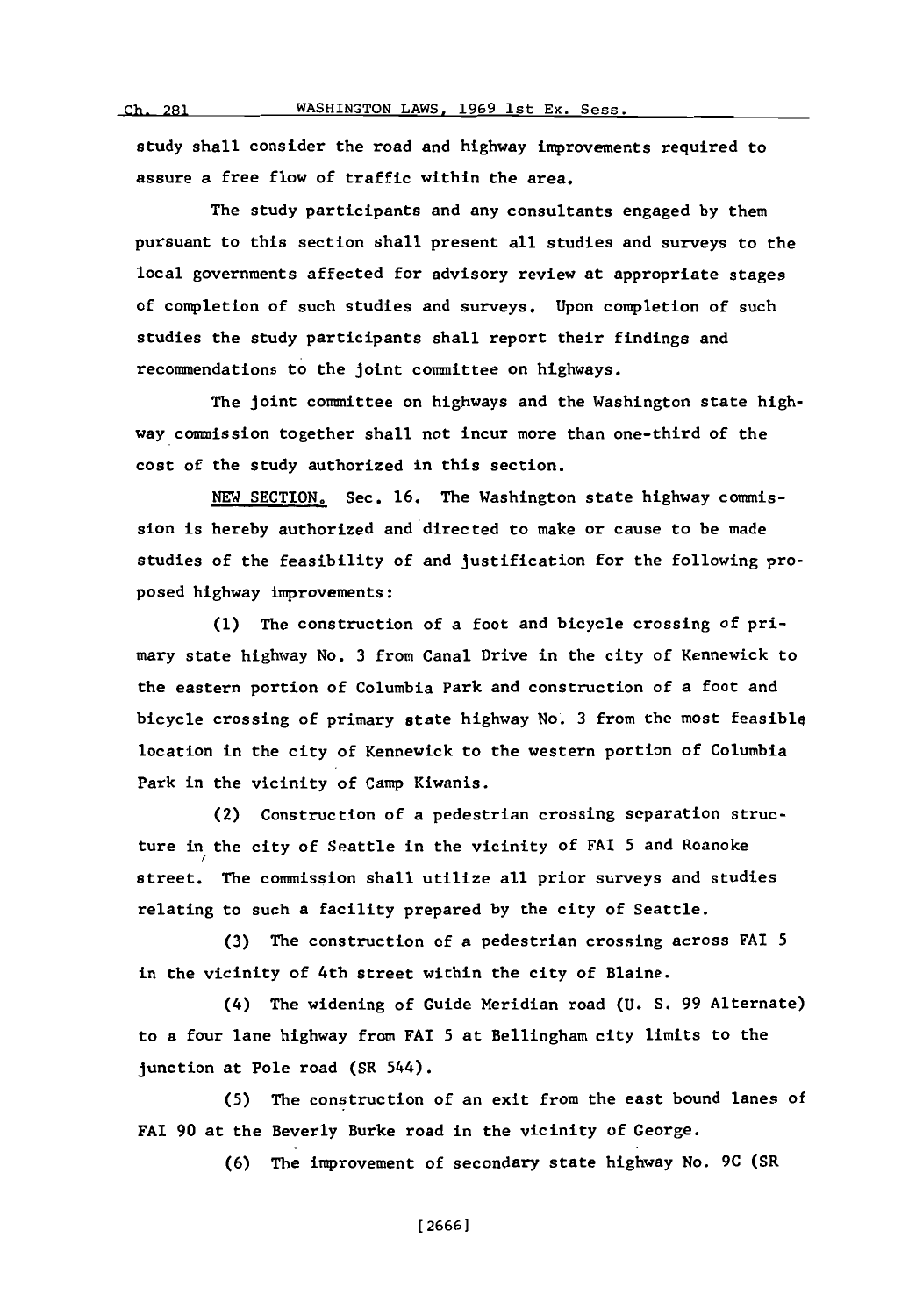Ch. 281

**109)** from Hoquiam to the ocean beaches in the vicinity of Ocean City, taking into account the marked increase in recreational travel over said highway.

**NEW** SECTION. Sec. **17.** There is appropriated to the Washington state highway commission from the motor vehicle fund for the biennium ending June **30, 1971,** the sum of ten thousand dollars, or so much thereof as may be necessary for the conduct of studies and surveys, including a traffic study, of the feasibility of the construction of a toll bridge across the Columbia River in the vicinity of the northern part of Richland so as to permit a highway connection between the Hanford highway (SR 240) and **FAI 82** near Pasco. Expenditures made pursuant to this appropriation shall be considered as a loan from the motor vehicle fund to be repaid to said fund from the proceeds from the subsequent sale of any bonds issued to finance the bridge project. To the extent feasible, the results of previous studies shall be considered in preparing this feasibility study.

Sec. **18.** Section **7,** chapter 134, Laws of **1969** is amended to read as follows:

In the event funds are not available from the grade crossing protective fund, the commission shall apportion to the parties on the basis of the benefits to be derived **by** the public and the railroad, respectively, that part of the cost which would otherwise be assigned to the fund: PROVIDED, That in such instances the city, town, county or state shall not be assessed more than sixty percent of the total cost of installation on other than federal aid designated highway projects: **AND** PROVIDED FURTHER. That in such instances the entire cost of maintenance shall be apportioned to the railroad.

**NEW SECTION.** Sec. **19.** There is created in the Washington state highway commission a division of urban transportation which shall be responsible for coordinating state, regional and local **\_V** transportation planning in cooperation with **(1)** regional.planning agencies created pursuant to chapter 36.64 and 36.70 RCW, (2) cities and counties in major metropolitan areas, **(3)** metropolitan municipal

**[ 26671**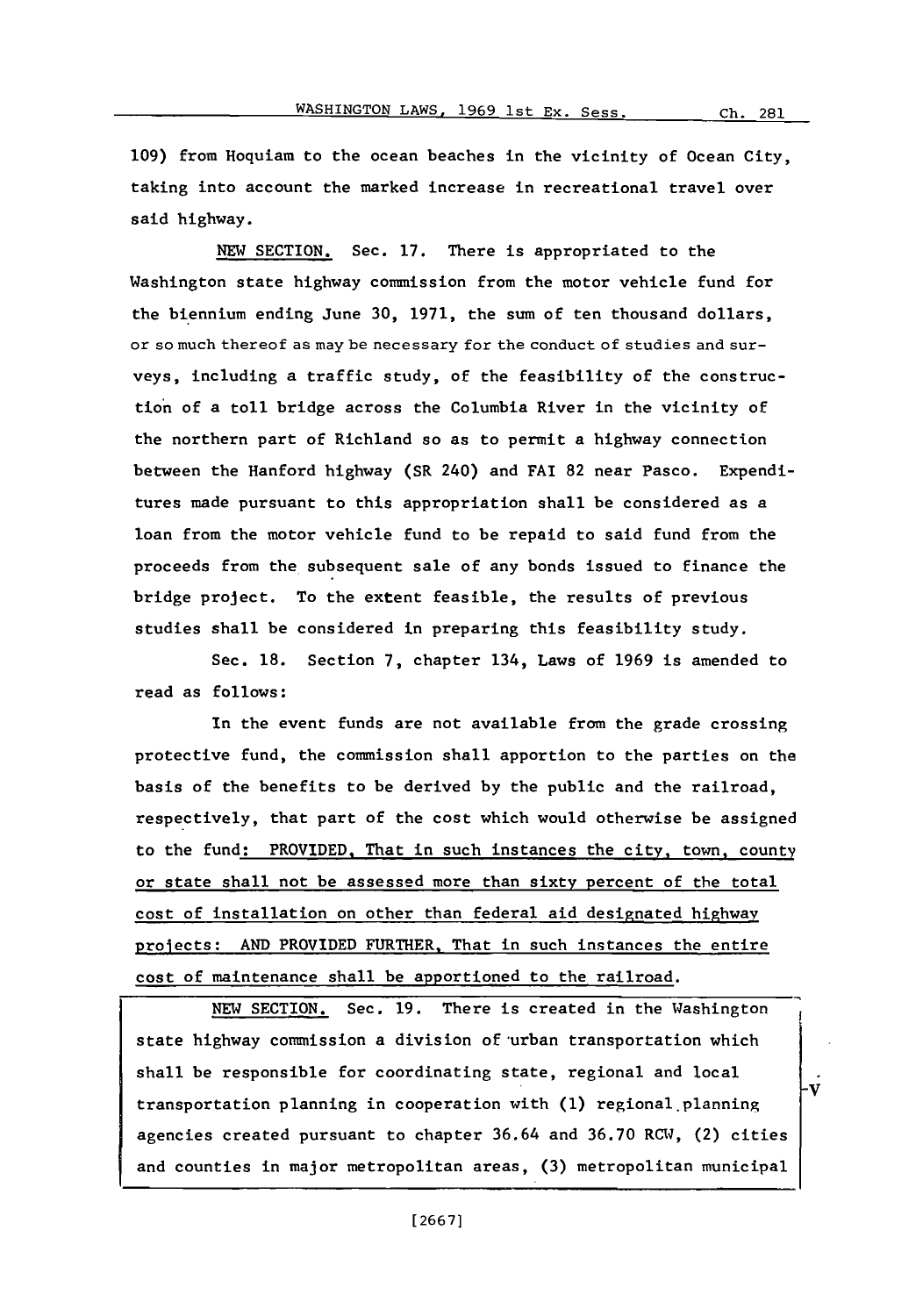corporations, and (4) port districts operating either ports for water shipping or airports. The urban transportation division shall further be responsible for administering transportation planning and research grants to regional agencies and to cities and counties in major metropolitan areas. The urban transportation division shall have primary responsibility for coordinating the development of balanced transportation plans including, as appropriate, state highways, city and county arterials, bus and rail transit within major urban areas of the state.

Each municipality when levying the special one percent excise tax on motor vehicles as authorized **by** chapter **I** Laws of **1969**  $v$  ist extraordinary session (E. H. B. 641), shall transmit to the division of urban transportation full information regarding the amount of such tax revenues budgeted to be collected in the ensuing calendar year, the amount of locally generated tax revenues to be collected for public transportation in such year and the purposes Ifor which such revenues will be expended in reasonable detail. The division of urban transportation shall from time to time review the expenditures of such vehicle excise taxes **by** municipalities to determine whether the intent of chapter **,** Laws of **1969** 1st extraordinary session **CE.** H. B. 641) is being fully complied with.

The highway commission may in its discretion assign to the division of urban transportation responsibility for administration of the urban arterial board.

**NEW** SECTION. Sec. 20. There is hereby appropriated from the motor vehicle fund to the Washington state highway commission for the biennium ending June **30, 1971,** the sum of twenty-five thousand dollars, or so much thereof as may be necessary for the landscaping of the north approach to the Port Washington Narrows bridge on primary state highway No. 21 (SR **303)** in the city of Bremerton. Upon the completion of the work, the maintenance thereof shall thereafter be the responsibility of the city of Bremerton.

**NEW** SECTION. Sec. 2l. There is added to chapter **169,** Laws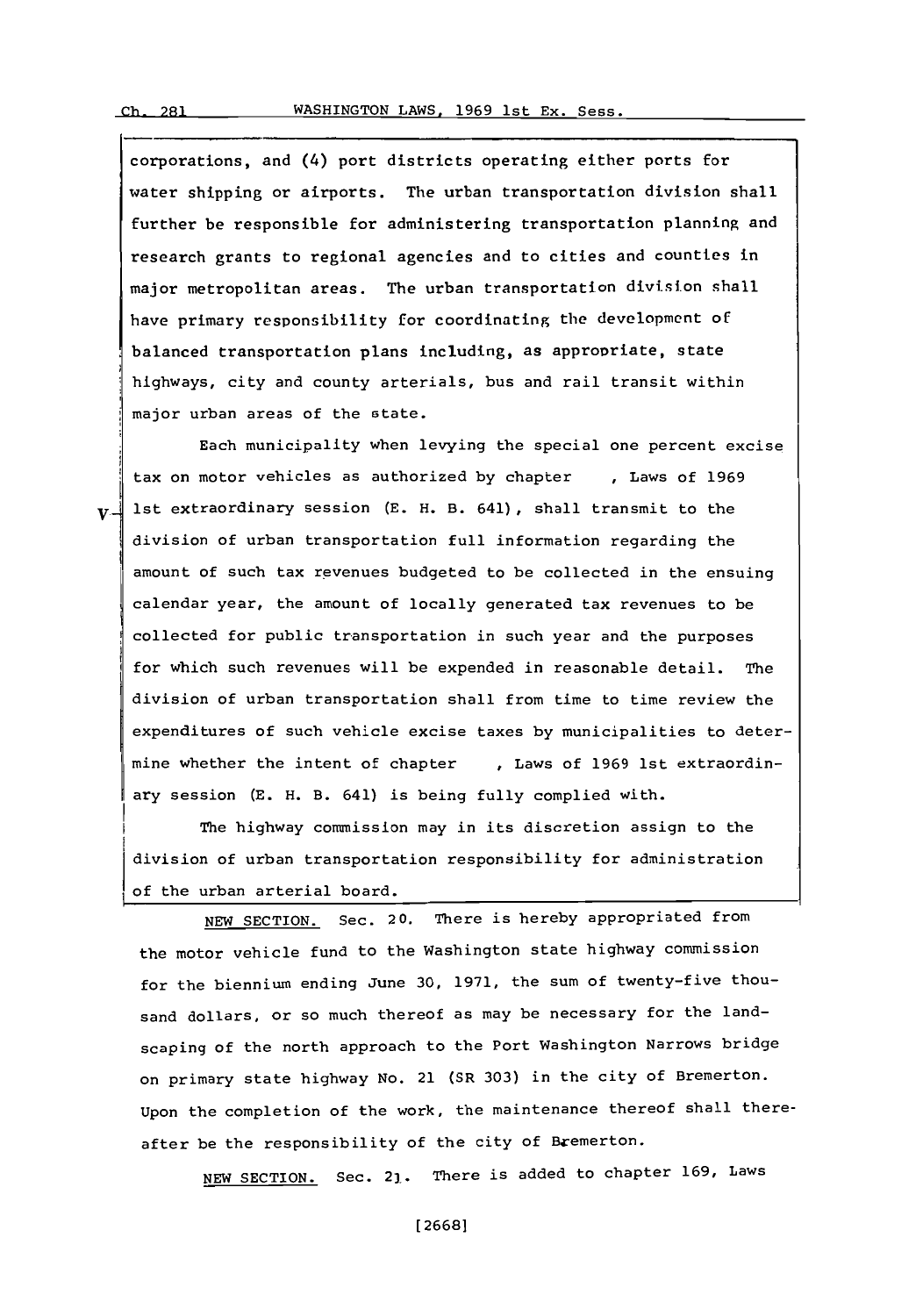# WASHINGTON LAWS, 1969 1st Ex. Sess. Ch. 281

of **1963** and to chapter 46.29 RCW a new section to read as follows:

Any person whose driver's license or other privilege to operate a motor vehicle has been suspended or revoked and restoration thereof or issuance of a new license is contingent upon the furnishing of proof of ability to respond in damages and who in the absence of full authorization from the director, drives a motor vehicle upon any highway shall be punished **by** imprisonment for not less than ten days nor more than six months and there may be imposed in addition thereto a fine of not more than five hundred dollars.

Sec. 22. Section **46.37.160,** chapter 12, Laws of **1961** as amended **by** section **1,** chapter 154, Laws of **1963** and RCW **46.37.160** are each amended to read as follows:

**(1)** Every farm tractor and every self-propelled unit of farm6 equipment or implement of husbandry shall at all times mentioned in RCW **46.37.020** be equipped with two single-beam or multiple-beam head lamps meeting the requirements of RCW **46.37.220** or **46.37.250,** respectively, or, as an alternative, RCW **46.37.260,** and at least two red lamps visible when lighted from a distance of not less than one thousand feet to the rear; and at least two red reflectors visible from all distances within six hundred feet to one hundred feet to the rear when directly in front of lawful upper beams of head lamps.

(2) Every combination of farm tractor and towed farm equipment or towed implement of husbandry shall at all times mentioned in RCW **46.37.020** be equipped with lamps as follows:

(a) The farm tractor element of every such combination shall be equipped as required in subsection **(1)** of this section.

(b) The towed unit of farm equipment or implement of husbandry element of such combination shall be equipped on the rear with two red lamps visible when lighted from a distance of not less than one thousand feet to the rear, and two red reflectors visible to the rear from all distances within six hundred feet to one hundred feet to the rear when directly in front of lawful upper beams of head lamps.

**[ 2669]**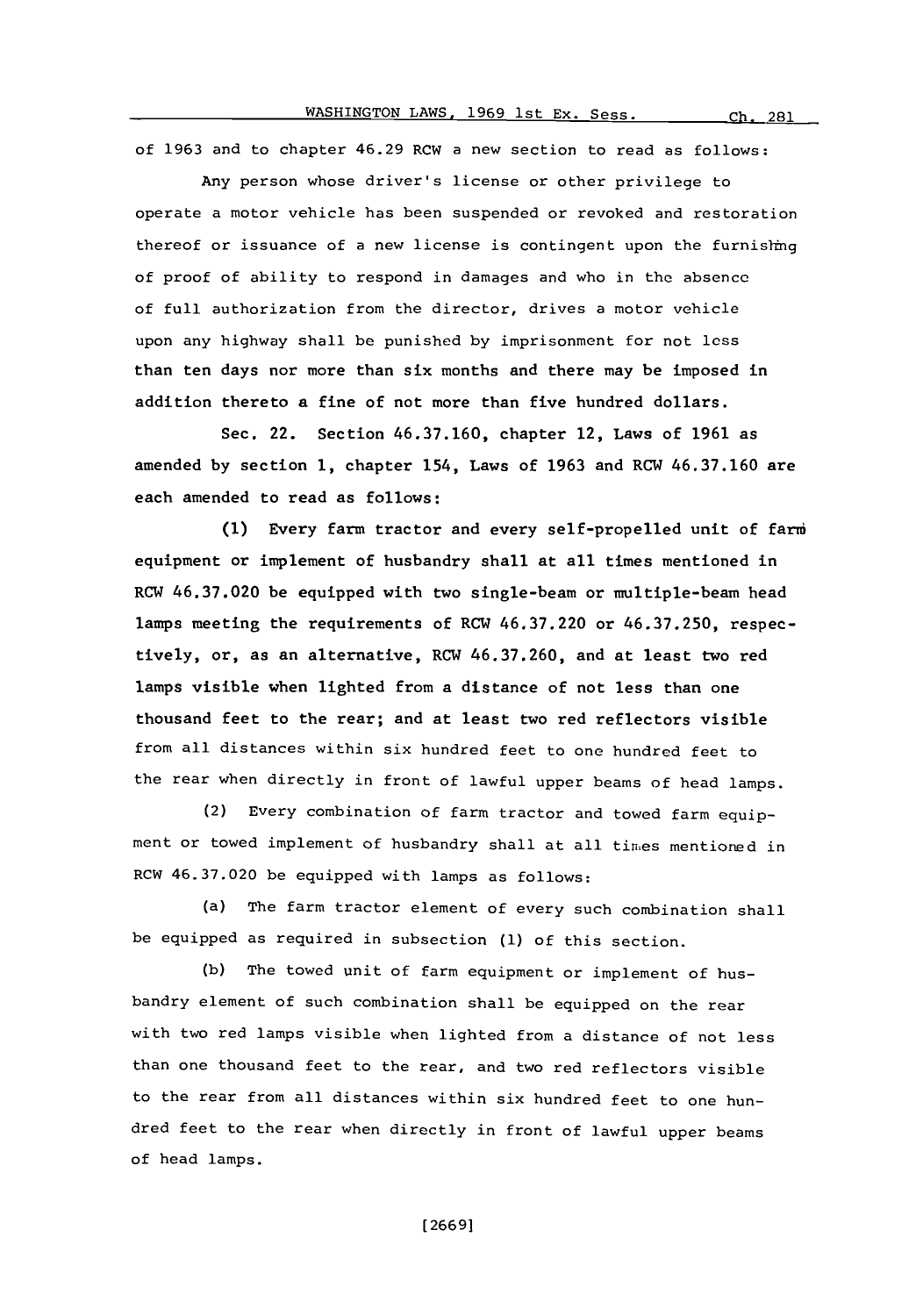### **Ch.** 281 WASHINGTON LAWS. **1969** lst **Ex.** Sess.

(c) Said combinations shall also be equipped with a lamp displaying a white or amber light, or any shade **of** color between white and amber, visible when lighted from a distance of not less than one thousand feet to the front. This lamp shall be so positioned to indicate, as nearly as practicable, the extreme left projection of the combination carrying it.

**(3)** The two red lamps and the two red reflectors required in the foregoing subsections of this section on a self-propelled unit of farm equipment or implement of husbandry or combination of farm tractor and towed farm equipment shall be so positioned as to show from the rear as nearly as practicable the extreme width of the vehicle or combination carrying them.

(4) After January **1, 1970,** every farm tractor and every self-propelled unit of farm equipment or implement of husbandry designed for operation at speeds not in excess of twenty-five miles per hour shall at all times be equipped with a slow moving vehicle emblem mounted on the rear except as provided in subsection **(5).**

**(5)** After January **1, 1970,** every combination of farm tractor and towed farm equipment or towed implement of husbandry normally operating at speeds not in excess of twenty-five miles per hour shall at all times be equipped with a slow moving vehicle emblem as follows:

(a) Where the towed unit is sufficiently large to obscure the slow moving vehicle emblem on the farm tractor, the towed unit shall be equipped with a slow moving vehicle emblem. In such cases, the towing vehicle need not display the emblem.

**(b)** Where the slow moving vehicle emblem on the farm tractor unit is not obscured **by** the towed unit, then either or both may be equipped with the required emblem but it shall be sufficient if either has it.

**(6)** The emblem required **by** subsections (4) and **(5)** shall comply with current standards and specifications as promulgated by the state commission on equipment.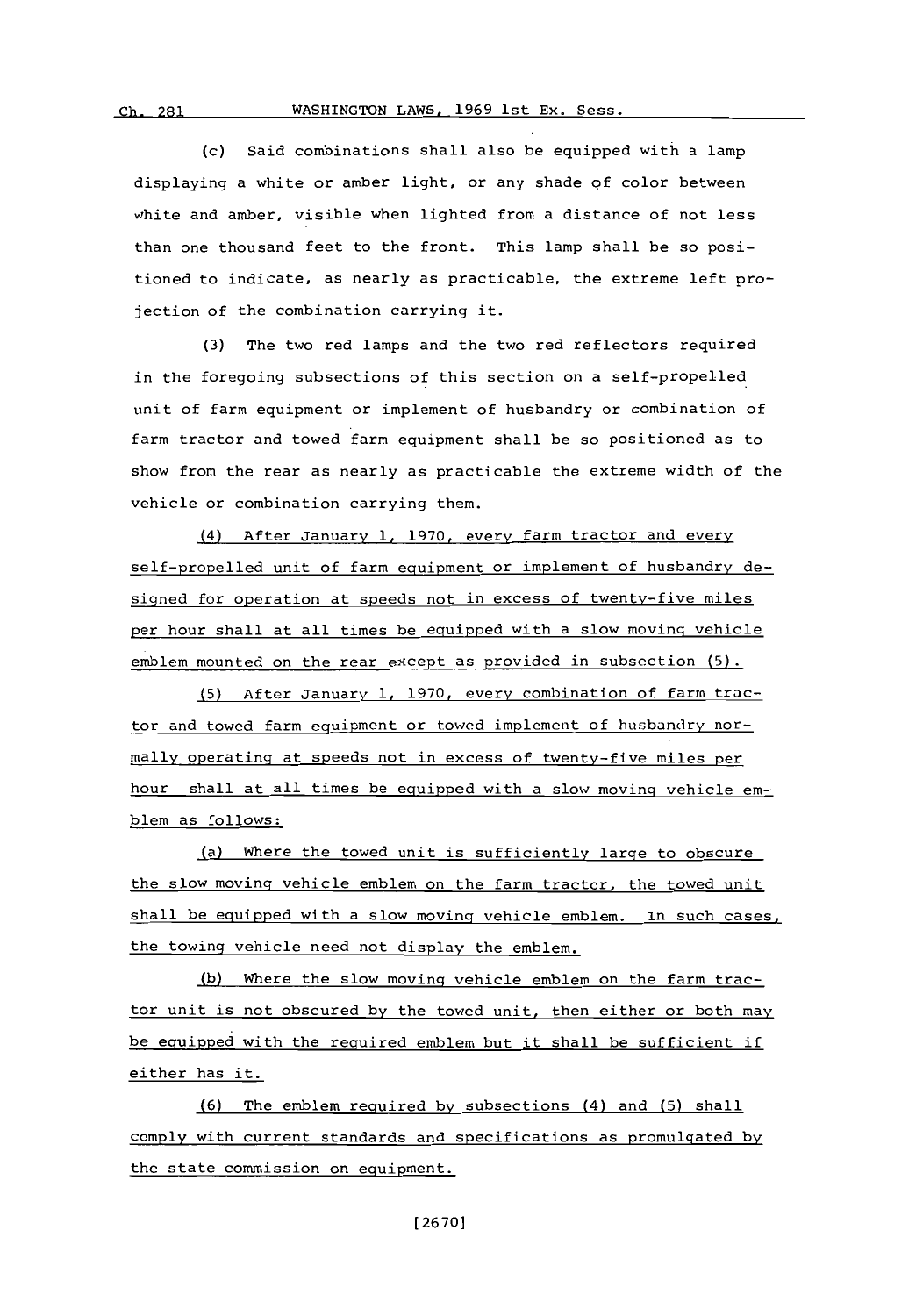## WASHINGTON LAWS, 1969 1st Ex. Sess.

**Ch.** 261

Sec. **23.** Section **82.36.280,** chapter **15,** Laws of **1961** and RCW **82.36.280** are each amended to read as follows.:

Any person who uses any motor vehicle fuel for the purpose of operating any internal combustion engine not used on or in conjunction with any motor vehicle licensed to be operated over and along any of the public highways, and as the motive power thereof, upon which motor vehicle fuel excise tax has been paid, shall be entitled to and shall receive a refund of the amount of the motor vehicle fuel excise tax paid on each gallon of motor vehicle fuel so used, whether such motor vehicle excise tax has been paid either directly to the vendor from whom the motor vehicle fuel was purchased or indirectly **by** adding the amount of such excise tax to the price of such fuel. No refund shall be made for motor vehicle fuel consumed  $((\pm n))$  by any motor vehicle as herein defined  $((\pm i\epsilon e + b\epsilon e))$ that is required to be registered and licensed as provided in chapter 46.16 RCW; and is operated over and along any public highway except that a refund shall be allowed for motor vehicle fuel consumed: (1) In a motor vehicle owned by the United States ((and)) that is operated off the public highways for ((the)) official use ((ther'eof)); (2) **By** auxiliary equipment not used for motive power, provided such consumption is accurately measured **by** a metering device that has been specifically approved **by** the director or established **by** such other methods as may be approved **by** the director.

Sec. 24. Section 82.40.010, chapter **15,** Laws of **1961,** as amended **by** section **1,** chapter **196,** Laws of **1967** and RCW 82.40.010, are each amended to read as follows:

For the purpose of this chapter:

(1) "Motor vehicle" means every vehicle which is in itself a self-propelled unit, equipped with solid rubber, hollow-cushion rubber or pneumatic rubber tires and capable of being moved or operated upon a public highway, except motor vehicles used as motive power for or in conjunction with farm implements and machines or implements of husbandry.

> (2) "Highway" means every way or place open to the use of **[2671]**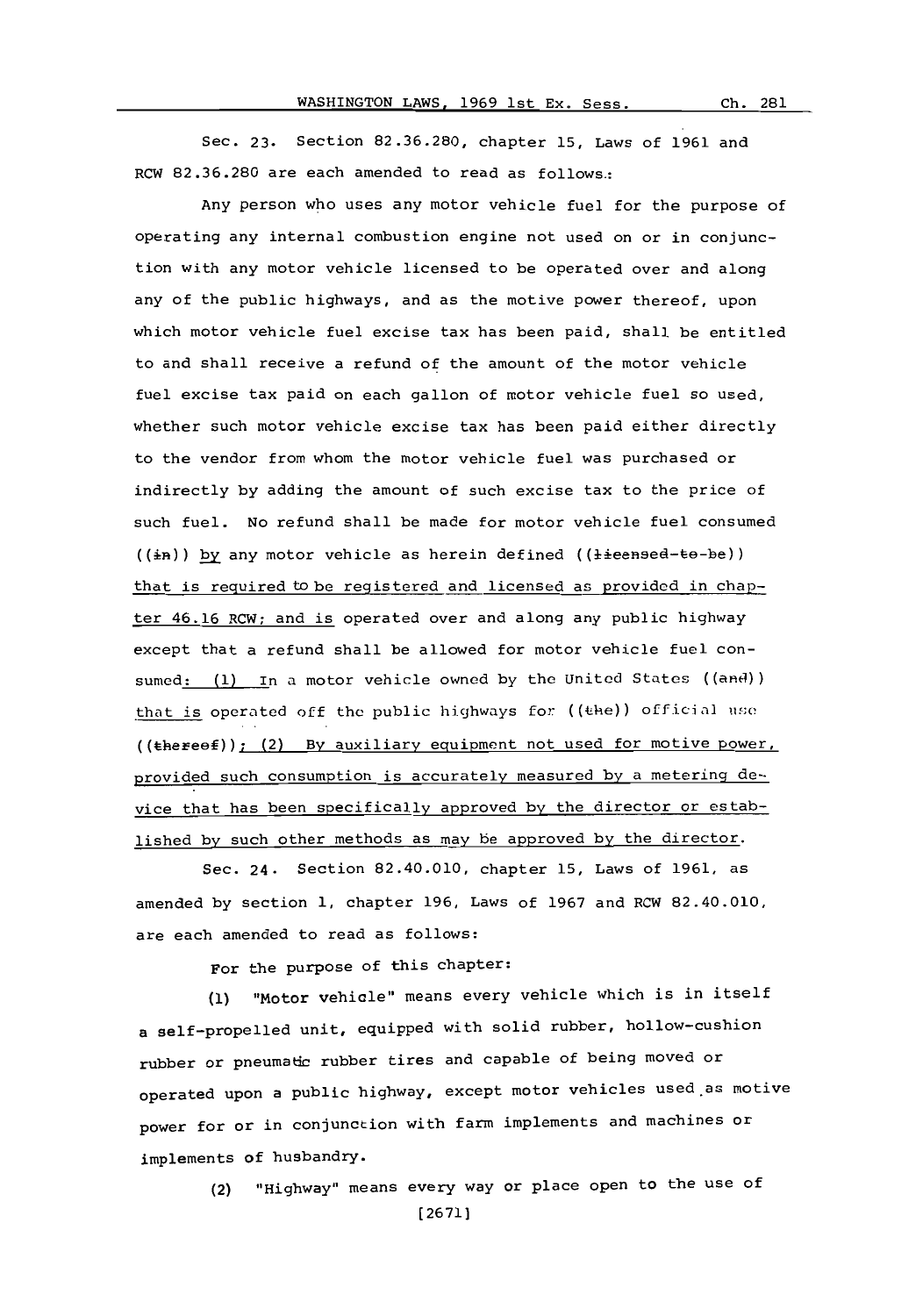WASHINGTON LAWS, 1969 1st Ex. Sess.

 $Ch. 281$ 

the public, ap a matter of right, for purposes of vehicular travel.

**(3)** "Fuel" means any combustible gas, liquid, or material of a kind used in an internal combustion engine for the generation of power to propel a motor vehicle except motor vehicle fuel as defined in chapter **82.36.**

(4) "Internal combustion engine" means any engine operated **by** internal expansion.

**(5)** "Use" as a verb, means to receive into any receptacle on a motor vehicle, fuel consumed in propelling such motor vehicle on the highways within the state; except that if such fuel is received into such receptacle outside the taxing jurisdiction of this state, "use" as a verb, means to consume in propelling such motor vehicle on the highways within this state; "use" as a noun, means the act of using.

The director is authorized to approve metering devices and such other methods as he may approve to measure the amount of fuel consumed in operating auxiliary equipment rather than propelling the vehicle on the highways of this state.

**(6)** "User" means any person who uses fuel.

**(7)** "Director" means the director of motor vehicles.

**(8)** "Bond" means (a) a corporate surety bond duly executed **by** any person subject to the tax as principal, payable to the state and conditioned for faithful performance of all requirements of this chapter, including the payment of all taxes, penalties, interest and other obligations arising out of this chapter; or **(b)** a deposit with the state treasurer **by** the person subject to the tax, under such reasonable terms and conditions as the director may prescribe, of a like amount of lawful money of the United States or bonds or other obligations of the United States, the state of Washington or any county of said state, of an actual market value not less than the amount so fixed **by** said director.

Sec. **25.** Section **46.68.030,** chapter 12, Laws of **1961** as last amended **by** section **8,** chapter **99,** Laws of **1969** and RCW 46.68-

**[ 2672]**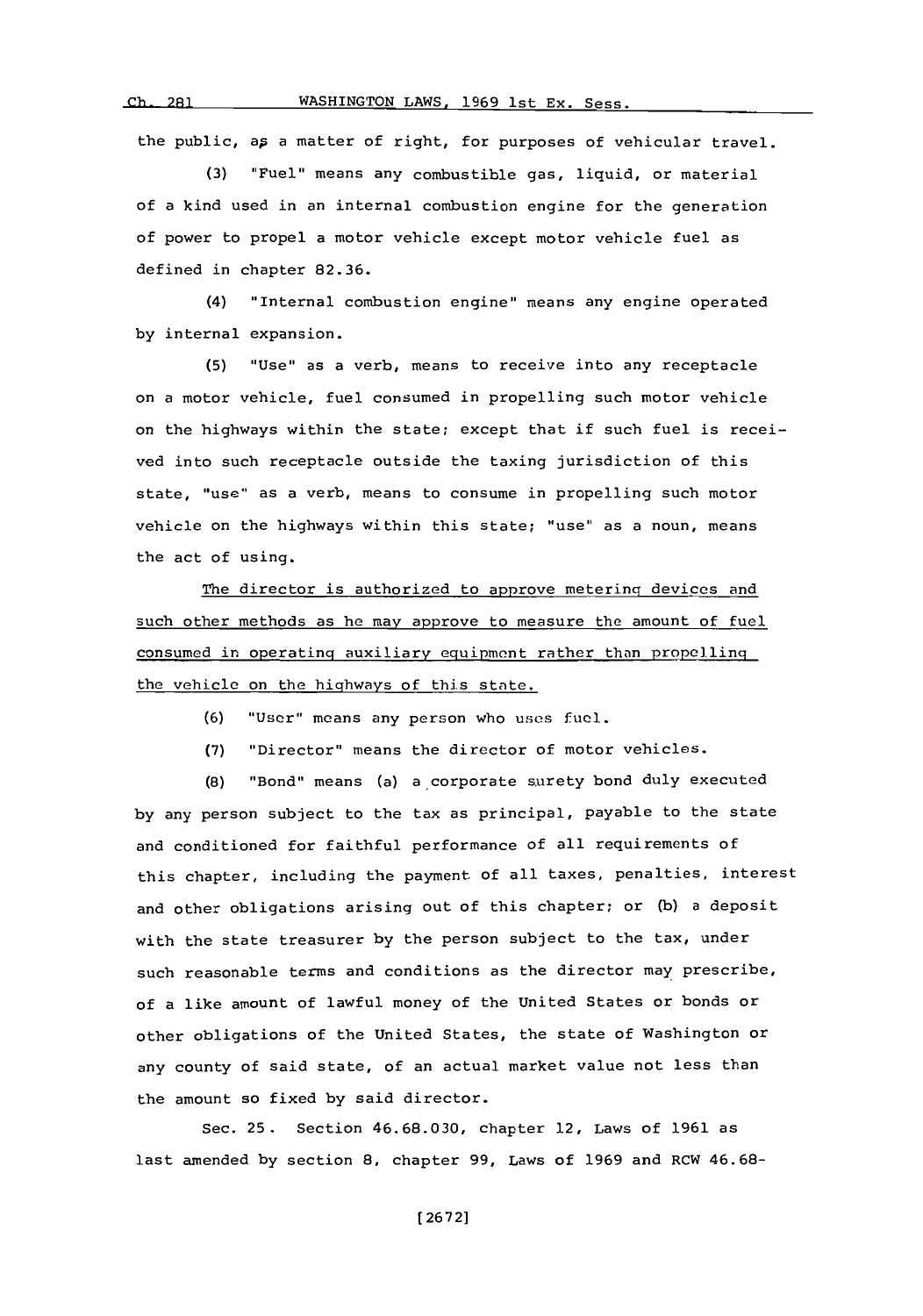**.030** are each amended to read as follows:

**All** fees received **by** the director for vehicle licenses under the provisions of chapter 46.16 shall be forwarded to the state treasurer, accompanied **by** a proper identifying detailed report, and be **by** him deposited to the credit of the motor vehicle fund, and out of each vehicle basic license fee ((ef-nine-dellars-and-ferty-eents)) as provided for in RCW **46.16.060,** the state treasurer shall deposit six dollars to the credit of the state patrol highway account of the motor vehicle fund. **A** minimum of ten percent of the funds deposited in such account shall be appropriated and expended for the enforement of RCW 46.44.100 relating to weight control.

Sec. **26.** Section **35.84.060,** chapter **7,** Laws of **1965** and RCW **35.84.060** are each amended to reed as follows:

Every municipal corporation which owns or operates ((any street-railway)) an urban public transportation system as defined in RCW  $47.04.082$  within ((the)) its corporate limits ((thereof)), may acquire, construct ((and)), extend, own ((and)) or operate such ((steet-ailway)) urban public transportation system to any **point** or points not to exceed ((eight)) fifteen miles outside of its ((said)) corporate limits ((measured-along-the-line-of-such-railway)) PROVIDED. That no municipal corporation shall extend its urban public transportation system beyond its corporate limits to operate in any territory already served **by** a privately operated auto transportation company holding a certificate of public convenience and necessity from the utilities and transportation commission.

Sec. **27.** Section **82.36.275,** chapter **15,** Laws of **1961** as last amended **by** section **1,** chapter **86,** Laws of **1967** and RCW **82.36.275** are each amended to read as follows:

Notwithstanding RCW **82.36.240,** every urban passenger transportation system shall receive a refund of the amount of the motor vehicle fuel tax paid on each gallon of motor vehicle fuel used, whether such vehicle fuel tax has been paid either directly to the vendor from whom the motor vehicle fuel was purchased or indirectly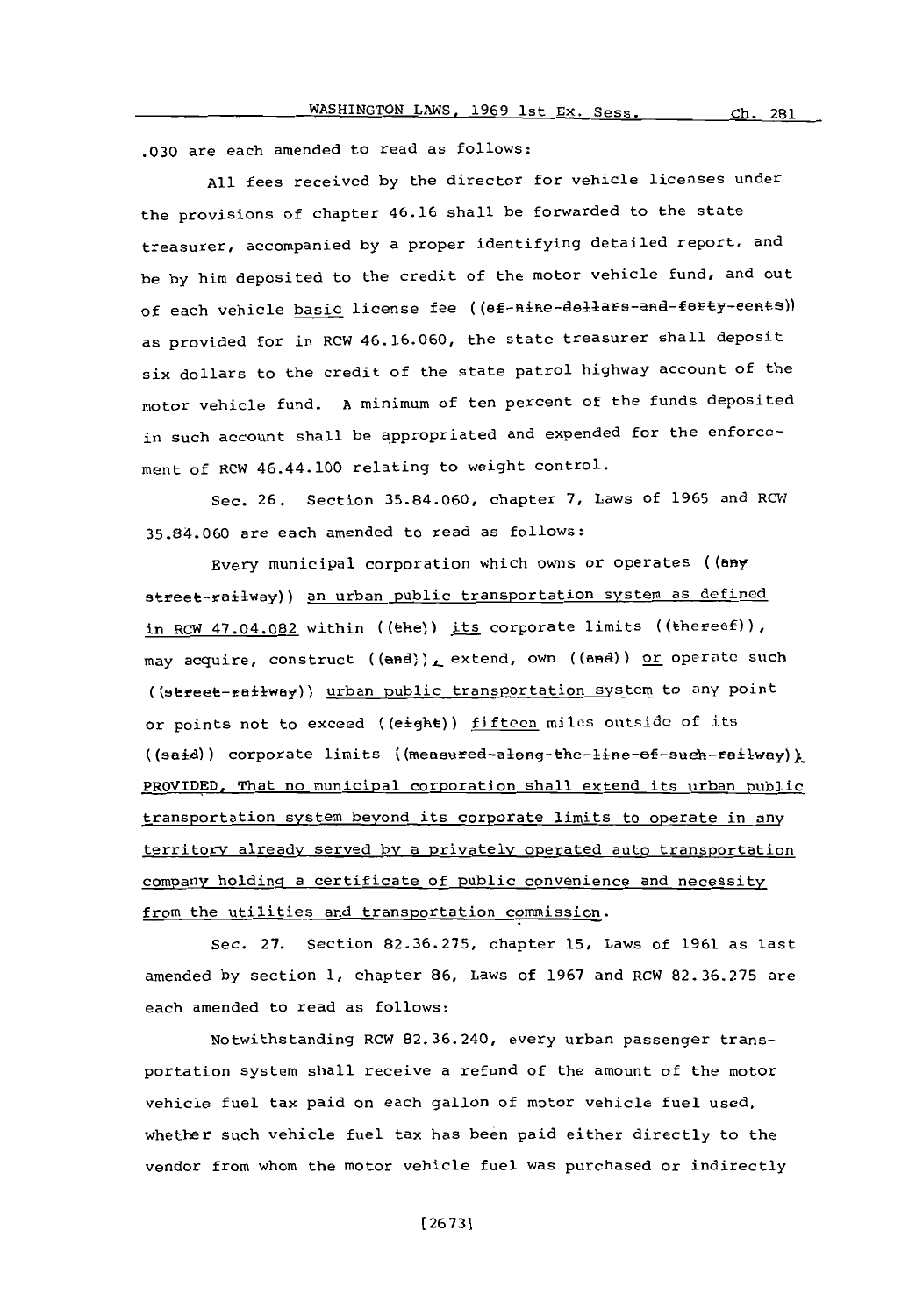Ch. 281

# WASHINGTON LAWS, 1969 1st Ex. Sess.

**by** adding the amount of such tax to the price of such fuel.

For the purposes of this section "urban passenger transportation system" means every transportation system, publicly or private**ly** owned, having as its principal source of revenue the income from transporting persons for compensation **by** means of motor vehicles and/or trackless trolleys, each having a seating capacity for over fifteen persons, over prescribed routes in such a manner that the routes of such motor vehicles and/or trackless trolleys (either alone or in conjunction with routes of other such motor vehicles and/or trackless trolleys subject to routing **by** the same transportation system) do not extend for a distance exceeding (( $s$ ix)) fifteen road miles beyond the corporate limits of the city in which the original starting points of such motor vehicles are located: PRO-**VIDED,** That no refunds authorized **by** this section shall be granted on fuel used **by** any urban transportation vehicle on any trip where any portion of said trip is more than (( $\texttt{six}$ )) fifteen road miles beyond the corporate limits of the city in which said trip originated.

Sec. **28.** Section 82.40.047, chapter *15,* Laws of **1961.** as last amended **by** section 2, chapter **86,** Laws of **1967** and RCW 82.40- .047 are each amended to read as follows:

Notwithstanding any provisions of law to the contrary, every urban passenger transportation system shall be exempt from the provisions of chapter 82.40 requiring the payment of use fuel taxes.

For the purposes of this section "urban passenger transportation system" means every transportation system, publicly or privately owned, having as its principal source of revenue the income from transporting persons for compensation **by** means of motor vehicles and/or trackless trolleys, each having a seating capacity for over fifteen persons over prescribed route in such a manner that the routes of such motor vehicles and/or trackless trolleys, either alone or in conjunction with routes of other such motor vehicles and/or trackless trolleys subject to routing **by** the same transportation system, shall not extend for a distance exceeding ((six)) fif-

**[** 2674]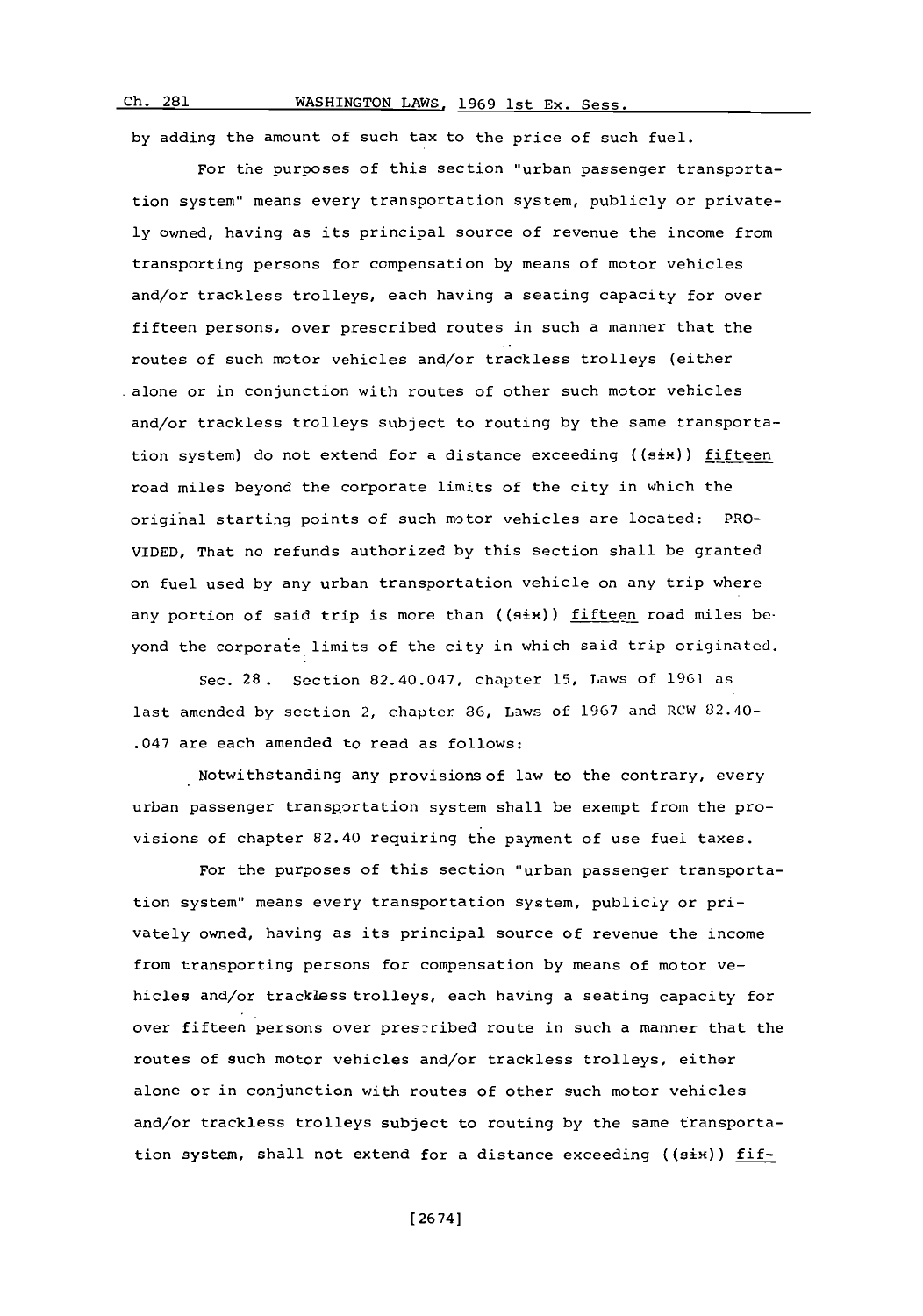teen road miles beyond the corporate limits of the city in which the original starting points of such motor vehicles are located: PROVIDED, That no refunds authorized **by** this section shall be granted on fuel used **by** any urban transportation vehicle on any trip where any portion of said trip is more than ((six)) fifteen road miles beyond the corporate limits of the city in which said trip originated.

Sec. **29.** Section 82.40.046, chapter **15,** Laws of **1961** and RCW 82.40.046 are each amended to read as follows:

There is exempted from the tax imposed **by** this chapter, the use of fuel for **(1)** street and highway construction and maintenance purposes  $((\tau))$  in motor vehicles owned and operated by the state of Washington, or any county or municipality, (2) publicly owned fire fighting equipment, and (3) special mobile equipment as defined in RCW 46.04.552.

Sec. **30.** Section 46.44.091, chapter 12, Laws of **1961** and RCW 46.44.091 are each amended to read as follows:

No special permit shall **be** issued for movement on any primary or secondary state highway or route of state primiary or secondary highway within the limits of any city or town where the gross weight, including load, exceeds twenty-two thousand pounds on a single axle or forty-three thousand pounds on any group of axles having a wheelbase between the first and last axle thereof less than ten feet: PROVIDED, That ((a-speeial-permit-shall-not-be-issued-to any-vehiele-or-a-eembination-of-vehieles-having-more-than-six axies :--PROVIDED-FURTHER -That-any-vehiele-or-eembination-of-vehieles-having-more-than-six-axles-shall-nst-be-issued-an-overweight permit-in-excess-of-the-maximum-allowed-for-a-vehicle-or-combination-of-vehicles-having-six-axles: --PROVIBEB-FURTHER,-That)) the weight limitations pertaining to single axles may be exceeded to permit the movement of equipment operating upon single pneumatic tires having a rim width of twenty inches or more and a rim diameter of twenty-four inches or more or dual pneumatic tires having a rim

**[ 2675]**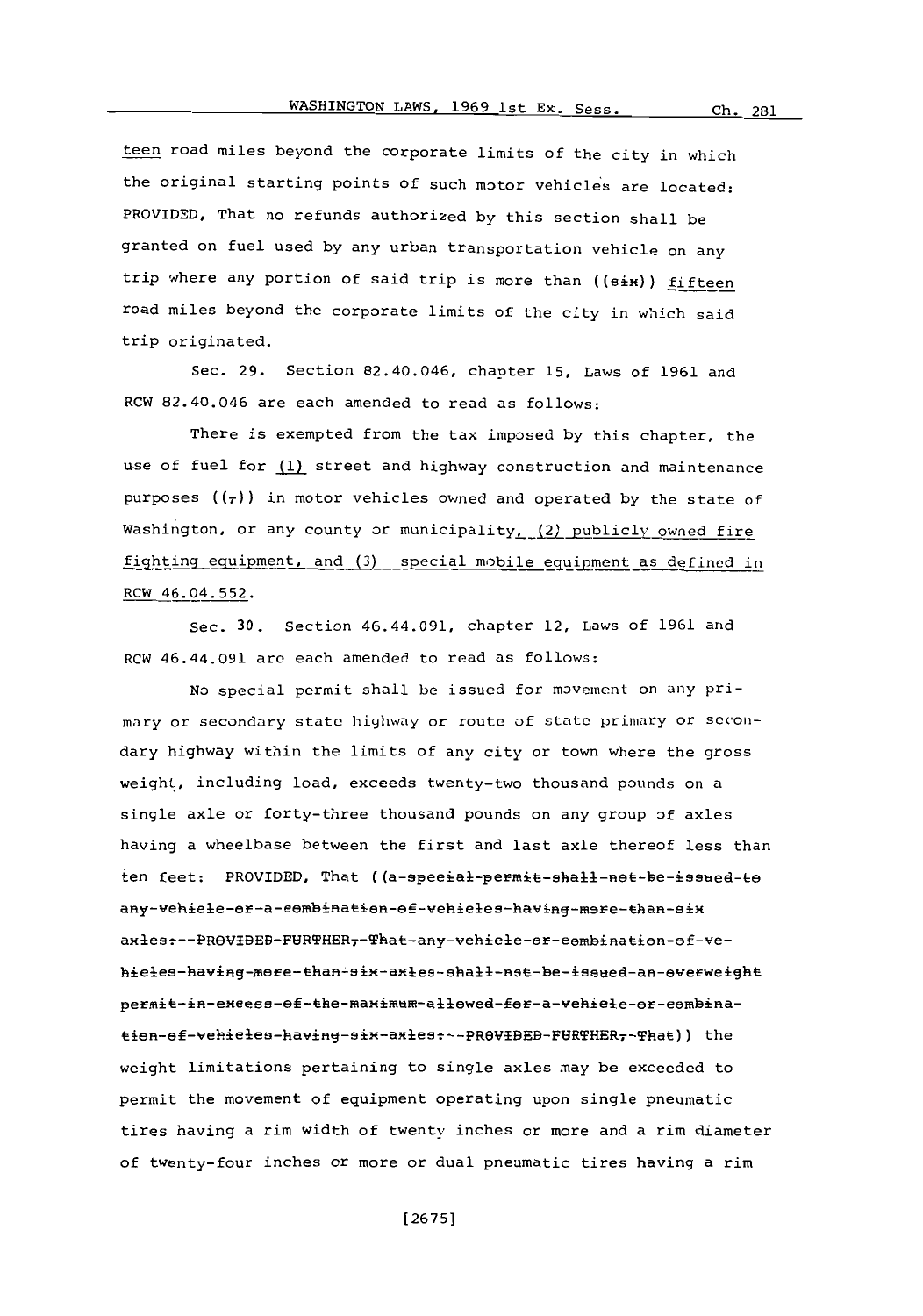## WASHINGTON LAWS, 1969 1st Ex. Sess.

width of sixteen inches or more and a rim diameter of twenty-four inches or more: PROVIDED FURTHER, That permits may be issued for weights in excess of the preceding limitations on highways or sections of highways which have been designed and constructed for weights in excess of such limitations; or these limitations may be rescinded when certification is made **by** military officials or **by** officials of public or private power facilities, when in the opinion of the highway commission such movement or action is a necessary movement or action: PROVIDED FURTHER, That the structures and highway surfaces on the routes involved are determined to be capable of sustaining weights in excess of such limitations. Application shall be made in writing on special forms provided **by** the highway commnission and shall be submitted at least thirty-six hours in advance of the proposed movement.

Sec. **31.** Section 46.44.096, chapter 12, Laws of **1961** and RCW 46.44.096 are each amended to read as follows:

In determining fees according to RCW 46.44.094, mileage on state primary and secondary highways shall **be** determined from the planning survey records of the department of highways and the gross weight of the vehicle or vehicles, including load, shall be declared **by** the applicant. overweight on which fees shall be paid will be gross loadings in excess of loadings authorized **by** law or axle loadings in excess of loadings authorized **by** law, whichever is the greater. Loads which are overweight and oversize shall be chargedthe fee for the overweight permit without additional fees being assessed for the oversize features.

Fees established in RCW  $46.44.094$  ((and- $46.44.995$ )) shall be paid to the political body issuing the permit if the entire movement is to be confined to roads, streets or highways for which that political body is responsible; when a movement involves a combination of state highways, county roads and/or city streets the fee shall be paid to the state highway commission. When a movement is confined within the city limits of a city or town upon city streets,

**[ 26761**

 $<sub>ch</sub>$  281</sub>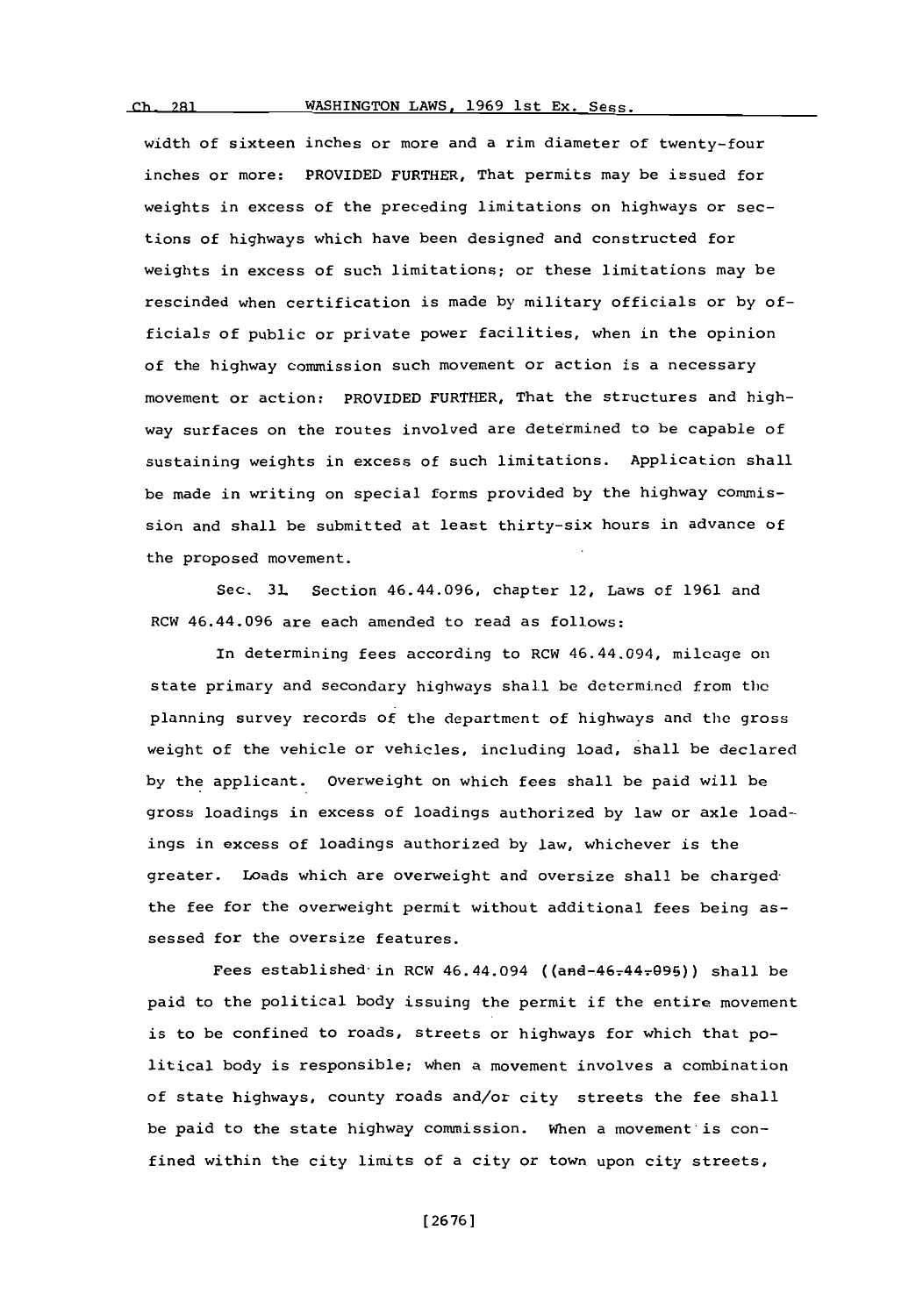Ch. 281

including routes of state highways on city streets, all fees shall be paid to the city or town involved. **A** permit will not be required from city or town authorities for a move involving a combination of city or town streets and state highways when the move through a city or town is being confined to the route of the state highway. When a move involves a combination of county roads and city streets the fee shall be paid to the county authorities, but the fee shall not be collected nor the county permit issued until valid permits are presented showing the city or town authorities approve of the move in question. When the movement involves only county roads the fees collected shall be paid to the county involved. Fees established in RCW 46.44.095 shall be paid to the political body issuing the permit if the entire use of the vehicle during the period covered **by** the permit shall be confined to the roads, streets, or highways for which that political body is responsible; when the use of the vehicle during the permit period will ordinarily be confined to city streets, including state highways within city limits, and the use of county roads and state highways outside of the city limits will be unusual and infrequent, the fee will be paid to and permit issued **by** the city; when the use of the vehicle during the permit period will ordinarily be confined to county roads and the use of city streets or state highways will be unusual and infrequent, the fee will be paid to and the permit issued **by** the county; when the use of the vehicle during the permit period will ordinarily be on state highways and will include some use of city streets and county roads, the fee will be paid to and the permit issued **by** the state.

Each political body will honor the permits of the other political bodies when issued and used in accordance with the preceding paragraph.

**NEW** SECTION. Sec. **32.** The owner of any commercial vehicle or vehicles lawfully registered in another state and who wishes to use such vehicle or vehicles in this state in intrastate operations for periods less than a year may obtain permits for such operations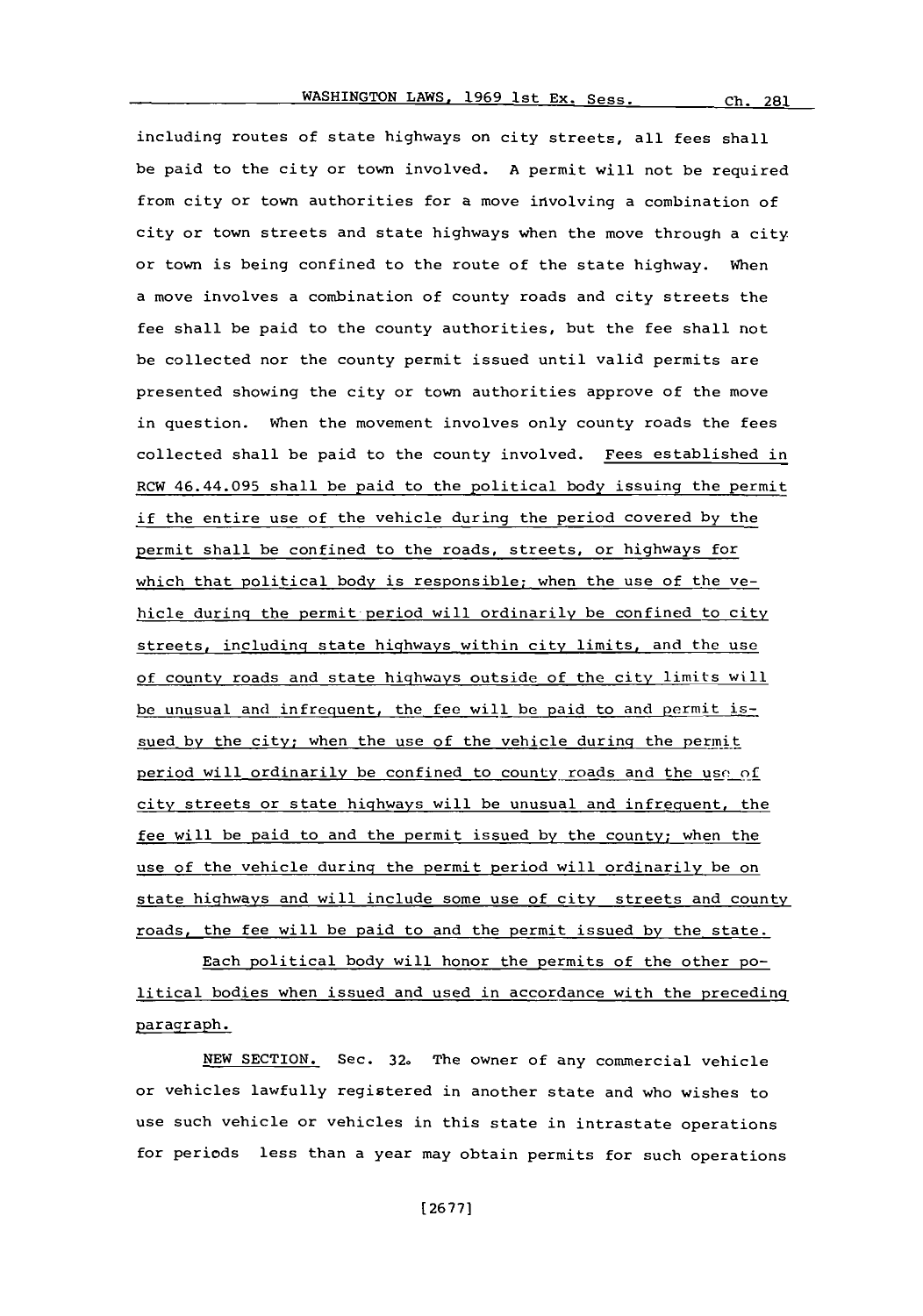Ch. 281

upon application to the department of motor vehicles or a county auditor. Such permits may be issued for thirty, sixty, or ninety day periods. The cost of each such permit shall include the fees provided for in RCW sections 46.01.140, **46.16.061, 46.16.060** and one-twelfth of the fees provided for in RCW **46.16.070** and 82.44.020 for each thirty days' operations provided for in the permit.

Sec. **33.** Section **19,** chapter **106,** Laws of **1963** and RCW 46- **.85.190** are each amended to read as follows:

Any owner whose application for proportional registration has been accepted shall preserve the records on which the application is based for a period of four years following the year or period upon which said application is based. Upon request of the department, the owner ((agrees-te)) shall make such records available to the department, at its designated office for audit as to accuracy of computations and payments and assessment of deficiencies or allowances for credit ((7-0F-to-pay-the-eosts-of-an-out-of-state audit-by-the-department-or-its-duly-appointed-representative-at-the applieant<sup>1</sup>s-heme-effiee)). If the department determines that the applicant should have registered more vehicles in this state under the provisions of this chapter the department may deny him the riqht of any further benefits **by** reason of any reciprocal agreement or declaration until the fees, interest and penalties for such additional vehicle or vehicles which should have been. registered, have been paid. The fees, interest and,penalties determined to be due and owing under the provisions of this paragraph shall be a lien upon all the property of the applicant, and such lien shall attach at the time the audit report has been mailed to such applicant **by** the department, and shall have the effect of an execution duly levied on such property and shall so remain until said additional fees, interest and penalties so determined, are paid, or a sufficient amount of such property sold for the payment thereof. The department may make arrangements with agencies of other jurisdictions administering motor vehicle registration laws for joint

**[ 26 78]**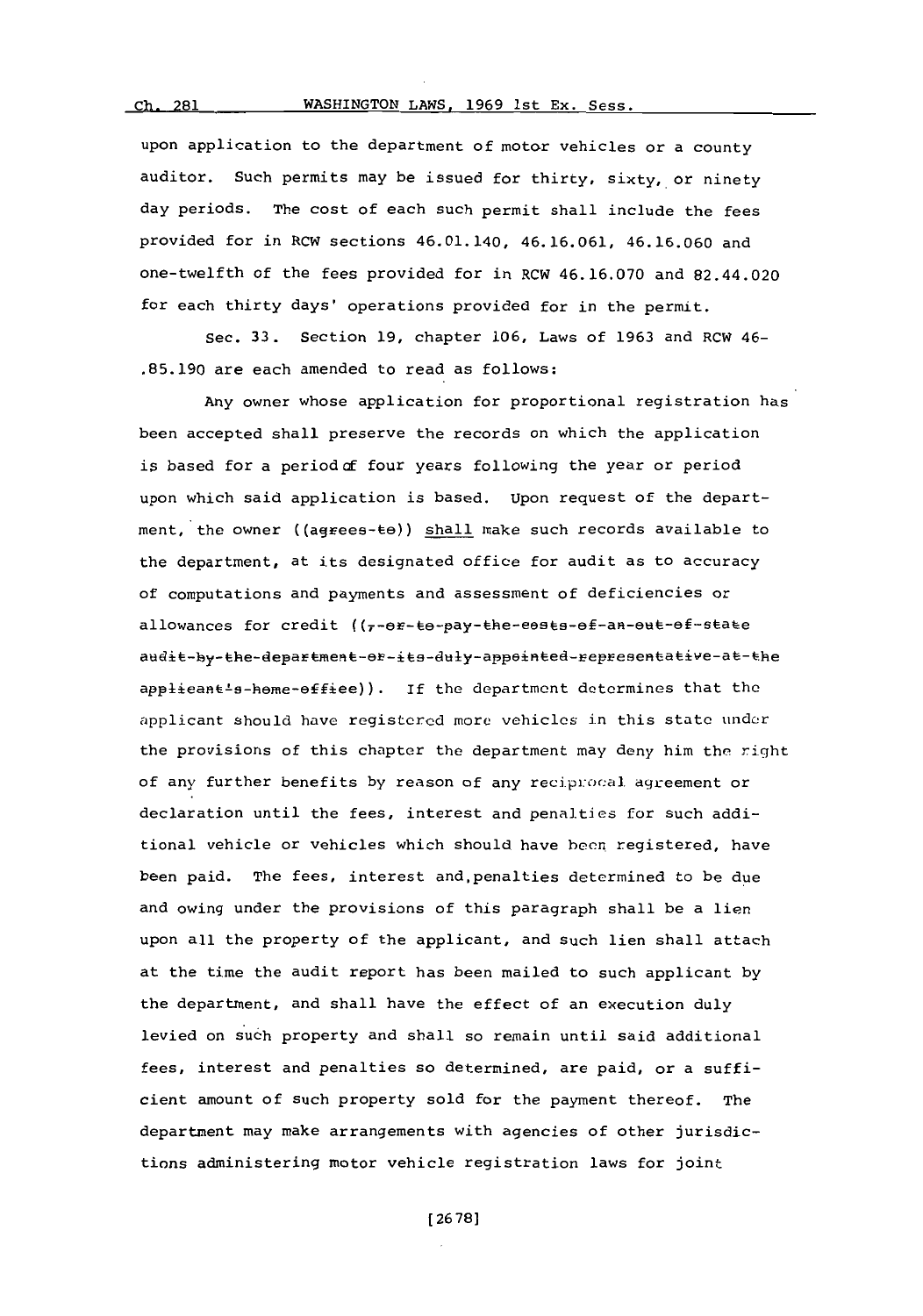audits of any such owner. No assessment for deficiency or claim for credit may be made for any period for which records are no longer required. Any sums found to be due and owing upon audit shall bear interest of six percent from the date when they should have been paid until the date of actual payment. **if** the audit discloses a deliberate and wilful intent to evade the requirements of payment under RCW **46.85.110** and **46.85.120,** a penalty of ten percent shall also be assessed.

If the audit discloses that an overpayment to the state in excess of twenty-five dollars has been made, the department shall certify such overpayment to the state treasurer who shall issue a warrant for such overpayment to the vehicle operator.

S~ec. 34. Section **5,** chapter **156,** Laws of **1965,** and RCW 46- **.01.050** are each amended to read as follows:

**All** powers, functions and duties now vested **by** law in the director of licenses or the department of licenses or in the division of professional licensing in the department of motor vehicles, other than those enumerated in RCW 46.01.040, shall be transferred to ((a division-of-professional-lieensing)) the business and professional administration hereby created consisting of the divisions of securities, real estate, and professional licensing, ((hereby-ereated)) within the department of motor vehicles.

Sec. **35.** Section **117,** chapter **32,** Laws of **1967,** and RCW 46- **.01.055** are each amended to read as follows:

The director of motor vehicles shall appoint and deputize an assistant director ((to-be-known-as-the-supervisor)) of ((professional licensing}) business and professions administration, who shall have charge and supervision of the ((division-of-professional-licensing)) business and professions administration. ((With-the-approval-of-the director7-he-may-appoint-and-employ7-subject-to-the-provisions-of chapter-41-06-RCW7-the-state-civil-service-law7-such-other-assistants and-personnel-as-may-be-necessary-to-carry-on-the-work-of-the-divi=  $s$ ion $\tau$ ))

**(26791**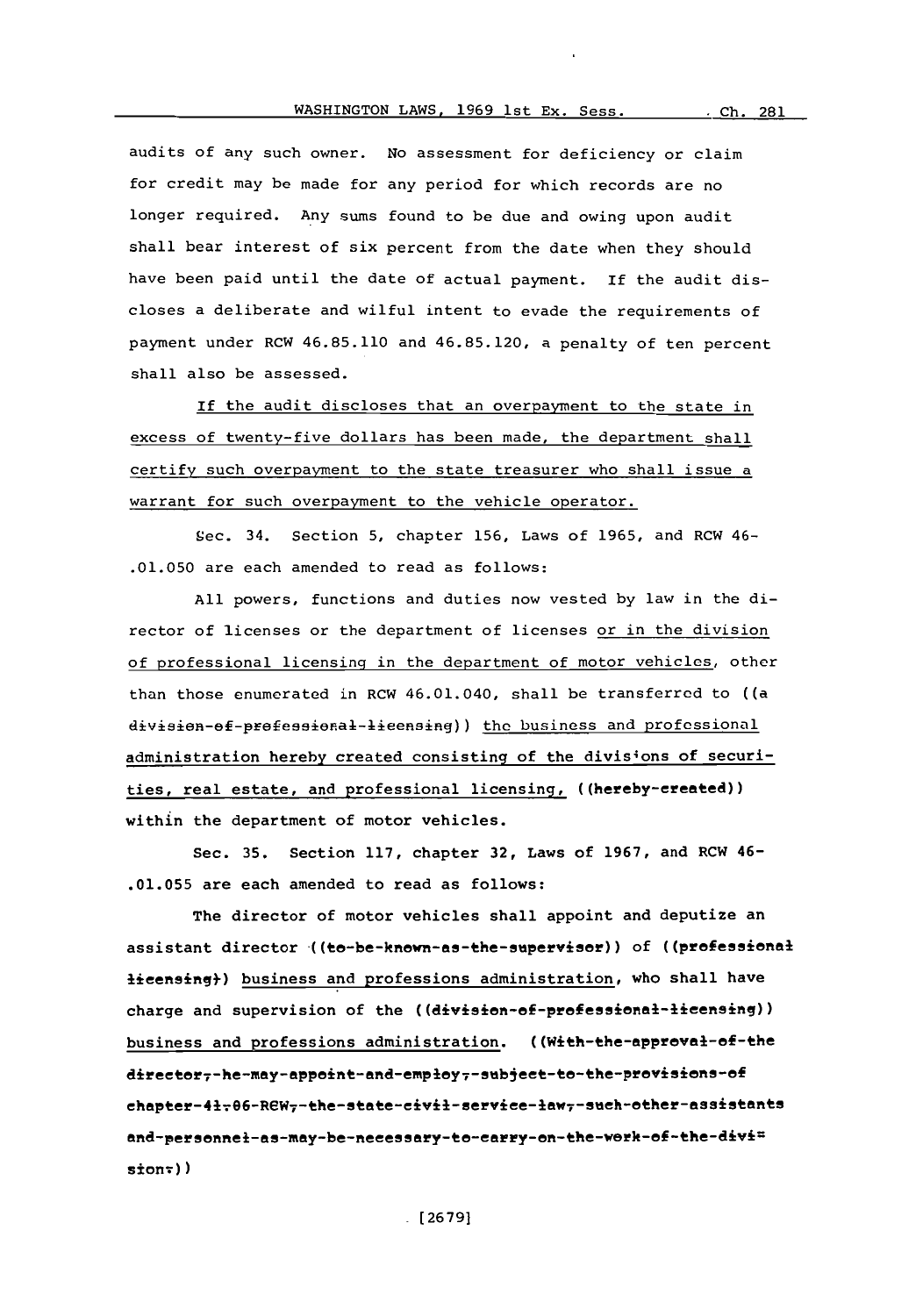**NEW** SECTION. Sec. **36.** There is appropriated from the motor vehicle fund to the joint committee on highways for the biennium ending July **1, 1971** the sum of one thousand dollars for research in the field of motor vehicle law to be performed **by** the national committee on uniform traffic laws and ordinances. Disbursement of this appropriation shall be pursuant to resolution of the joint committee on highways.

**NEW** SECTION. Sec. **37.** The joint committee on highways is authorized to consider the following studies and such others as it deems appropriate and report its findings and recommendations in connection therewith to the **1971** legislature prior to its convening:

**(1) A** continuation of the **1967-1969** state highway transportation study which shall include state-wide hearings relative to classification, needs and financing of state highways, county roads and city streets. This study and the hearings held in connection therewith shall be designed to inform the public of the findings of the **1967-1969** study and develop specific recommendations for legislative implementation of said study findings as the committee deems advisable. The committee shall further provide for establishing procedures for maintaining the information developed **by** the **1967-1969** study perpetually up to date with respect to state, county and city levels of government.

(2) **A** continuation of the **1967-1969** highway, road and street laws study with emphasis on implementing the recommendations **of** said study.

**(3) A** comprehensive review of long range transportation plans for the Seattle metropolitan area adopted **by** the city of Seattle, the mugnicipality of metropolitan Seattle, King county, the Puget Sound governmental conference and the Washington state highway commission. The committee shall retain a team of nationally recognized transportation consultants to evaluate existing long range transportation plans for the area, and in particular the proper role and responsibility of various modes of transportation to provide a balanced transpor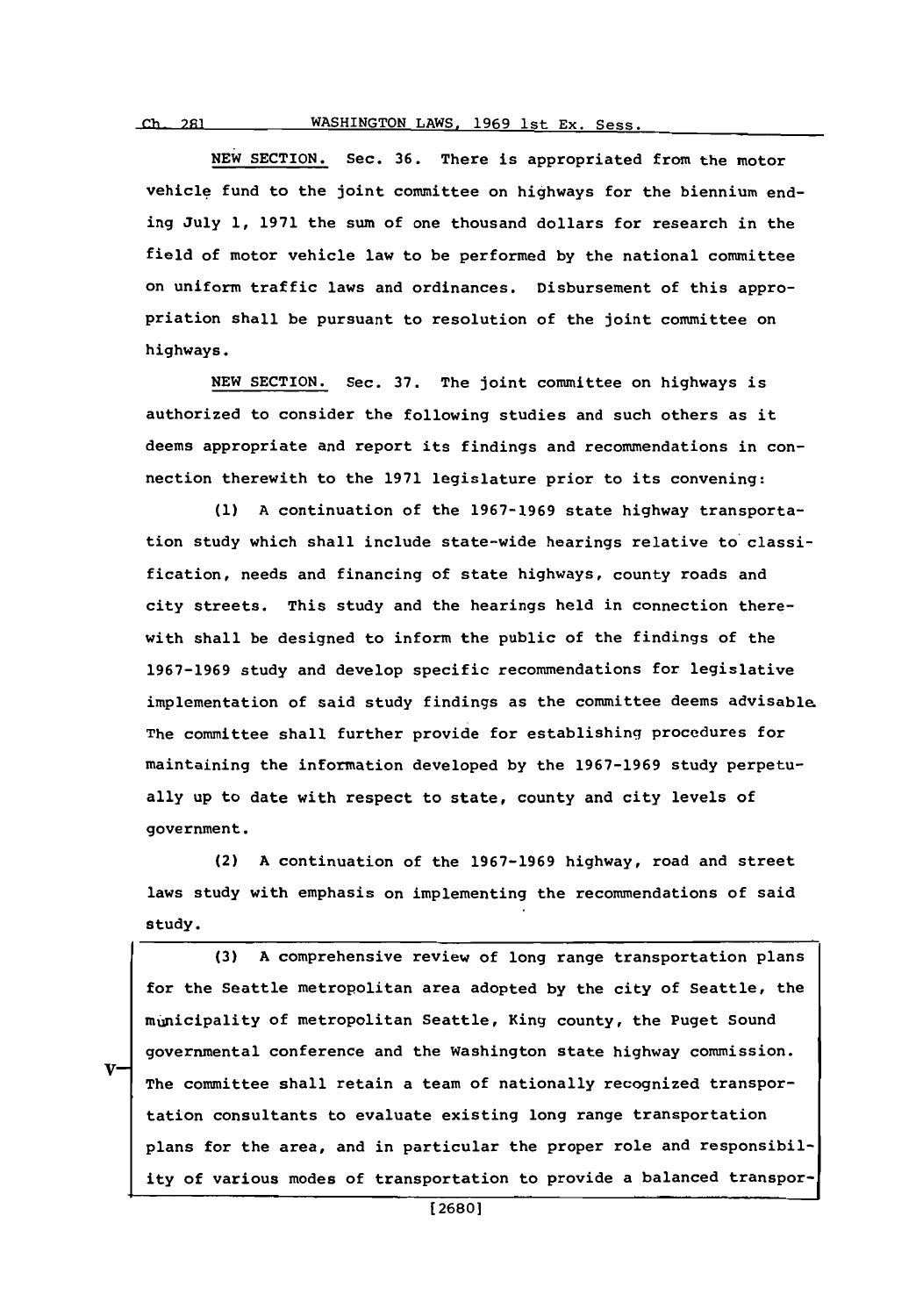tation system capable of meeting long range traffic carrying requirements.. The consultants shall further be charged with the responsibility of recommending criteria or models to be used in assigning to the  $\vdash$ various nodes of transportation responsiblity for meeting present and long range traffic carrying requirements.

(4) **A** review of the policy of the state highway commission for the establishment of rest areas along state highways.

**(5) A** comprehensive study of the department of highways budgeting procedures, including an examination of the feasibility of utilizing performance standards. The committee shall review the department's "chart of accounts" program to determine the adequacy of the system to reflect actual work activities and the interrelationship of planning, operations and work measurement phases of the budgeting process.

**(6) A** review of existing highway hearing procedures in relation to the federal highway hearing requirements.

**(7) A** study of state policy relating to the installation, operation maintenance and control of traffic control devices regulating traffic on , entering upon. or leaving state highways within cities of all classes.

**(8) A** continuing review of the urban arterial law to evaluate the effectiveness of the program in relieving urban traffic congestion.

**(9) A** continuing study of the effect of industrial decentralization upon future requirements for highway construction, and of the factors influencing the location of industry in non-metropolitan areas.

410) **A** comprehensive review of existing uniform county road and city street accounting procedures. The committee shall determine the types of records, data and procedures required of counties and cities to carry out the legislative intent of existing statutes prescribing uniform accounting procedures for counties and cities, and make appropriate recommendations. with respect thereto to the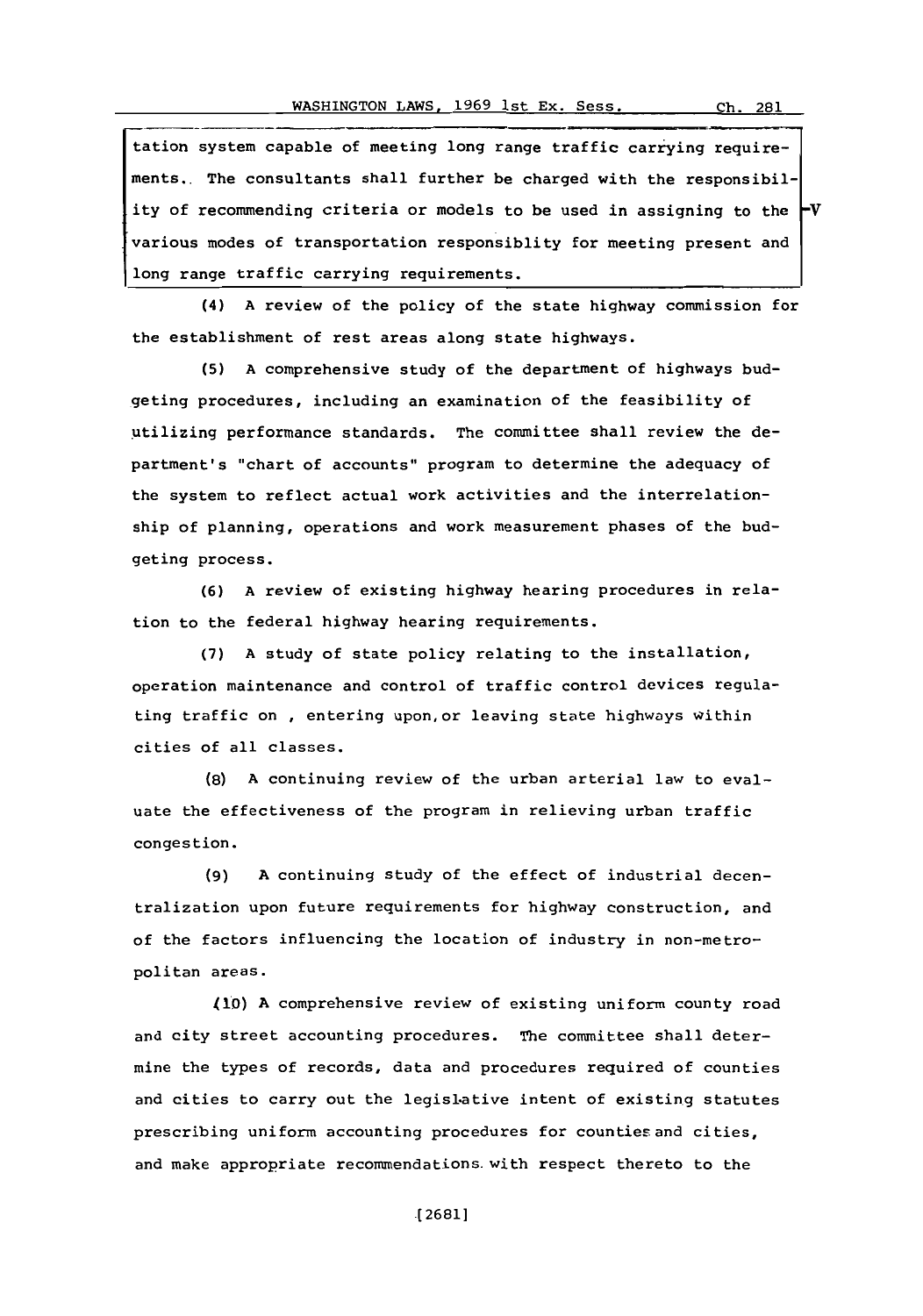**1971** legislature.

 $Ch. 281$ 

**(11) A** study to improve the legal procedures for the disposition of abandoned vehicles.

(12) A study to develop reasonable and effective regulations prescribing standards for the control of air contaminant emmissions from motor vehicles. The study shall take into account standards now or hereafter prescribed pursuant to the federal clean air act.

**(13) A** study to determine appropriate minimum standards for vehicles operating upon the public highways with respect to power, speed and size. The committee shall consider hazards created **by** (a) slow moving vehicles including trailers and campers operating upon high speed highways and **(b)** undersized vehicles not readily visible to the drivers of conventional vehicles.

(14) **A** study of federal traffic safety standards including the development of legislation necessary to comply with fcderal requirements.

**(15)** The feasibility of reestablishing a program of vehicle safety inspection. The committee shall review present research in this field and shall consider both compulsory periodic plans for inspection and spot check inspections.

**(16)** The establishment of legislative policy regarding the overloading of school buses. The committee shall consider both the safety of school children and financial capabilities of school districts in developing its recommendations.

**(17) A** study to determine if the present statutes taxing fuels used in motor vehicles other than gasoline, should be revised and, if so, in what manner to achieve an effective, equitable and adequate systdm of taxation.

**(18) A** study to determine whether for hire vehicles (taxis) should be granted a partial fuel tax refund.

**(19) A** study to evaluate the equity of highway user fees.

(20) **A** study to develop a legislative policy governing the release of driver record and vehicle record information in the cus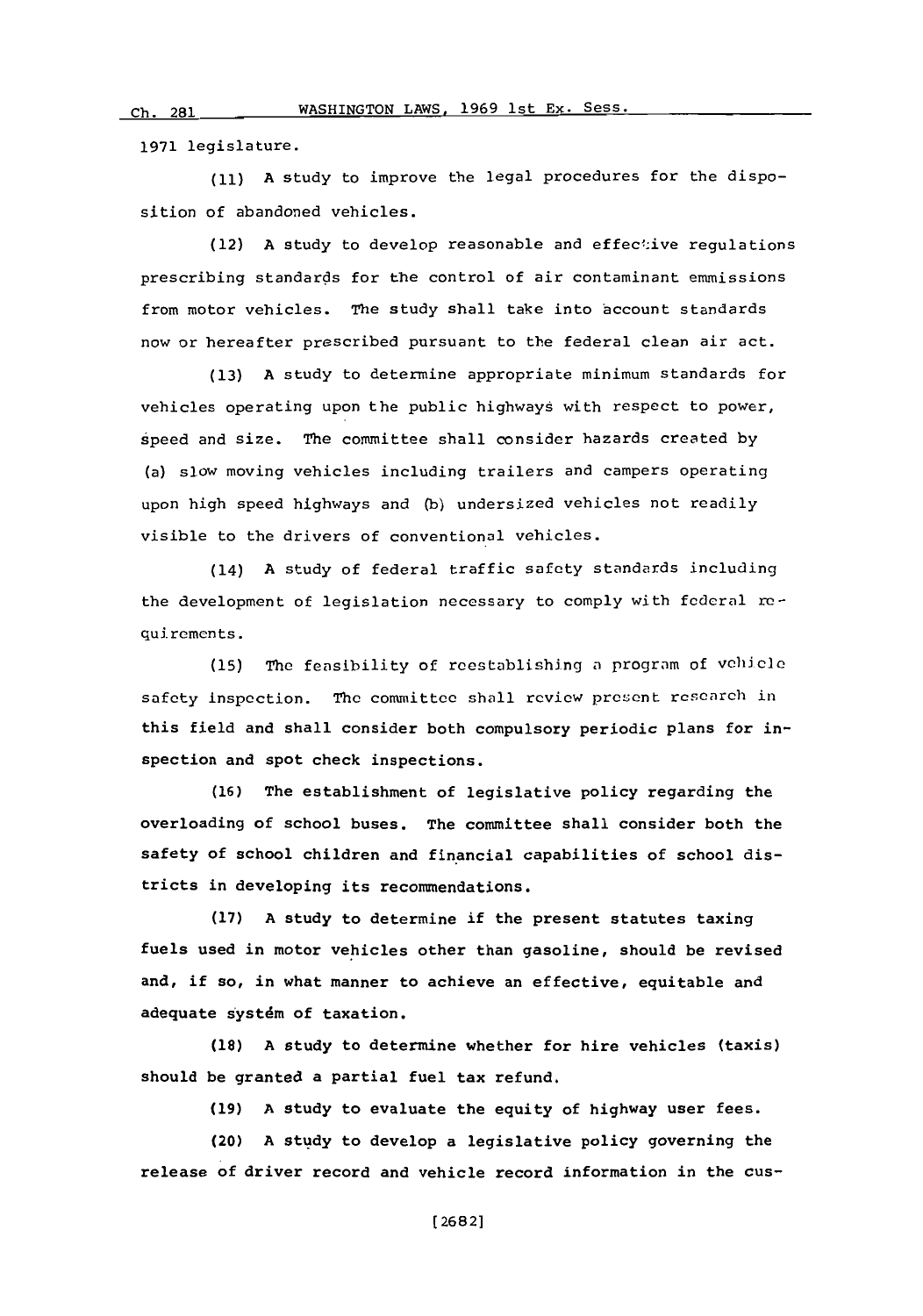tody of the department of motor vehicles to governmental agencies, insurance and directory firms and the general public.

(21) **A** study **by** a management consultant regarding the administrative organization including proper staff positions for the joint committee on highways. The study shall include procedures for developing proposed legislation to implement the committee's recommendations prior to the commencement of each regular legislative session.

(22) **A** study of the financing of the Washington state patrol. The committee shall consider the long range financing needs of the state patrol and the appropriate means of meeting such needs taking into account both highway and nonhighway functions performed **by** the state patrol. The study shall be made in cooperation with the Washington state patrol and the budget director.

**(23) A** comprehensive study of state laws relating to acquisition of right-of-way for state highways, including a consideration of constitutional revision authorizing immediate possession and right of entry, the operation of the relocation assistance act of **1969** and the advance purchase of right-of-way act of **1969,** particularly as it relates to advance purchase in hardship cases.

(24) Study including an evaluation of the acquisition policies and practices of the right-of-way division of the department of highways.

**(25) A** study of the feasibility of the exchange between states of audit information relating to the proper payment of fuel taxes and other motor vehicle taxes **by** interstate motor carriers for the purpose of reducing duplicate audits **by** the several states.

**(26) A** study of the department of motor vehicles new data processing program, including the pilot project and the financial effect on the counties.

Sec. **38.** Section **7,** chapter 140, Laws of **1967,** as last amended **by** section **1,** chapter 42, Laws of **1969** 1st ex. sess. and RCW 46.12.101 are each amended to read as follows:

**A** transfer of ownership in a motor vehicle is perfected **by**

**[ 2683]**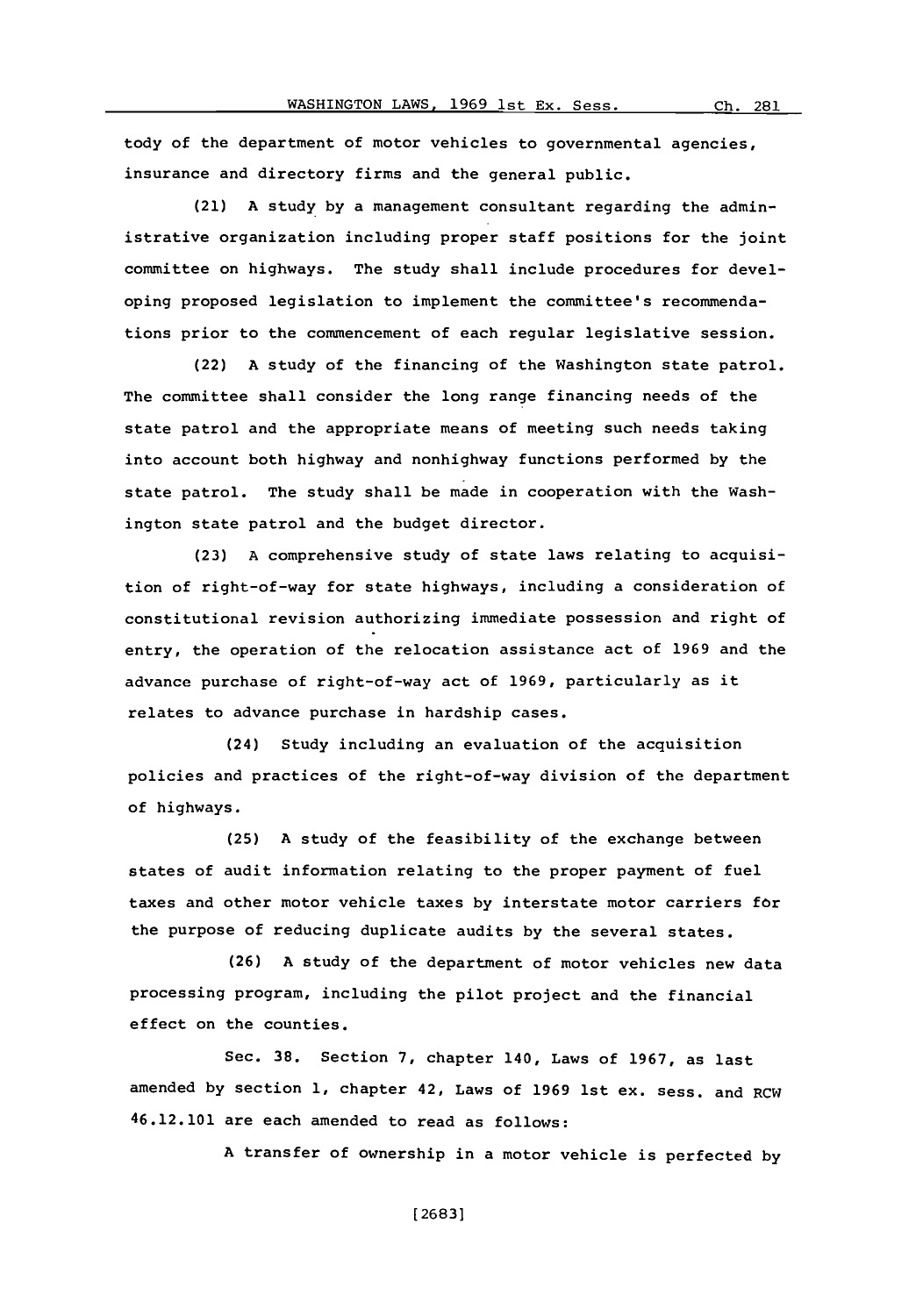#### WASHINGTON LAWS, 1969 1st Ex. Sess. *ch*<sub>1</sub> 281

compliance with the requirements of this section.

**(1)** If an owner transfers his interest in a vehicle, other than **by** the creation of a security interest, he shall, at the time of the delivery of the vehicle, execute an assignment to. the transferee in the space provided therefor on the certificate or as the department prescribes, and cause the certificate and assignment to be transmitted to the transferee or to the department.

(2) ((The-transferor-shall,-unless-he-is-a-motor-vehicle dealer7-within-five-days-after-transfer7-transmit-to-the-department ef-meter-vehicles,-en-a-ferm-prescribed-by-the-directer-ef-meter .kenm-ftetaseeTadth-aee-h-htetaee-e the name-ef-the-transferee--and-the-date-on-which-the-transaction was-made---Compliance-with-this-requirement-shall-preclude-any-liability-on-the-part-of-the-transferor-under-chapter-46-52-REW-

43)-)) Except as provided in RCW 46.12.120 the transferee shall within fifteen days after delivery to him of the vehicle, execute the application for a new certificate of ownership in the same space provided therefor on the certificate or as the department prescribes, and cause the certificates and application to be transmitted to the department.

(( $(44)$ )) (3) Upon request of the owner or transferee, a secured party in possession of the certificate of ownership shall, unless the transfer was a breach of its security agreement, either deliver the certificate to the transferee for transmission to the department or, when the secured party receives the owner's assignment from the transferee, it shall transmit the transferee's application for a new certificate, the existing certificate, and the required fee to the department. Compliance with this section does not affect the rights of the secured party under his security agreement.

(((5))) (4) If a security interest is reserved or created at the time of the transfer, the certificate of ownership shall be retained **by** or delivered to the person who becomes the secured party, and the parties shall comply with the provisions of RCW 46.12.170.

**[** 2684]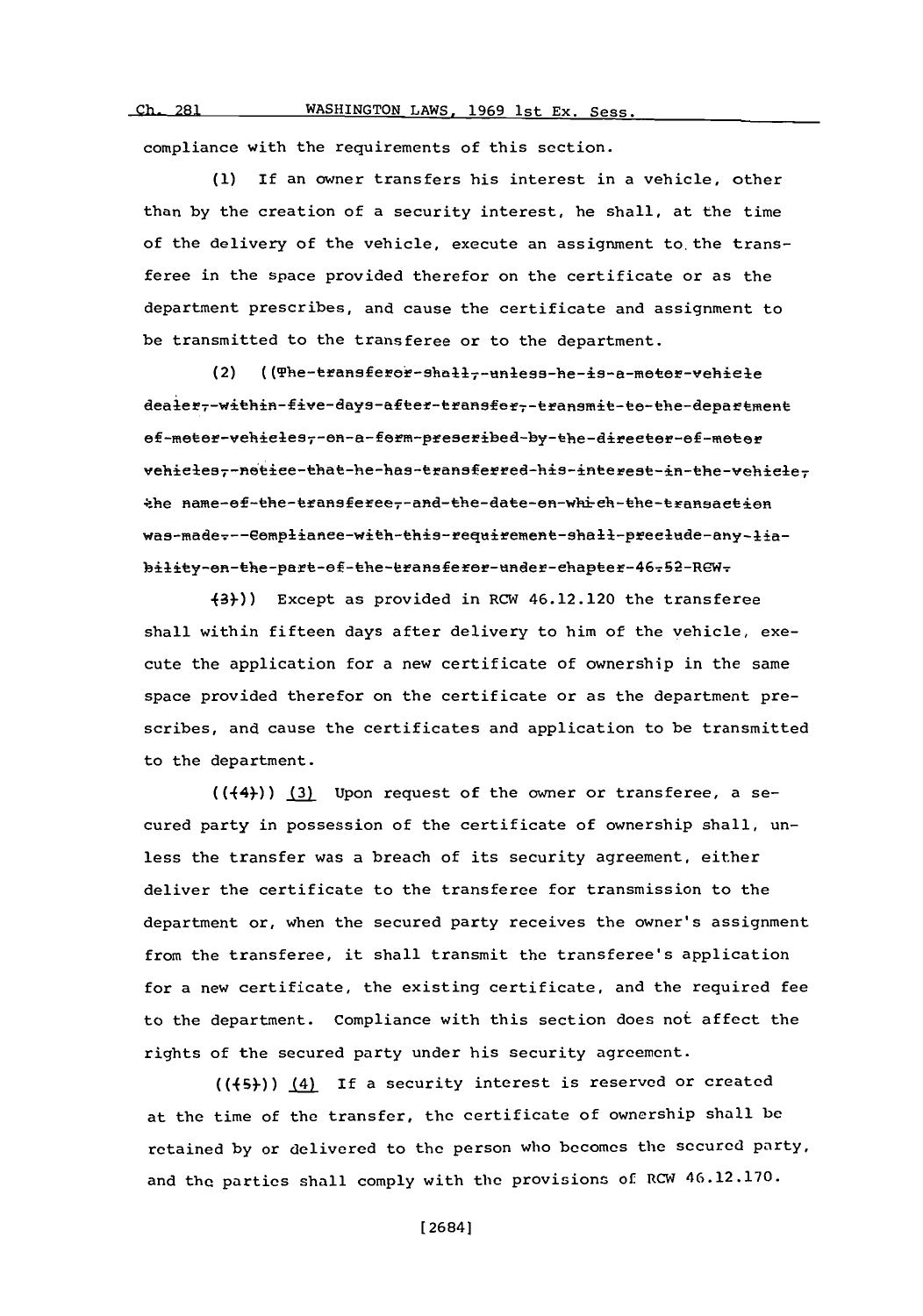(( $(6)$ )) (5) If the purchaser or transferee fails or neglects to transfer such certificate of ownership and license registration within fifteen days after date of delivery of the vehicle to him, he shall on making application for transfer be assessed a five-dollar penalty on the sixteenth day and one dollar additional for each day thereafter, but not to exceed fifteen dollars: PROVIDED, That such failure or neglect to transfer within forty-five days after date of delivery of said vehicle shall be a misdemeanor.

(( $(47)$ )) (6) Upon receipt of an application for the reissue of a certificate of ownership and transfer of license registration, accompanied **by** the endorsed certificate **6f** ownership and such other documentary evidence as is deemed necessary, the department shall, if the application is in order and if all provisions relating to the certificate of ownership and license registration have been complied with, issue new certificates of title and license registration as in the case of an original issue and shall transmit the fees together with an itemized detailed report to the state treasurer, to be deposited in the motor vehicle fund.

**NEW** SECTION. Sec. **39.** There is added to chapter 42, Laws of **1969** 1st ex. sess. and to chapter 46.52 RCW.a new section to read as **follows:**

**A** registered owner transferring a motor vehicle shall be relieved from personal liability under sections 40, 41, 42 and 4.3 **Of** this **1969** amendatory act if within five days of the transfer be transmits to the department of motor vehicles, on a form prescribed **by** the director of motor vehicles, notice that he has transferred his interest in the vehicle, the name of the transferee, and the date on which the transaction was made.

Sec. 49. Section 4, chapter 42, Laws of **1969** 1st ex. sess. is amended to read as follows:

The abandonment of any vehicle or automobile hulk shall constitute a prima facie presumption that the last owner of record is responsible for such abandonment and thus liable for any costs in- **(2685]**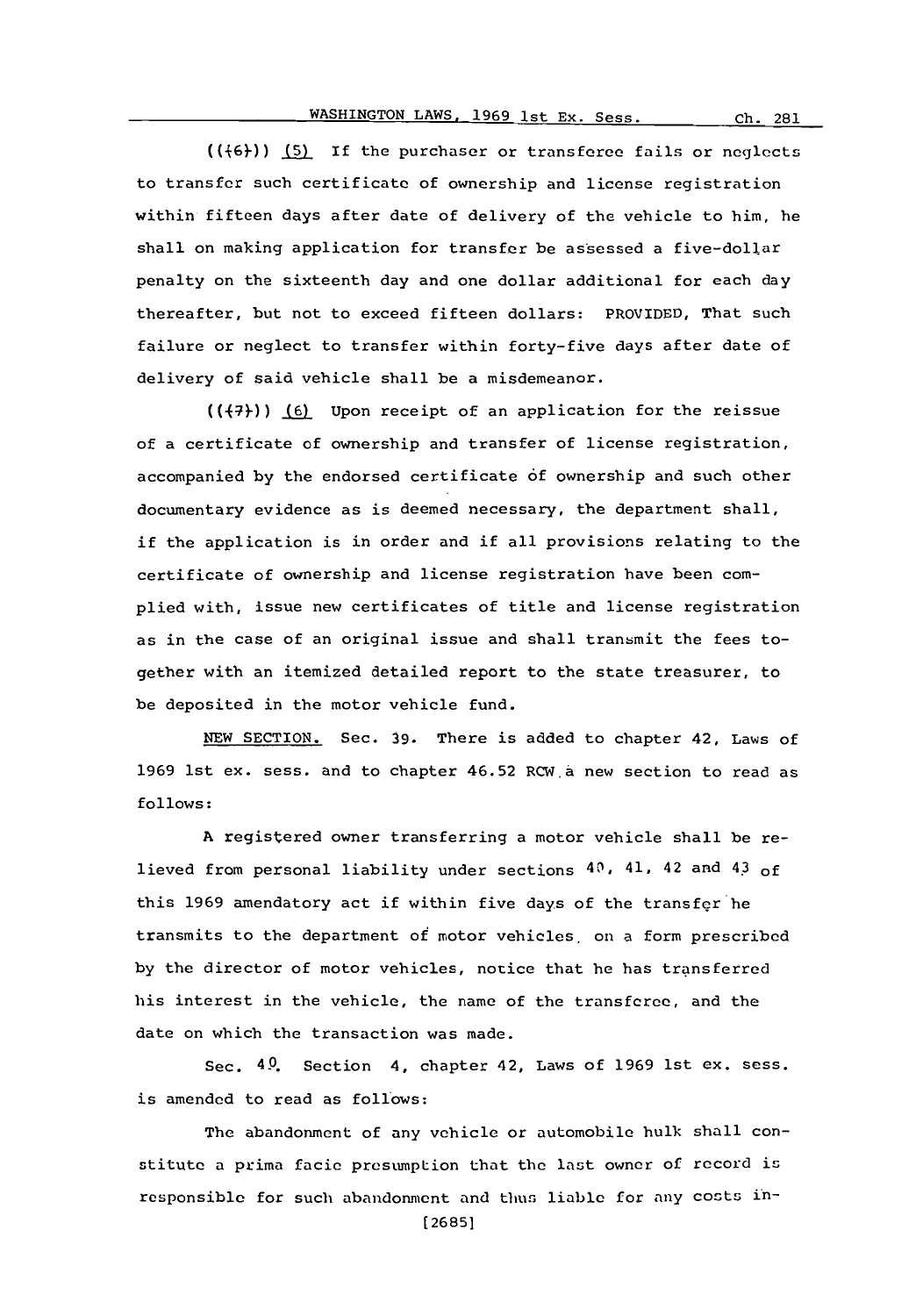## WASHINGTON LAWS, 1969 1st Ex. Sess.

**ch** 281

curred in removing, storing **and** disposing of such motor vehicle or automobile hulk. A..registered owner who has-complied with the requirements of section **((R))** .22of this **1969** amendatory act in the transfer of ownership of the vehicle or hulk shall be relieved of liability under this section.

Sec. 41. Section **7,** chapter 42, Laws of **1969** 1st ex. sess. is amended to read as follows:

Such tow truck operator shall take custody of such abandoned vehicle or automobile hulk, remove the same to the established place of business of the tow truck operator where the same shall be stored, and such tow truck operator shall have a lien upon such vehicle or hulk for services provided in the towing and storage of the same, and shall also have a claim against the last registered owner of such vehicle or hulk for services provided in the towing and storage of the same, not to exceed the sum of one hundred dollars. **A** registered owner who has complied with section **((1)) 39** of this **1969** amendatory act in the transfer of ownership of the vehicle or hulk shall be relieved of liability under this section.

Within five days after receiving custody of such abandoned vehicle or automobile hulk, the tow truck operator shall give notice of his custody to the department of motor vehicles and the chief of the Washington state patrol and within five days after having received the name and address of the owner, he shall notify the registered and legal owner of the same with copies of such notice being sent to the chief of the Washington state patrol and to the department of motor vehicles. The notice to the registered and legal owner shall be sent **by** the tow truck operator to the last known address of said owner appearing on the records of the department of motor vehicles, and such notice shall be sent to the registered and lcgal owner by ((first-elass)) certified or registered mail with a fiveday return receipt requested. Such notice shall contain a description of the'vehicle or hulk including its license number and/or motor number if obtainable, and shall state the amount due the tow

**[2686]**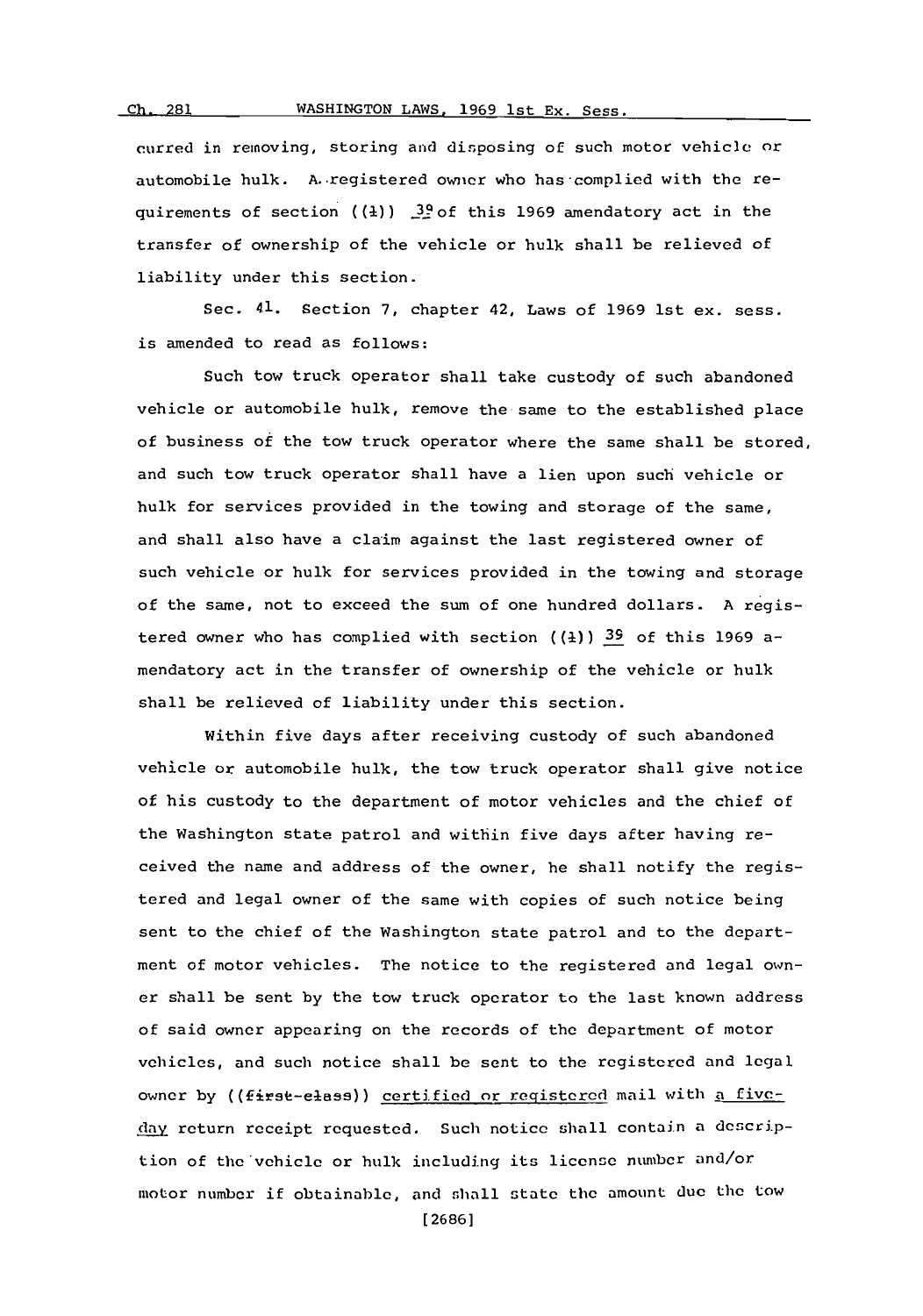truck operator for services in the towing and storage of the same and the time and place of public sale if the amount remains unpaid.

The department of motor vehicles shall supply the last known names and addresses of registered and legal owners of abandoned vehicles or automobile hulks appearing on the records of the department to tow truck operators on request without charge.

Sec. 42. Section **8,** chapter 42, Laws of **1969** 1st ex. sess. is amended to read as follows:

If, after the expiration of fifteen days from the date of mailing of notice to the registered and legal owner, the vehicle or automobile hulk remains unclaimed and has not been listed as a stolen or recovered vehicle, then the tow truck operator having custody of such vehicle or hulk shall conduct a sale of the same at public auction after having first published a notice of the date, place and time **of** such auction in a newspaper of general circulation in the county in which the vehicle is located not less than three days before the date of such auction.

Such abandoned vehicle or automobile hulk shall be sold at such auction to the highest bidder. The proceeds of such sale, after deducting the towing and storage charges due the tow truck operator, including the cost of sale, which shall be computed as in a public auction sale of personal property **by** the sheriff, shall be certified one-half to the county treasurer of the county in which the vehicle is located to be credited to the county current expense fund, and one-half to the state treasurer to be credited to the highway safety fund. If the amount bid at the auction is insufficient to compensate the tow truck operator for his towing and storage charges and the cost of sale, such tow truck operator shall be entitled to assert a claim for any deficiency, not to exceed one hundred dollars less the amount bid at the auction, against the last registered owner **of** such vehicle or automobile hulk. **A** registered owner who has complied with section **((1)) 39** of this **1969** amendatory act in the transfer of ownership of the vehicle or hulk shall be

**[ 2687]**

281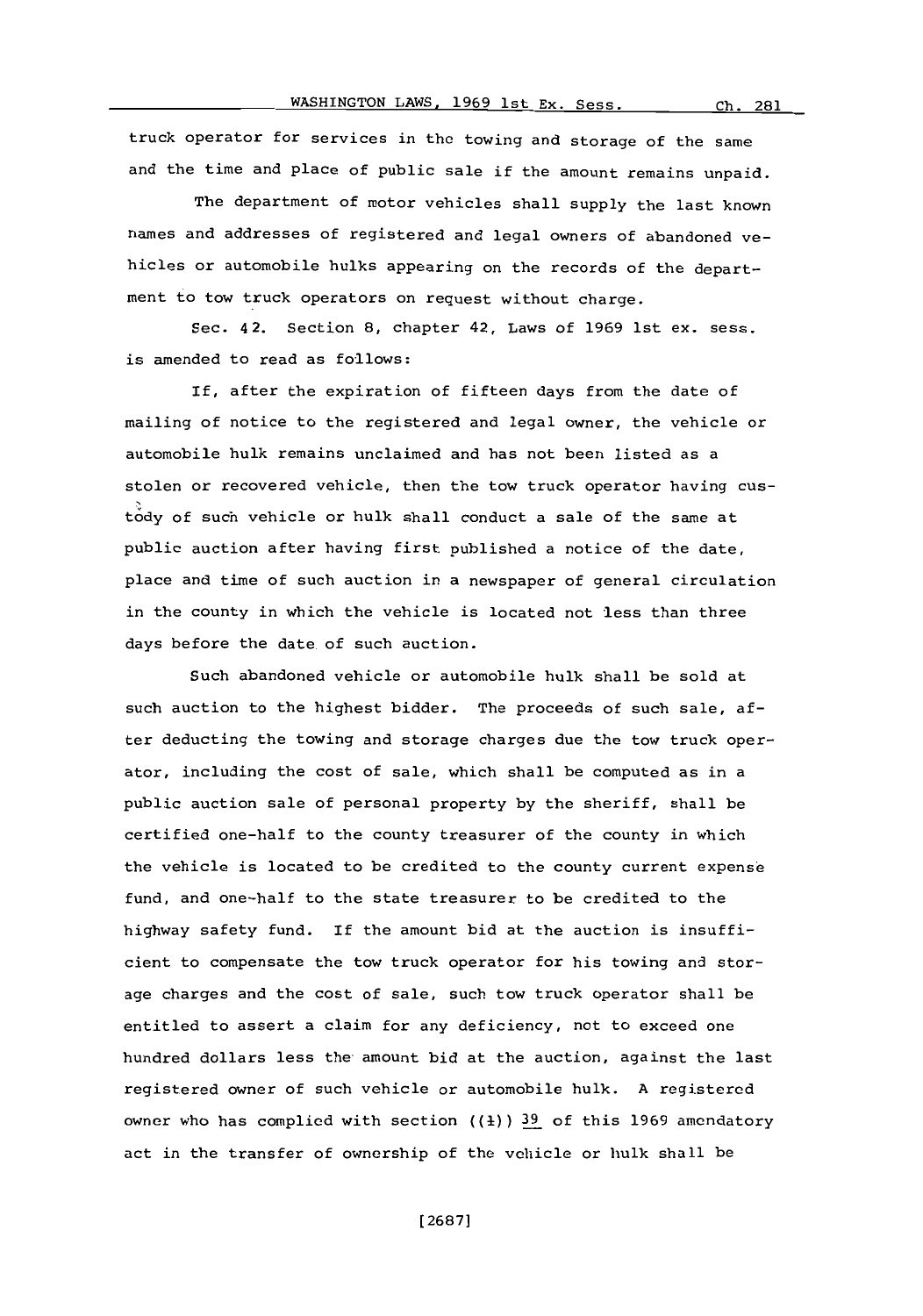$Ch. 281$ 

relieved of liability under this section.

After the public auction and sale of any abandoned vehicle or automobile hulk as in this section provided, and after an application for certificate of title accompanied **by** applicable fees and taxes and supported **by** an appropriate affidavit reciting compliance with the procedures of this chapter has been submitted, the director of the department of motor vehicles shall issue a certificate **of** title showing ownership of the vehicle or automobile hulk in the name of the successful bidder at such auction. The issuance of such certificate of title **by** the director of the department of motor vehicles shall terminate any and all rights or claims of prior lienholders and all rights of former owners in and to such vehicle or automobile hulk.

The director of the department of motor vehicles shall establish such additional administrative rules and regulations, not inconsistent with the provisions of this chapter, as may be necessary to facilitate the disposition of abandoned vehicles and automobile hulks in those instances where the ownership of such a vehicle or hulk is not known.

Sec. 43. Section 12, chapter 42, Laws of **1969,** 1st ex. sess. is amended to read as follows:

Notwithstanding any other provision of law, a city, town, or county may adopt an ordinance establishing procedures for the abatement and removal as public nuisances of abandoned, wrecked, dismantled, or inoperative vehicles or automobile hulks or parts thereof from private property not including highways. Costs of removal may be assessed against the last registered owner of the vehicle or automobile hulk if the identity of such owner can be determined, unless such owner in the transfer of ownership of such vehicle or automobile hulk has complied with section **((I))9\_** of this **1969** amendatory act, or the costs may be assessed against the owner of the property on which the vehicle is stored.

Such ordinancc shall contain: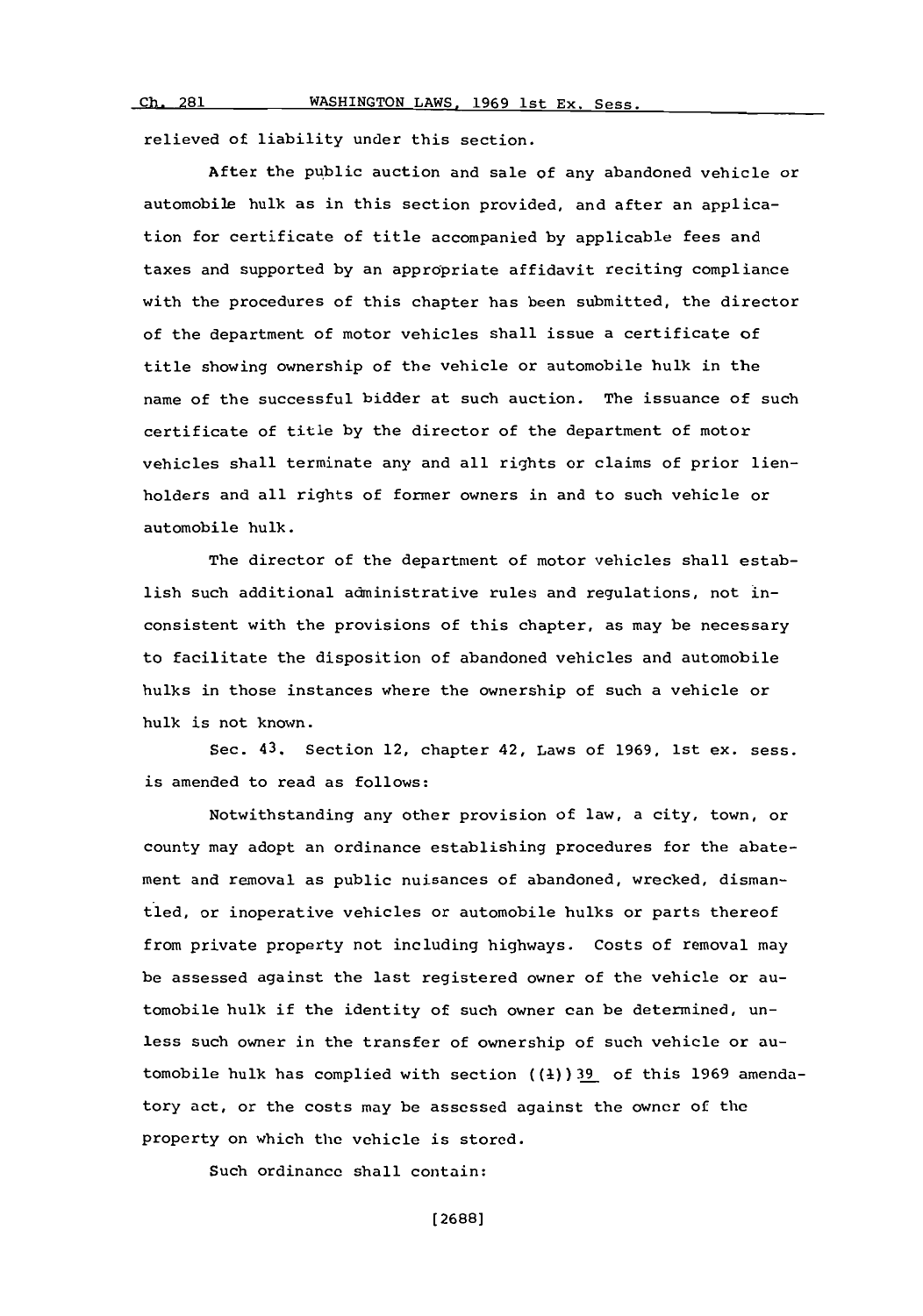**(1) A** provision requiring notice to the last registered owner of record and the property owner of record that a public hearing may be requested before the governing body of the city, town or county as designated **by** the governing body, and that if no hearing is requested, the vehicle or automobile hulk will be removed.

(2) **A** provision requiring that if a request for a hearing is received, a notice giving the time, location and date of such hearing on the question of abatement and removal of the vehicle or part thereof as a public nuisance shall be mailed, **by** certified or registered mail, with a five-day return requested, to the owner of the land as shown on the last equalized assessment roll and to the last registered and legal owner of record unless the vehicle is in such condition that identification numbers are not available to determine ownership.

**(3) A** provision that the ordinance shall not apply to (a) a vehicle or part thereof which is completely enclosed within a building in a lawful manner where it is not visible from the street or other public or private property or **(b)** a vehicle or part thereof which is stored or parked in a lawful manner on private property in connection with the business of a licensed dismantler, licensed vehicle dealer, fenced according to the provisions of RCW 46.80.130.

(4) **A** provision that the owner of the land on which the vehicle is located may appear in person at the hearing or present a written statement in time for consideration at the hearing, and deny responsibility for the presence of the vehicle on the land, with his reasons for such denial. If it is determined at the hearing that the vehicle was placed on the land without the consent of the landowner and that he has not subsequently acquiesced in its presence, then the local agency shall not assess costs of administration or removal of the vehicle against the property upon which the vehicle is located or otherwise attempt to collect such cost from the owner.

**(5) A** provision that after notice has been given of the intent of the city, town or county to dispose of the vehicle and after

**[ 26891**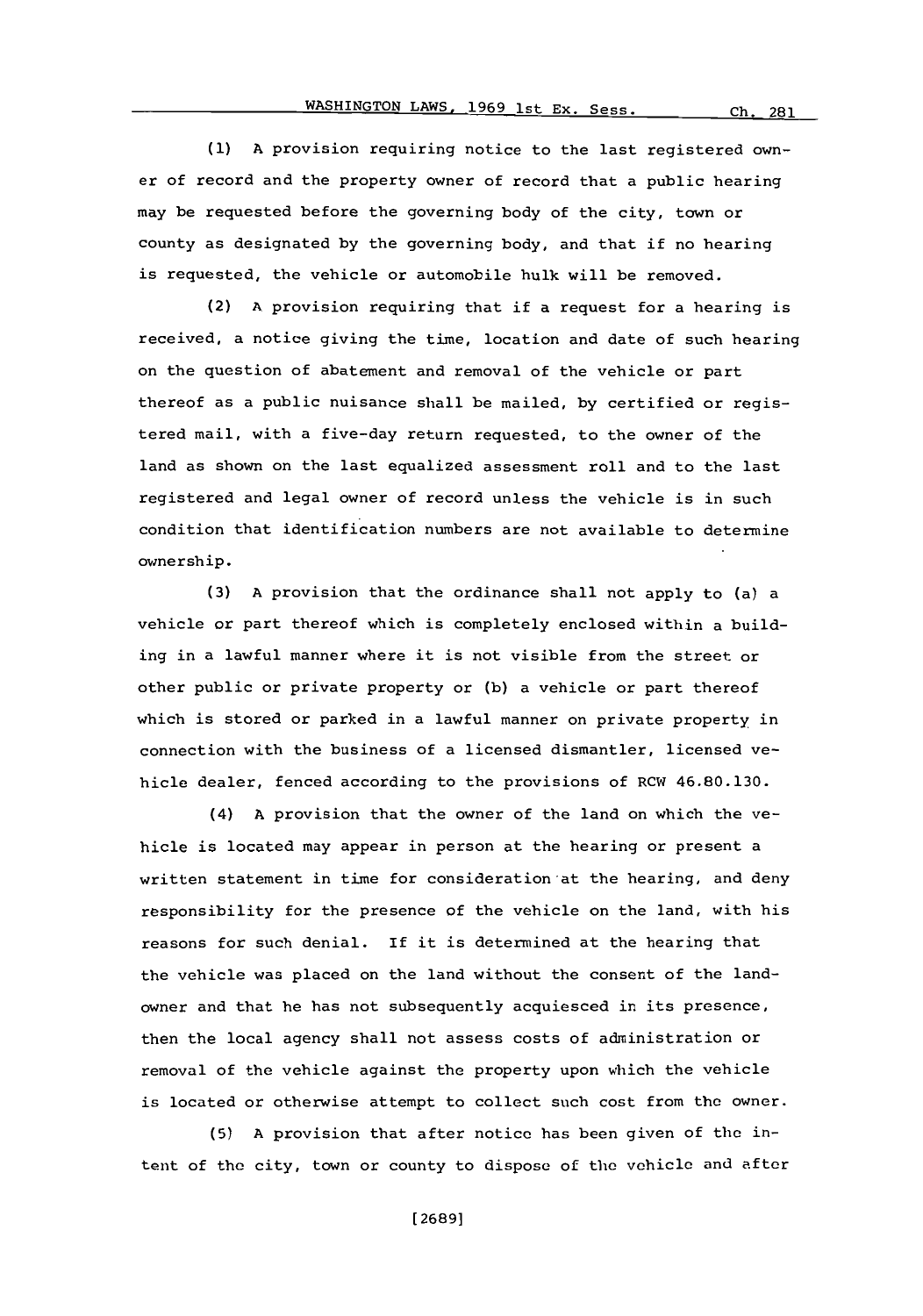WASHINGTON LAWS, 1969 1st Ex. Sess.

a bearing, if requested, has been held, the vehicle or part thereof, shall be removed, at the request of a law enforcement officer, and disposed of to a licensed auto wrecker with notice to the Washington state patrol and the department of motor vehicles that the vehicle has been wrecked. The city, town or county may operate such a disposal site when its governing body determines that commercial channels of disposition are not available or are inadequate, and it may make final disposition of such vehicles or parts, or may transfer such vehicle or parts to another governmental body provided such disposal shall be only as scrap.

Sec. 44. Section **5,** chapter 42, Laws of **1969** 1st ex. sess. is amended to read as follows:

The director of the department of motor vehicles may appoint any tow truck operator engaged in removing and storing of abandoned motor vehicles ((as-his-agent)) for the purpose of disposing of certain abandoned vehicles and automobile hulks. Each such appointment shall be contingent upon the submission of an application to the director and the making of subsequent reports in such form and frequency as may be required **by** rule and regulation and upon the posting of a surety bond in the amount of three thousand dollars to ensure compliance with section ((6-ef-this-1969-amendatery-aet)) 7, chapter 42, Laws of **1969** first extraordinary session and to compensate the owner of any vehicle that has been unlawfully sold as a result of any negligence or misconduct of the tow truck operator.

Any appointment may be canceled **by** the director upon evidence that the appointed tow truck operator is not complying with all laws, rules and regulations relative to the handling and disposition of abandoned motor vehicles.

Any tow truck operator under contract to a city or county for the impounding of vehicles shall comply with such administrative regulations relative to the handling and disposing of vehicles as may **bc** promulgated **by** such city or county and as hereinafter set forth.

**[ 2690]**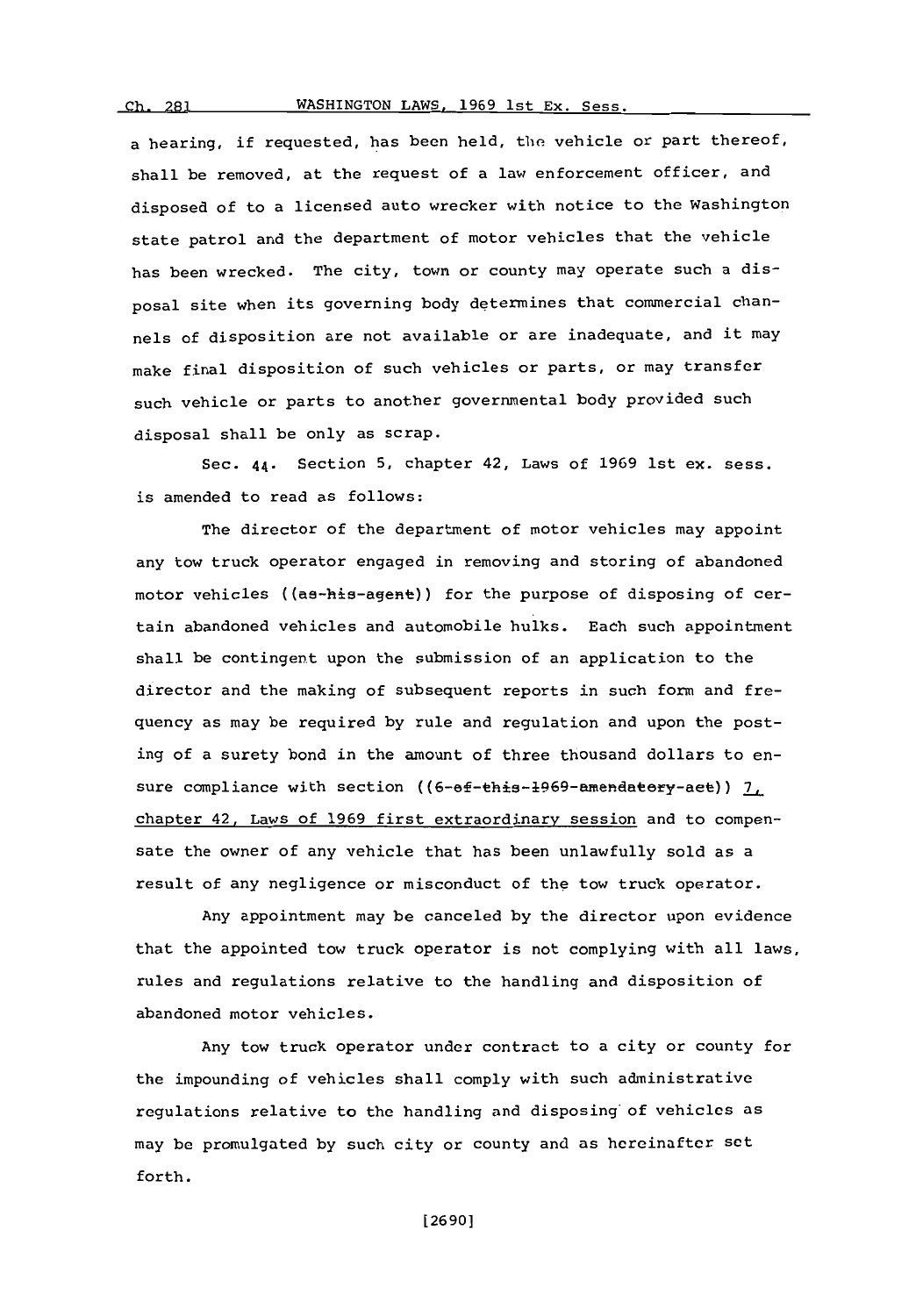Sec. 45. Section 2, chapter 42, Laws of **1969** 1st ex. sess. is amended to read as follows:

((Responsibility-for-the-ultimate-disposition-of-abandoned vehicles-and-abandoned-automobile-hulks-is-hereby-vested-in-the-department-of-motor-vehieles.)) The director of the department of motor vehicles, in cooperation with the chief of the Washington state patrol and other law enforcement agencies throughout this state, after appropriate notice and hearing, shall establish from time to time rules and regulations for the disposition of abandoned vehicles and abandoned automobile hulks not inconsistent with the provisions of this chapter.

Sec. 46 . Section **15,** chapter **155,** Laws of **1965** ex. sess. as amended **by** section **58,** chapter 145, Laws of **1967** ex. sess, and RCW 46.61.100 are each amended to read as follows:

**(1)** Upon all roadways of sufficient width a vehicle shall be driven upon the right half of the roadway, except-as follows:

(a) When overtaking and passing another vehicle proceeding in the same direction under the rules governing such movement;

**(b)** When an obstruction exists making it necessary to drive to the left of the center of the highway; provided, any person so doing shall yield the right of way to all vehicles traveling in the proper direction upon the unobstructed portion of the highway within such distance as to constitute an immediate hazard;

(c) upon a roadway divided into three marked lanes for traffic under the rules applicable thereon; or

**(d)** Upon a roadway designated and signposted for one-way traffic.

(2) Upon all roadways any vehicle proceeding ((at-less)) slower than the legal maximum speed ((ef-the-general-flow-ef-traffie)) or at a speed slower than necessary for safe operation at the tine and place and under the conditions then existing, shall be driven in the right-hand lane then available for traffic, or as close as practicable to the right-hand curb or edge of the roadway, ox-

**[ 2691]**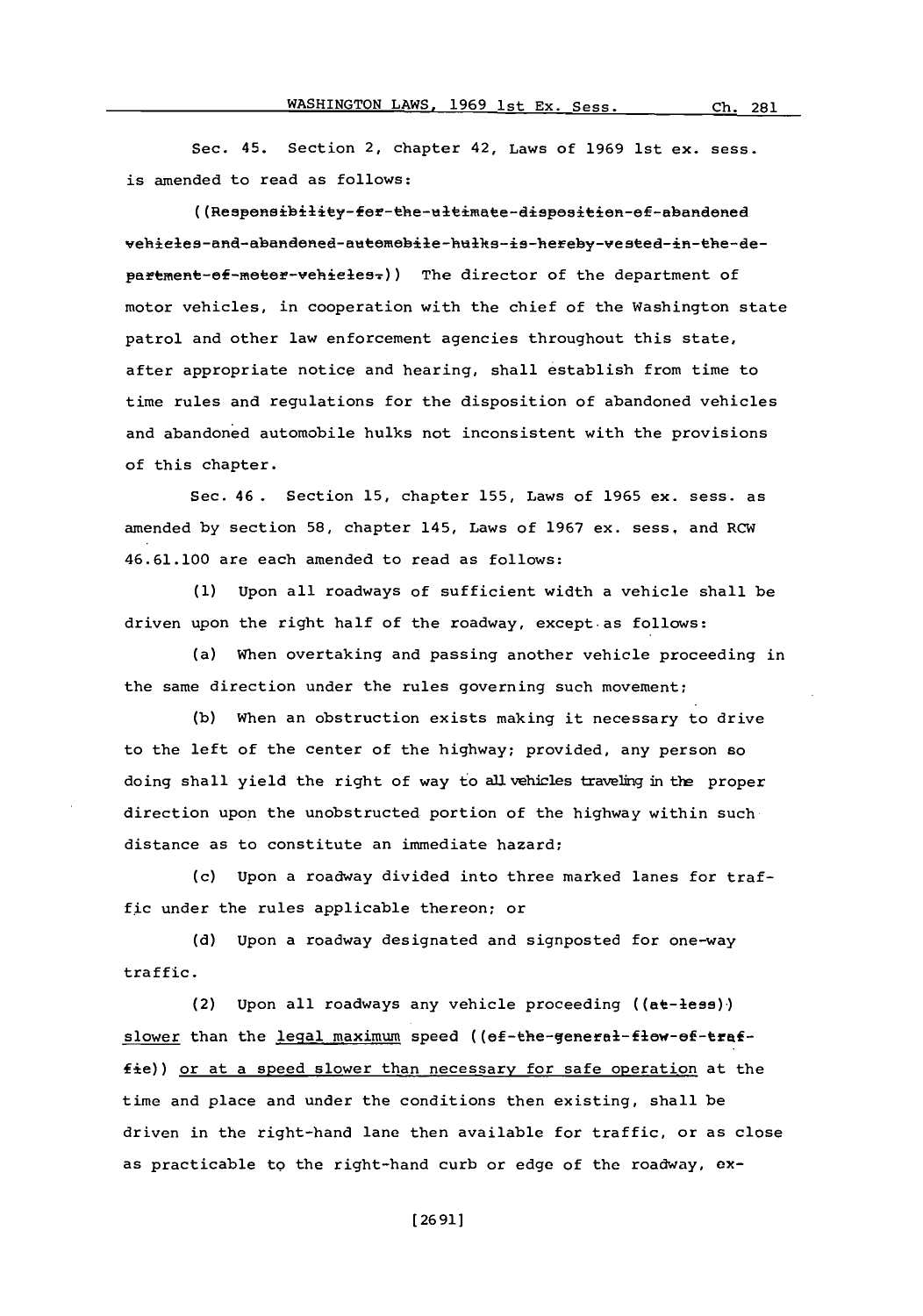cept when overtaking and passing another vehicle procceding in the sane direction or when preparing for a left turn at an intersection, exit, or into a private road or driveway when such left turn is legal**ly** permitted.

**(3)** Upon any roadway having four or more lanes for moving traffic and providing for two-way movement of traffic, no vehicle shall be driven to the left of the center line of the roadway, except when authorized by-official traffic control devices designating certain lanes to the left side of the center of the roadway for use **by** traffic not otherwise permitted to use such lanes, or except as permitted under subsection **(1) (b)** hereof.

Sec. 47. Section 46.37.430, chapter 12, Laws of **1961** and RCW 46.37.430 are each amended to read as follows:

**(1)** on and after January **1, 1938,** no person shall sell any new motor vehicle as specified herein, nor shall any new motor vehicle as specified herein be registered thereafter unless such vehicle is equipped with safety glazing material of a type approved **by** the state commission on equipment wherever glazing material is used in doors, windows and windshields. The foregoing provisions shall apply to all passenger-type motor vehicles, including passenger buses and school buses, but in respect to trucks, including truck tractors, the requirements as to safety glazing material shall apply to all glazing material used in doors, windows and windshields in the drivers' compartments of such vehicles except as provided **by** paragraph (4).

(2) The term "safety glazing materials" means glazing materials so constructed, treated or combined with other materials as to reduce substantially, in comparison with ordinary sheet glass or plate glass, the likelihood of injury to persons **by** objects from exterior sources or **by** these safety glazing materials when they may be cracked or broken.

**(3)** The state commission on equipment shall compile and publish a list of types of glazing material **by** name approved **by** it

**[26921**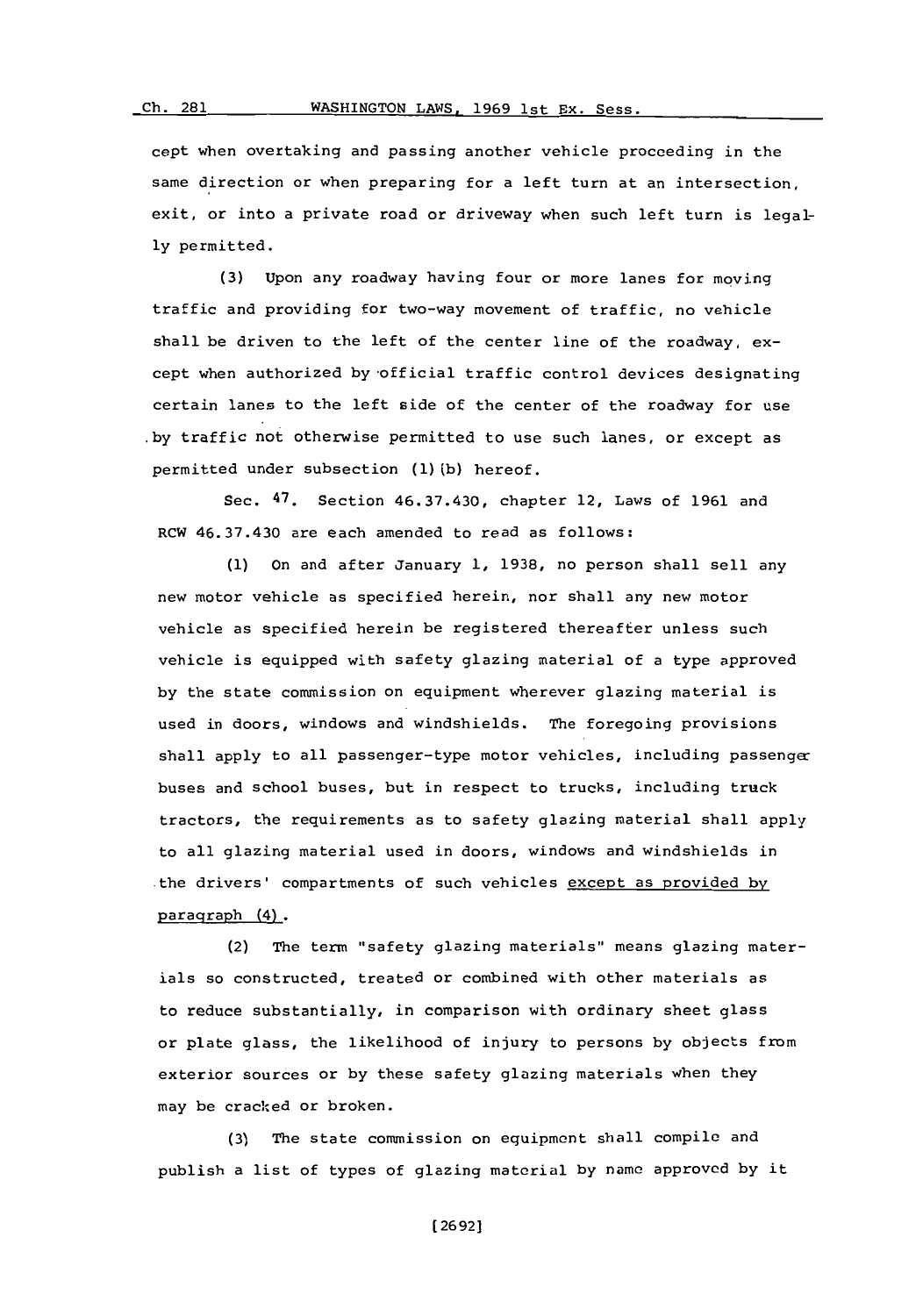as meeting the requirements of this section and the director of ((lieenses)) motor vehicles shall not register after January 1, **1938,** any motor vehicle which is subject to the provisions of this section unless it is equipped with an approved type of safety glazing material, and he shall thereafter suspend the registration of any motor vehicle so subject to this section which he finds is not so equipped until it is made to conform to the requirements of this section.

(4) No person shall sell or offer for sale, nor shall any person operate a motor vehicle registered in this state which is equipped with, any camper manufactured after the effective date of this **1969** amendatory act, unless such camper is equipped with safety glazing material of a type approved **by** the state commission on equipment wherever glazing materials are used in outside windows and doors.

**(5)** No tinting or coloring material of anV kind, which reduces light transmittance to any degree, shall be applied to the surface of the safety glazing material in a motor vehicle in any of the following locations:

(a) Windshields,

**(b)** Windows to the immediate right and left of the driver including windwings  $or_L$ 

(c) Rearmost windows **if** used for driving visibility **by** means of an interior rear-view mirror.

Nothing in this subsection shall prohibit the use of shaded or heat--absorbing safety glazing material in which the shading or heat-absorbing characteristics have been applied at the time of manufacture of the safety qlazing material and which meet the standards of the state commission on equipment for such safety glazing materials.

(6) The standards used for approval of safety glazing materials **by** the state commission on equipment shall conform as closely as possible to the standards for safety glazing materials for motor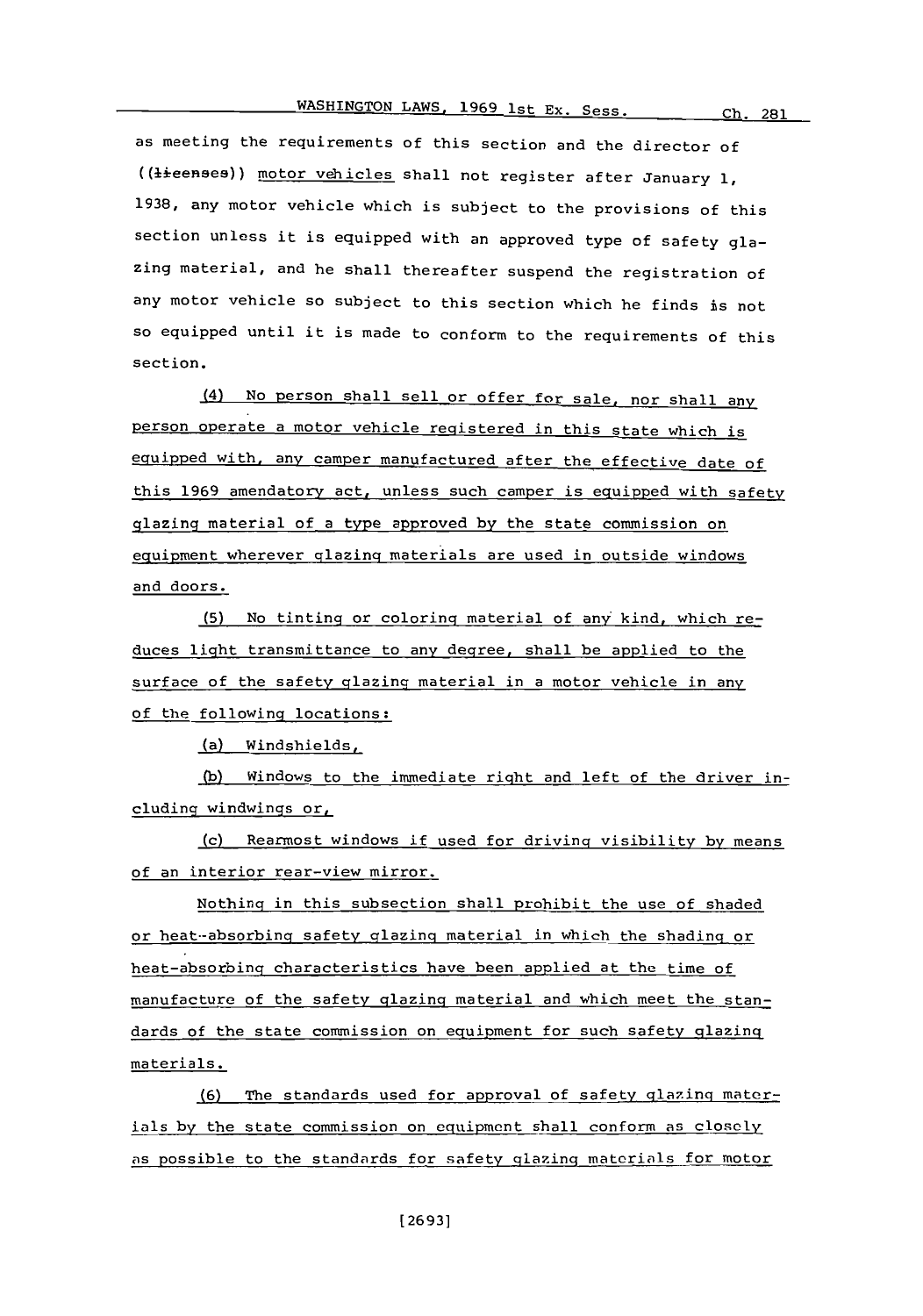vehicles Promulgated **by** the United States of America Standards Institute in effect at the time of manufacture of the safety glazing material.\_

**NEW SECTION.** Sec. 48. The highway commission, and any other governmental subdivision shall, with the staff, equipment and material under their control, or by contract with others, take all necessary actions to collect and remove any or all glass bottles or glass containers along the right of way of any public road or public highway.

Sec. 49. Section **1,** chapter **36,** Laws of **1909,** as amended **by** section **1,** chapter **73,** Laws of **1931,** and ROW **9.61.120** are each amended to read as follows:

Any person or persons, corporation or corporations who shall throw, place, or deposit, in any road, street, alley, or highway, in the state of Washington, any bottle, bottles, glass, glassware, tacks, nails, garbage, rubbish, or discarded matter, shall be guilty of a misdemeanor: PROVIDED, That the fine or bail forfeiture for violation of this section shall not **be** less than one hundred dollars.

Sec. **50.** Section **3,** chapter **85,** Laws of **1967** and ROW **9.66.070** are each amended to read as follows:

Any person violating the provisions of RCW **9.66.060** is guilty of a misdemeanor, subject to fine or imprisonment, or both, as in the case of misdemeanors: PROVIDED, That the fine or bail forfeiture for violation of this section shall not be less than one hundred dollars, and, in addition thereto, in the sound discretion of any court in which conviction is obtained, may be directed **by** the judge to pick up and remove from any public street or highway or public and private right of way, or public beach or public park, or any private property with prior permission of the legal owner upon which it is established by competent evidence that he has deposited litter or debris or waste, any or all debris and waste deposited thereon **by** anyone prior to the date of execution of sentence.

> Sec. **51.** Section 2, chapter **52,** Laws of **1965** ex. sess. and [2694]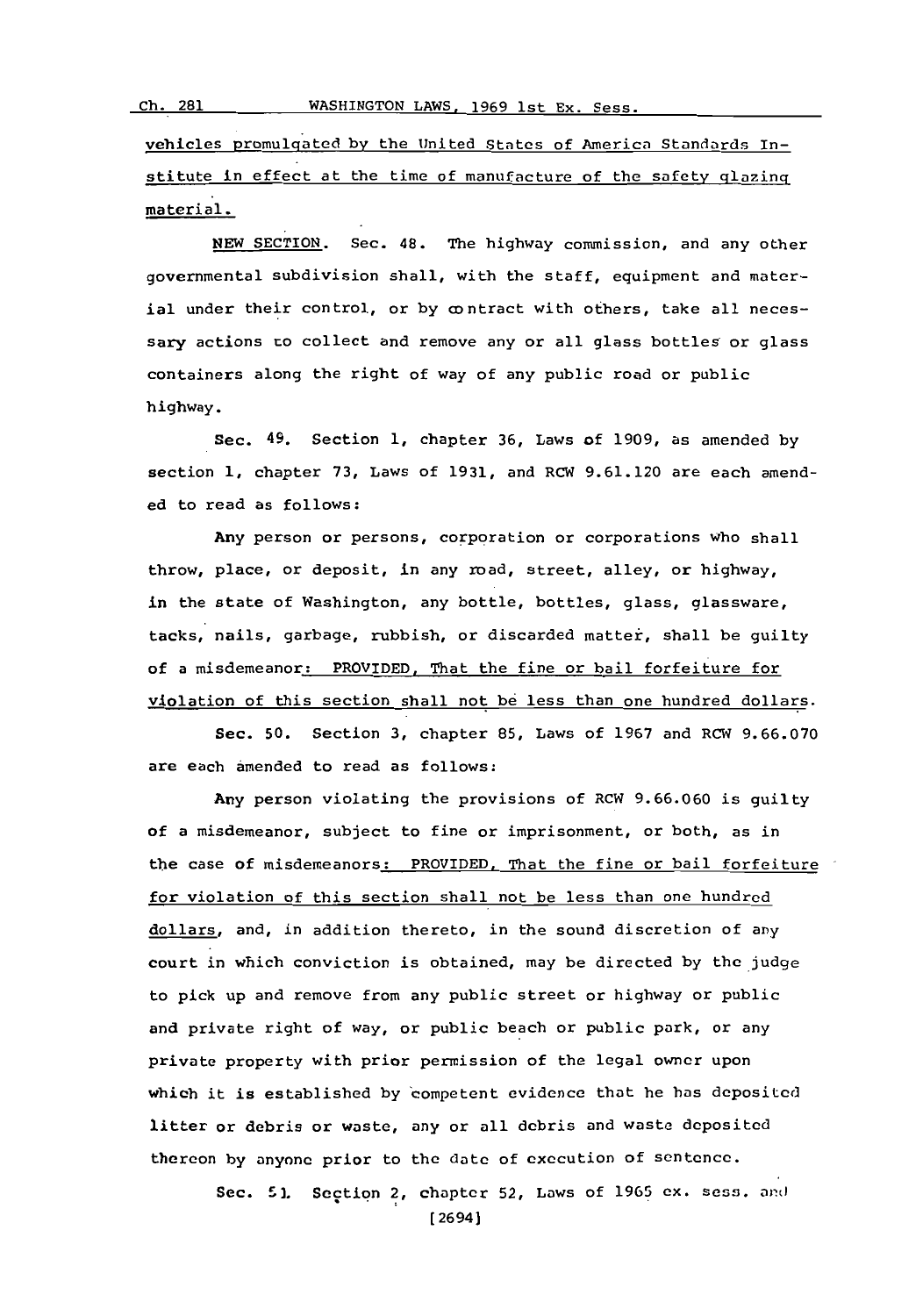## WASHINGTON LAWS, **1969** 1st **Ex.** Sess. **Ch. 281**

ROW **46.61.650** are each amended to read as follows:

It shall be unlawful for any person to throw or drop any glass object, debris, or any waste from any moving vehicle, upon or along the right of way of any public highway, or in any public park or upon any public beach, or into waters ((less-than-ten-feet in-depth-immediately-adjacent-te-any-public-beach)), except into a receptacle or litter container.

Any person violating the provisions of this act shall be guilty of a misdemeanor: PROVIDED. That the fine or bail forfeiture for violation of this section shall not be less than one hundred dollars. Any fine or penalty may be suspended upon the condition that the violator pick up and remove from any public street or highway or right of way, or public beach or public park, any or all debris and waste deposited thereon **by** prior users. The extent of the area to be so policed shall be within the discretion of the court.

Sec. **52.** Section **7,** chapter **209,** Laws of **1961** and RCW **47.56- .658** are each amended to read as follows:

The Washington state highway commission shall not enter into agreements with the Oregon state highway commission for the construction of the toll bridge over the lower Columbia river as authorized **by** RCW **47.56.646** unless and until:

 $((+1)^{r})$  Pacific county has, at the request of the state highway commission, contributed or properly-authorized the contribution of money or bonds in the sum of one hundred eighty-five thousand dollars or so much thereof as may be necessary to reimburse the Washington state highway commission for costs of design and construction of the approaches to said bridge within the boundaries of the state of Washington, such contribution to be made **by** any of the methods authorized in RCW 47.56.250 ( $(r$ -and)).

((+2)---Pacific-county-has,-at-the-request-of-the-state-highway-eommission-and-by-resolution-of-its-board-of-eounty-eommissioners assigned-and-pledged-for-a-period-of-thirty-years-the-sum-of-forty

**[ 2695]**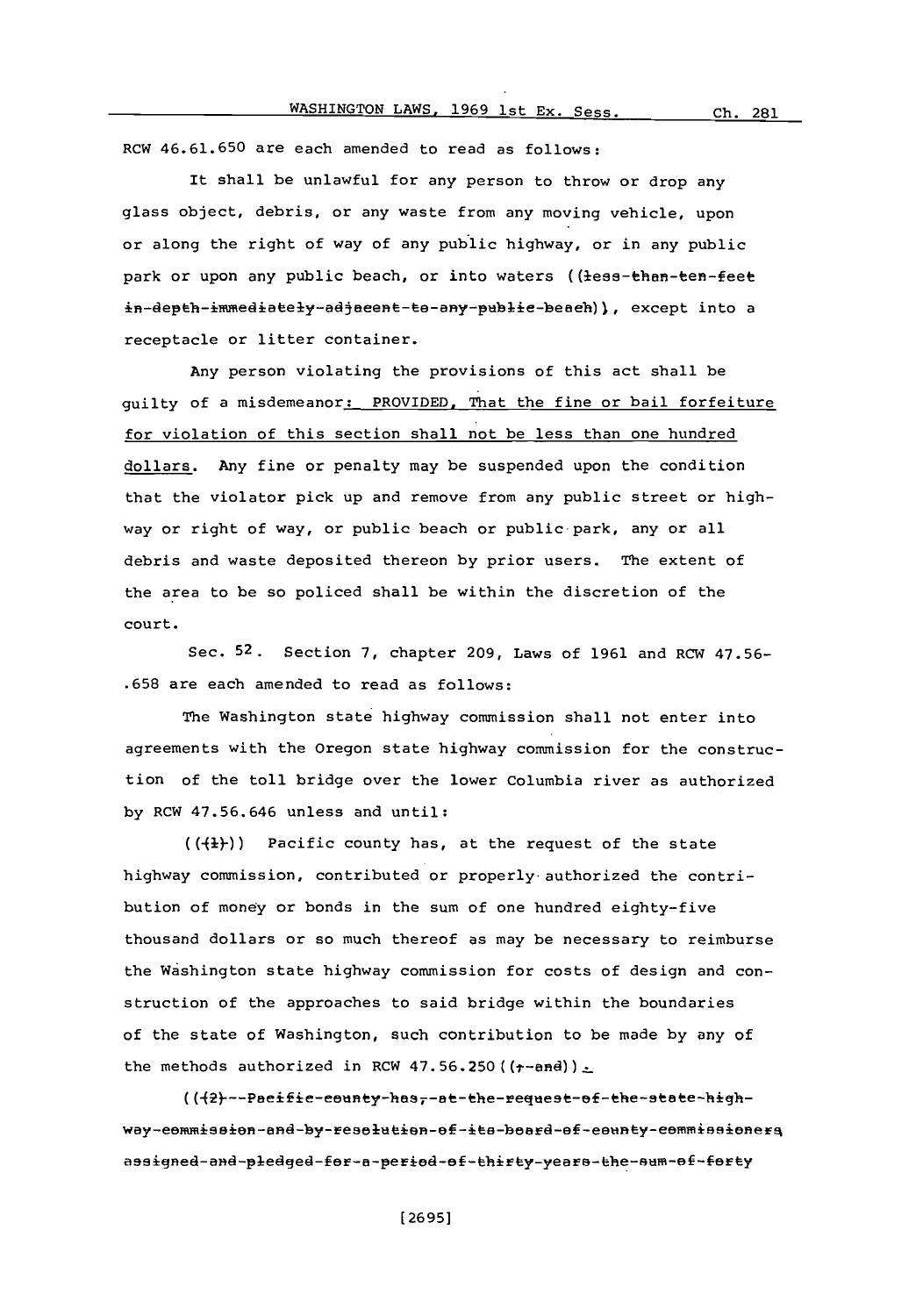thousand -dollars-per-year-e E-Paeifie-eountyIs-alleeatien-o **f-meeo** r vehiele-fuel-taxes-for-the-purpose-of-reimbursing-the-motor-vehiele fund-for-a-portion-of-the-payments-made-by-the-Washington-state-highway-eemmission-to-the-state-ef-Oregon-pursuant-to-R6W-47:56:649: PROVIBEB<sub>r</sub>-That-such-pledge-and-assignment-shall-not-exeeed-in-any one-year,-one-third-of-the-total-payment-made-by-the-state-highway  $e$ ommissien-to-the-state-ef- $O$ regen-pursuant-to-RGW-47-56-649 $_7)$ )

**NEW** SECTION. Sec. **53. All** accrued and unaccrued obligations of Pacific county created **by** that certain contract between the Washington state highway commission and Pacific county dated June 20, **1961,** entered into pursuant to subsection (2) of RCW **47.56.658** are hereby terminated.

Sec. 54. Section **15,** chapter 142, Laws of **1915,** as last amended **by** section **1,** chapter **118,** Laws of **1967,** 1st ex. sess. and RCW **46.16.070** are each amended to read as follows:

In addition to other fees for the licensing of vehicles there shall be paid and collected annually for each motor truck, truck tractor, and auto stage or for hire vehicle with seating capacity of six or more, based upon the maximum gross weight thereof, the following gross weight fees as indicated in column **A:** PROVIDED, HOWEVER, That in the case of each motor truck or truck tractor which is propelled **by** steam, electricity, natural gas or diesel oil the fee shall be as provided in column B:

| $(i\theta p-to-4=000-1b$ s::::::::::::::::-- \$--5:00---\$--5:60                                     |  |
|------------------------------------------------------------------------------------------------------|--|
| 4,000-or-more-and-less-than-6,000-lbs ------ \$-10.00--- \$-11.25                                    |  |
| 6,000-or-more-and-less-than-8,000-lbs ------ \$-17-50--- \$-19.70                                    |  |
| 8,000-or-more-and-less-than-10,000-1bs--\$-22.50---\$-25.30                                          |  |
| 10,000-or-more-and-1ess-chan-12,000-1bs,,,,--\$-29,50---\$-33,20                                     |  |
| 12,000 <sup>-</sup> 0r <sup>-</sup> more-and-less-than-14,000-lbs <sub>-</sub> --\$-36.50---\$-41.10 |  |
| 14,000-or-more-and-1ess-than-16,000-1bs,,,,--\$-43,50---\$-49,00                                     |  |
| 16,000-or-more-and-less-than-18,000-lbs;;;;--\$-73.00---\$-82;10                                     |  |
| t0;000-or-more-and-tess-than-20;000-tbs;:::--\$-80;00---\$-90;00                                     |  |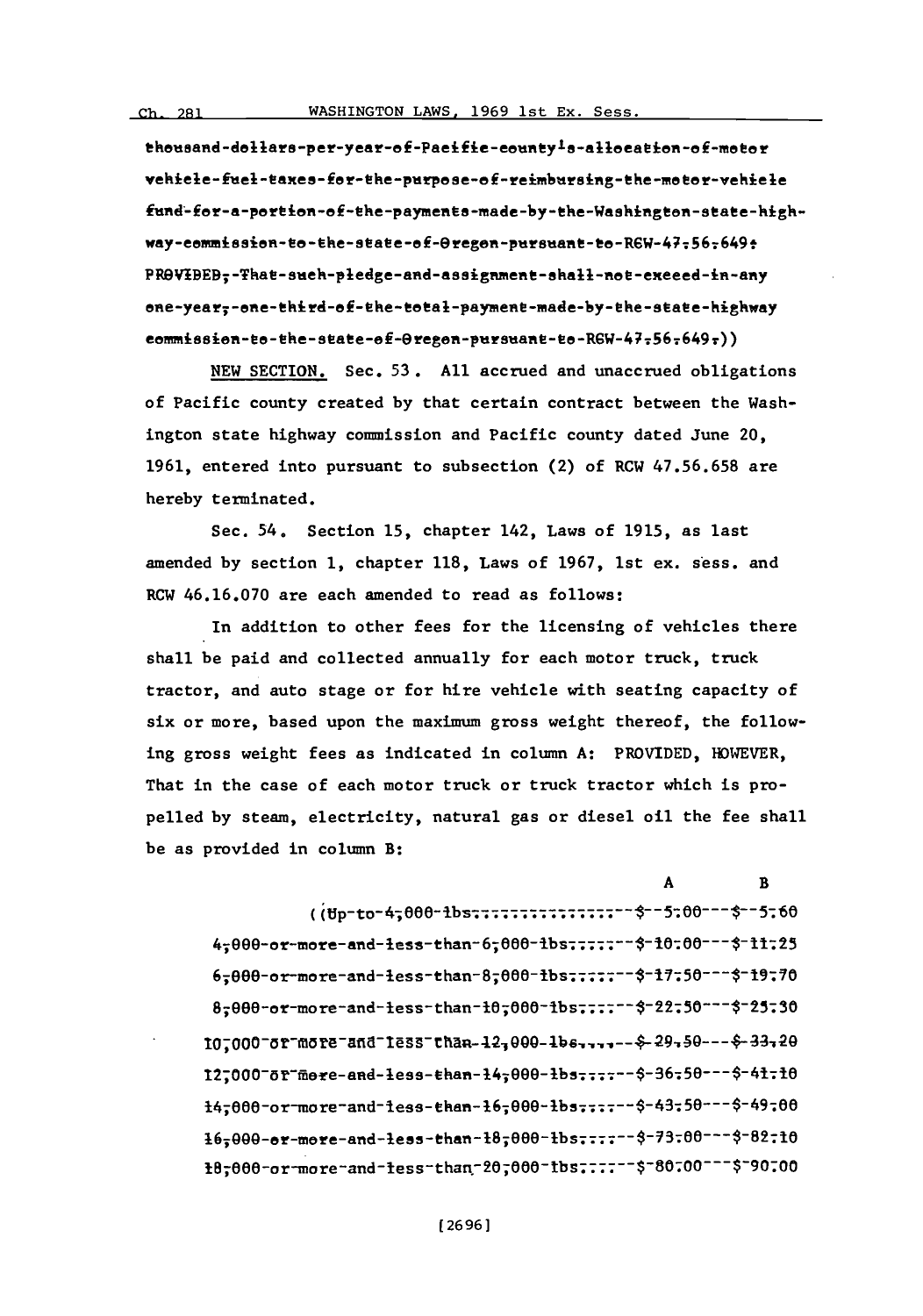| 207000-or-more-and-less-than-227000-lbs ------ 6-88-00---6-99-00                                                                                                                                                                                                   |
|--------------------------------------------------------------------------------------------------------------------------------------------------------------------------------------------------------------------------------------------------------------------|
| 22,000-or-more-and-less-than-24,000-lbs ------ 6-95,00--- 6107,00                                                                                                                                                                                                  |
| 24,000-or-more-and-less-than-26,000-lbs;;;;---6102-00---6114-75                                                                                                                                                                                                    |
| 26,000-or-more-and-less-than-28,000-lbs--6122.00---6137.25                                                                                                                                                                                                         |
| 287000-or-more-and-less-than-307000-lbs ------ \$140-00--- \$157-50                                                                                                                                                                                                |
| 30,000-or-more-and-less-than-32,000-lbs-rrr--\$170-50---\$191.80                                                                                                                                                                                                   |
| 32,000-or-more-and-less-than-34,000-lbsrrrr--\$181,50---\$204,20                                                                                                                                                                                                   |
| 34,000-or-more-and-less-than-36,000-lbs------6198-00---6222-75                                                                                                                                                                                                     |
| 36,000-or-more-and-less-than-38,000-lbs,,,,--\$218,50---\$245,80                                                                                                                                                                                                   |
| 38,000-or-more-and-less-than-40,000-lbs------6242-50---6272-80                                                                                                                                                                                                     |
| 40,000-or-more-and-less-than-42,000-lbs--\$252.00---\$283.50                                                                                                                                                                                                       |
| 42,000-or-more-and-less-than-44,000-lbs-------\$261-50---\$294-20                                                                                                                                                                                                  |
| 447000-or-more-and-less-than-467000-lbs ----- \$280-50--- \$315-55                                                                                                                                                                                                 |
| 46,000-or-more-and-less-than-48,000-lbs--\$291-00---\$327.40                                                                                                                                                                                                       |
| 487000-or-more-and-less-than-507000-lbs ------\$312-50---6351-55                                                                                                                                                                                                   |
| 50,000-or-more-and-less-than-52,000-lbs------ \$329-50--- \$370-70                                                                                                                                                                                                 |
| 52,000-or-more-and-less-than-54,000-lbs--6353.50---6397.70                                                                                                                                                                                                         |
| 54,000-or-more-and-less-than-56,000-lbs-8378-00---6425.25                                                                                                                                                                                                          |
| 567000-or-more-and-less-than-587000-lbs------6397-00---6446-65                                                                                                                                                                                                     |
| 58,000-or-more-and-less-than-60,000-lbs------6417,50---6469,70                                                                                                                                                                                                     |
| $697000 - 02$ -more-and-less-than-627000-lbs ------ 6445-00---6500-65                                                                                                                                                                                              |
| $627000 - 000 - 0000 - 0000 - 000 - 0000 - 0000 - 0000 - 0000 - 0000 - 0000 - 0000 - 0000 - 0000 - 0000 - 0000 - 0000 - 0000 - 0000 - 0000 - 0000 - 0000 - 0000 - 0000 - 0000 - 0000 - 0000 - 0000 - 0000 - 0000 - 0000 - 0000 - 0000 - 0000 - 0000 - 0000 - 0000$ |
| $647000 - 05568 - 0000$                                                                                                                                                                                                                                            |
| 667000-or-more-and-less-than-687000-lbs------6527-50---6593-45                                                                                                                                                                                                     |
| 68,000-or-more-and-less-than-70,000-lbs--\$574,00---\$645,75                                                                                                                                                                                                       |
| 70,000-or-more-and-less-than-72,000-lbs--6615.50---6692.45))                                                                                                                                                                                                       |
| 6.00<br>\$6.00<br>Ş.                                                                                                                                                                                                                                               |
| 4,000 or more and less than $6,000$ lbs $$11.00$<br>\$12.25                                                                                                                                                                                                        |
| 6,000 or more and less than $8,000$ lbs $$18.50$<br>\$20.80                                                                                                                                                                                                        |
| 8,000 or more and less than 10,000 lbs \$ 23.50<br>\$26.40                                                                                                                                                                                                         |
| 10,000 or more and less than $12,000$ lbs \$ 30.50<br>\$34.30                                                                                                                                                                                                      |
| 12,000 or more and less than 14,000 lbs \$ 37.50<br>\$42.20                                                                                                                                                                                                        |
| 14.000 or more and less than $16.000$ $1bs$ \$ 44.50<br>\$50.10                                                                                                                                                                                                    |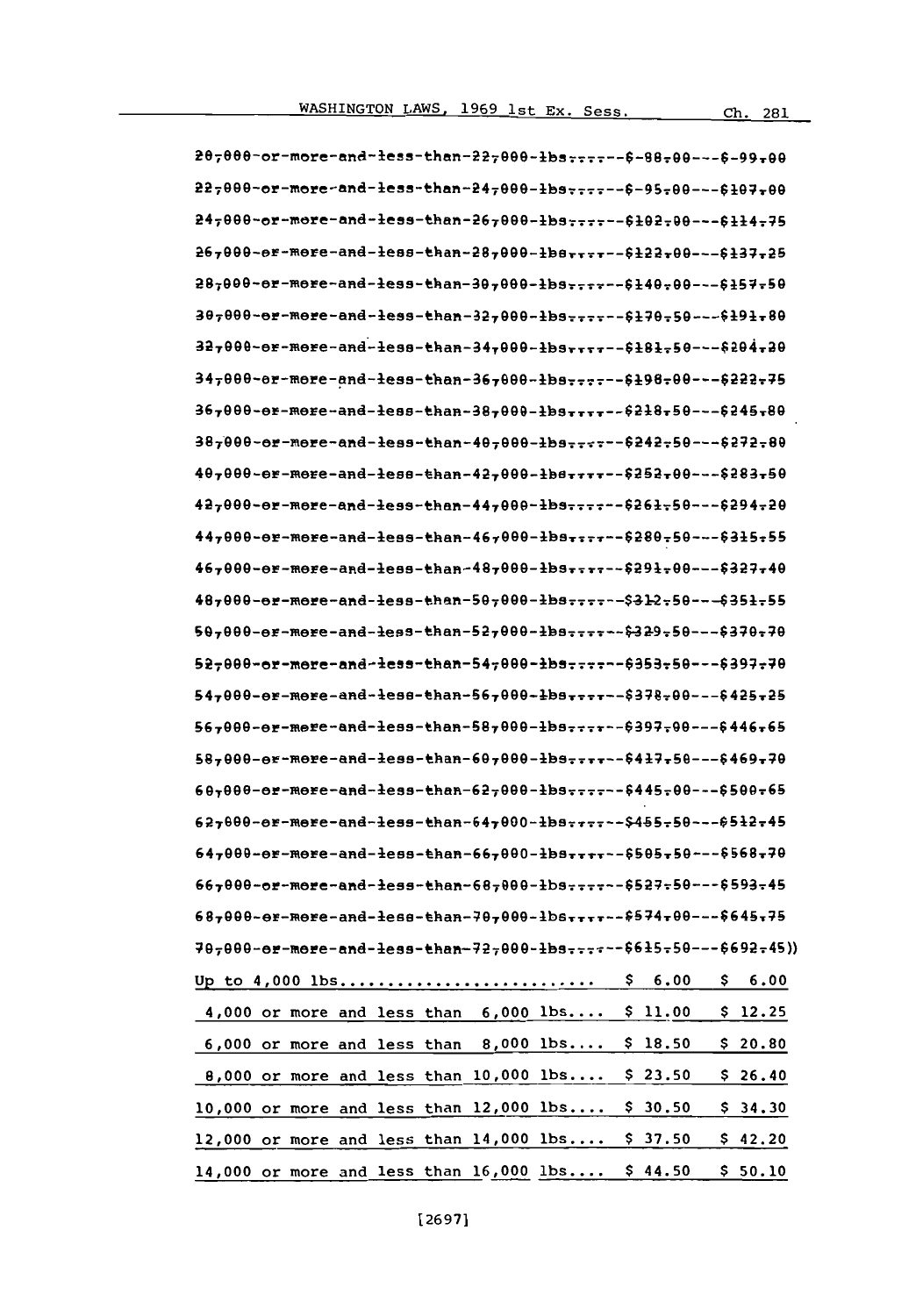|         |                                                                                                                                            |                                                                                                                         | \$.74.00                                                                                                                                                                                                                                                                                                                                                                                                                                                                                                                                                                                                                                                                                                                                                                                                                                                                                                                                                                                                                                                | \$83.25                                                                                                              |
|---------|--------------------------------------------------------------------------------------------------------------------------------------------|-------------------------------------------------------------------------------------------------------------------------|---------------------------------------------------------------------------------------------------------------------------------------------------------------------------------------------------------------------------------------------------------------------------------------------------------------------------------------------------------------------------------------------------------------------------------------------------------------------------------------------------------------------------------------------------------------------------------------------------------------------------------------------------------------------------------------------------------------------------------------------------------------------------------------------------------------------------------------------------------------------------------------------------------------------------------------------------------------------------------------------------------------------------------------------------------|----------------------------------------------------------------------------------------------------------------------|
|         |                                                                                                                                            |                                                                                                                         | \$84.00                                                                                                                                                                                                                                                                                                                                                                                                                                                                                                                                                                                                                                                                                                                                                                                                                                                                                                                                                                                                                                                 | Ş.<br>94.50                                                                                                          |
|         |                                                                                                                                            |                                                                                                                         | \$92.00                                                                                                                                                                                                                                                                                                                                                                                                                                                                                                                                                                                                                                                                                                                                                                                                                                                                                                                                                                                                                                                 | \$103.50                                                                                                             |
|         |                                                                                                                                            |                                                                                                                         | \$100.00                                                                                                                                                                                                                                                                                                                                                                                                                                                                                                                                                                                                                                                                                                                                                                                                                                                                                                                                                                                                                                                | \$112.50                                                                                                             |
|         |                                                                                                                                            |                                                                                                                         | \$107.00                                                                                                                                                                                                                                                                                                                                                                                                                                                                                                                                                                                                                                                                                                                                                                                                                                                                                                                                                                                                                                                | \$120.40                                                                                                             |
|         |                                                                                                                                            |                                                                                                                         | <u>\$128.00</u>                                                                                                                                                                                                                                                                                                                                                                                                                                                                                                                                                                                                                                                                                                                                                                                                                                                                                                                                                                                                                                         | \$144.00                                                                                                             |
|         |                                                                                                                                            |                                                                                                                         | \$147.00                                                                                                                                                                                                                                                                                                                                                                                                                                                                                                                                                                                                                                                                                                                                                                                                                                                                                                                                                                                                                                                | \$165.40                                                                                                             |
|         |                                                                                                                                            |                                                                                                                         | \$179.00                                                                                                                                                                                                                                                                                                                                                                                                                                                                                                                                                                                                                                                                                                                                                                                                                                                                                                                                                                                                                                                | \$201.40                                                                                                             |
|         |                                                                                                                                            |                                                                                                                         | \$191.00                                                                                                                                                                                                                                                                                                                                                                                                                                                                                                                                                                                                                                                                                                                                                                                                                                                                                                                                                                                                                                                | \$214.90                                                                                                             |
|         |                                                                                                                                            | lbs                                                                                                                     | <u>\$208.00</u>                                                                                                                                                                                                                                                                                                                                                                                                                                                                                                                                                                                                                                                                                                                                                                                                                                                                                                                                                                                                                                         | \$234.00                                                                                                             |
|         |                                                                                                                                            |                                                                                                                         | \$229.00                                                                                                                                                                                                                                                                                                                                                                                                                                                                                                                                                                                                                                                                                                                                                                                                                                                                                                                                                                                                                                                | \$257.60                                                                                                             |
|         |                                                                                                                                            |                                                                                                                         | \$255.00                                                                                                                                                                                                                                                                                                                                                                                                                                                                                                                                                                                                                                                                                                                                                                                                                                                                                                                                                                                                                                                | \$286.90                                                                                                             |
| or more |                                                                                                                                            |                                                                                                                         | \$265.00                                                                                                                                                                                                                                                                                                                                                                                                                                                                                                                                                                                                                                                                                                                                                                                                                                                                                                                                                                                                                                                | <b>\$298.10</b>                                                                                                      |
|         |                                                                                                                                            |                                                                                                                         | \$275.00                                                                                                                                                                                                                                                                                                                                                                                                                                                                                                                                                                                                                                                                                                                                                                                                                                                                                                                                                                                                                                                | \$309.40                                                                                                             |
|         |                                                                                                                                            |                                                                                                                         | \$295.00                                                                                                                                                                                                                                                                                                                                                                                                                                                                                                                                                                                                                                                                                                                                                                                                                                                                                                                                                                                                                                                | \$331.90                                                                                                             |
|         |                                                                                                                                            | 1bs                                                                                                                     | \$305.00                                                                                                                                                                                                                                                                                                                                                                                                                                                                                                                                                                                                                                                                                                                                                                                                                                                                                                                                                                                                                                                | \$344.25                                                                                                             |
|         |                                                                                                                                            |                                                                                                                         | \$328.00                                                                                                                                                                                                                                                                                                                                                                                                                                                                                                                                                                                                                                                                                                                                                                                                                                                                                                                                                                                                                                                | \$369.00                                                                                                             |
|         |                                                                                                                                            |                                                                                                                         |                                                                                                                                                                                                                                                                                                                                                                                                                                                                                                                                                                                                                                                                                                                                                                                                                                                                                                                                                                                                                                                         | \$389.25                                                                                                             |
|         |                                                                                                                                            |                                                                                                                         |                                                                                                                                                                                                                                                                                                                                                                                                                                                                                                                                                                                                                                                                                                                                                                                                                                                                                                                                                                                                                                                         | <b>\$417.40</b>                                                                                                      |
|         |                                                                                                                                            |                                                                                                                         |                                                                                                                                                                                                                                                                                                                                                                                                                                                                                                                                                                                                                                                                                                                                                                                                                                                                                                                                                                                                                                                         | <b>\$446.60</b>                                                                                                      |
|         |                                                                                                                                            |                                                                                                                         |                                                                                                                                                                                                                                                                                                                                                                                                                                                                                                                                                                                                                                                                                                                                                                                                                                                                                                                                                                                                                                                         | \$469.10                                                                                                             |
|         |                                                                                                                                            |                                                                                                                         |                                                                                                                                                                                                                                                                                                                                                                                                                                                                                                                                                                                                                                                                                                                                                                                                                                                                                                                                                                                                                                                         | \$492.75                                                                                                             |
|         |                                                                                                                                            |                                                                                                                         |                                                                                                                                                                                                                                                                                                                                                                                                                                                                                                                                                                                                                                                                                                                                                                                                                                                                                                                                                                                                                                                         | <b>\$525.40</b>                                                                                                      |
|         |                                                                                                                                            |                                                                                                                         |                                                                                                                                                                                                                                                                                                                                                                                                                                                                                                                                                                                                                                                                                                                                                                                                                                                                                                                                                                                                                                                         | \$537.75                                                                                                             |
|         |                                                                                                                                            |                                                                                                                         |                                                                                                                                                                                                                                                                                                                                                                                                                                                                                                                                                                                                                                                                                                                                                                                                                                                                                                                                                                                                                                                         | <b>\$597.40</b>                                                                                                      |
|         |                                                                                                                                            |                                                                                                                         |                                                                                                                                                                                                                                                                                                                                                                                                                                                                                                                                                                                                                                                                                                                                                                                                                                                                                                                                                                                                                                                         | <b>\$623.25</b>                                                                                                      |
|         |                                                                                                                                            |                                                                                                                         |                                                                                                                                                                                                                                                                                                                                                                                                                                                                                                                                                                                                                                                                                                                                                                                                                                                                                                                                                                                                                                                         | \$675.75                                                                                                             |
|         |                                                                                                                                            |                                                                                                                         | \$645.50                                                                                                                                                                                                                                                                                                                                                                                                                                                                                                                                                                                                                                                                                                                                                                                                                                                                                                                                                                                                                                                | \$722.45:                                                                                                            |
|         | 52,000 or more and less<br><b>58,000 or more and less</b><br>60,000 or more and less<br>64,000 or more and less<br>66,000 or more and less | 34,000 or more and less than 36,000<br>46,000 or more and less than 48,000<br>than 60,000<br>than 62,000<br>than 68,000 | 16,000 or more and less than 18,000<br>18,000 or more and less than 20,000 lbs<br>20,000 or more and less than 22,000 lbs<br>22,000 or more and less than 24,000 lbs<br>24,000 or more and less than 26,000 lbs<br>26,000 or more and less than 28,000 lbs<br>$28,000$ or more and less than $30,000$ lbs<br>$30,000$ or more and less than $32,000$ lbs<br>32,000 or more and less than 34,000 lbs<br>$36,000$ or more and less than $38,000$ lbs<br>$38,000$ or more and less than $40,000$ lbs<br>and less than $42,000$ lbs<br>$42,000$ or more and less than $44,000$ lbs<br>$44,000$ or more and less than $46,000$ lbs<br>$48,000$ or more and less than $50,000$ lbs<br>$50,000$ or more and less than $52,000$ lbs<br>than $54,000$ lbs<br>54,000 or more and less than 56,000 lbs<br>56,000 or more and less than 58,000<br>1 <sub>b</sub> <b>s</b><br>1bs<br>$1b$ s<br>$62,000$ or more and less than $64,000$ lbs<br>than $66,000$ lbs<br>1bs<br>$68,000$ or more and less than $70,000$ lbs<br>$70,000$ or more and less than $72,000$ lbs | \$346.00<br>\$371.00<br>\$397.00<br>\$417.00<br>\$438.00<br>\$467.00<br>\$478.00<br>\$531.00<br>\$554.00<br>\$603.00 |

PROVIDED, HOWEVER, That every motor truck except trucks not exceeding **5,000** pounds empty scale weight shall be licensed for not less than. one hundred fifty percent of its empty weight unless such an amount would be in excess of the legal limits prescribed for such a vehicle in RCW 46.44.040 in which event the vehicle shall be licensed for the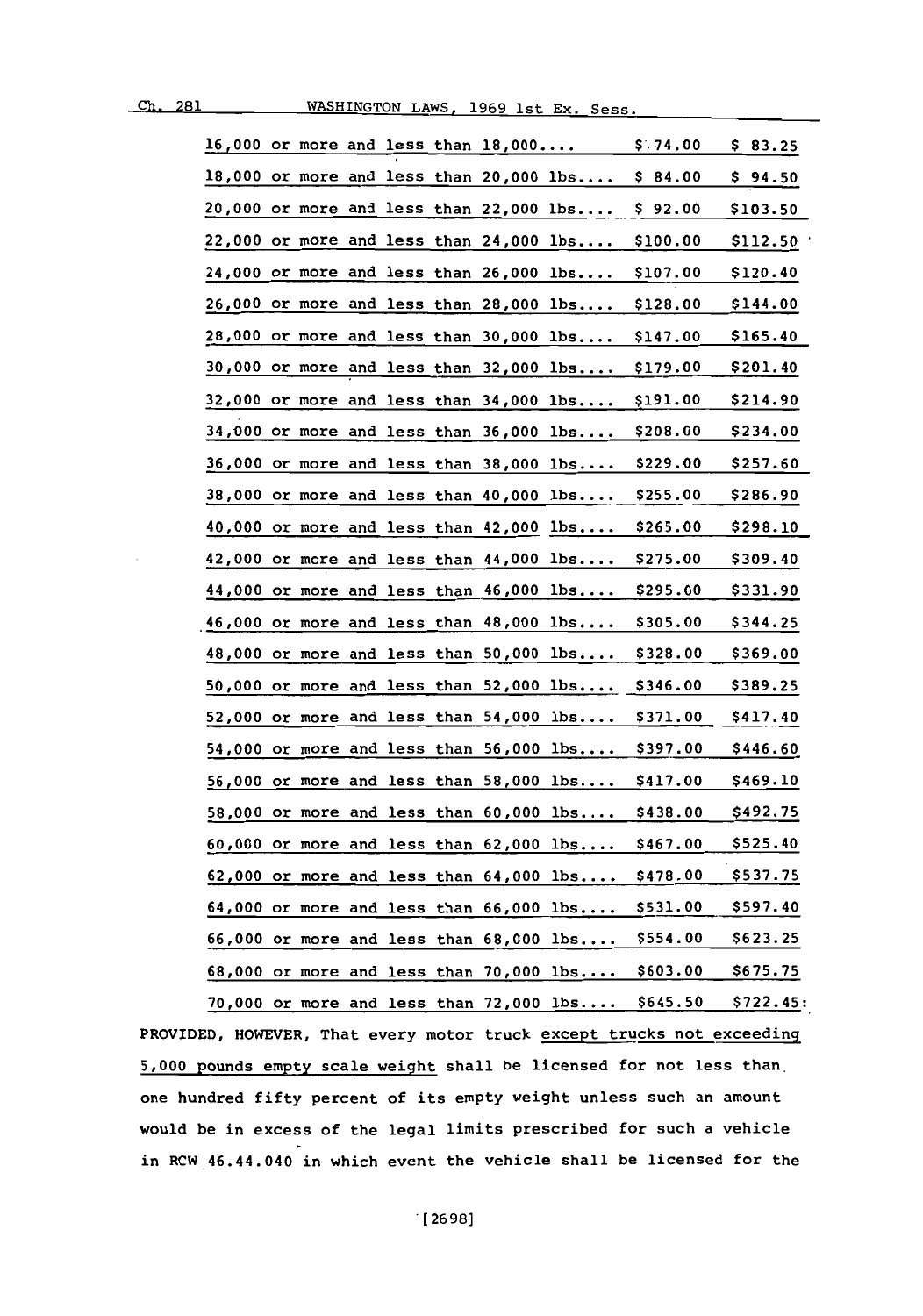maximum gross load specified for such a vehicle.

Sec. **55.** Section 46.44.095, chapter 12, Laws of **1961** as last amended **by** section **15,** chapter 94, Laws of **1967** ex. sess. and RC'4 46.44.095 are each amended to read as follows:

When fully-licensed to the maximum gross weight permitted under RCW 46.44.040, a two-axle truck or a three-axle truck operated as a solo unit and not in combination shall be eligible to carry gross weight in excess of that permitted for such a vehicle in RCW 46.44- .040 upon the payment to the state highway commission of a fee of sixty dollars for each two thousand pounds of excess weight: PROVIDED, That the axle loads of such vehicles shall not exceed the limits specified in RCW 46.44.040 and the tire limits specified in RCW 46.44- .042 or the wheelbase requirements specified in RCW 46.44.044.

When fully licensed to the maximum gross weight permitted under RCW 46.44.040 and when operated in combination with another vehicle, a three or more axle truck-tractor, a three or more axle truck and a three or more axle dromedary truck-tractor may be eligible under a special permit to be issued **by** the highway commission to carry additional gross loads beyond the limit specified for such vehicles in RCW 46.44.040 upon the payment of a fee of sixty dollars per two thousand pounds in excess weight but not to exceed one hundred and twenty dollars for the total excess weight: PROVIDED, That the axle loads of such vehicles shall not exceed the limits specified in RCW 46.44.040 and the tire limits specified in RCW 46.44.042: **AND** PRO-VIDED FURTHER, That the gross weight of a three or more axle truck operated in combination with a two or three-axle trailer shall not exceed seventy-six thousand pounds, and the gross weight for a three or more axle truck tractor operated in combination with a semitrailer shall not exceed seventy-three thousand two hundred eighty pounds.

The special permits provided for in this section shall be issued under such rules and regulations and upon such terms and conditions as may be prescribed **by** the state highway commission. Such special permits shall entitle the permittee to carry such additional

**[ 26 991**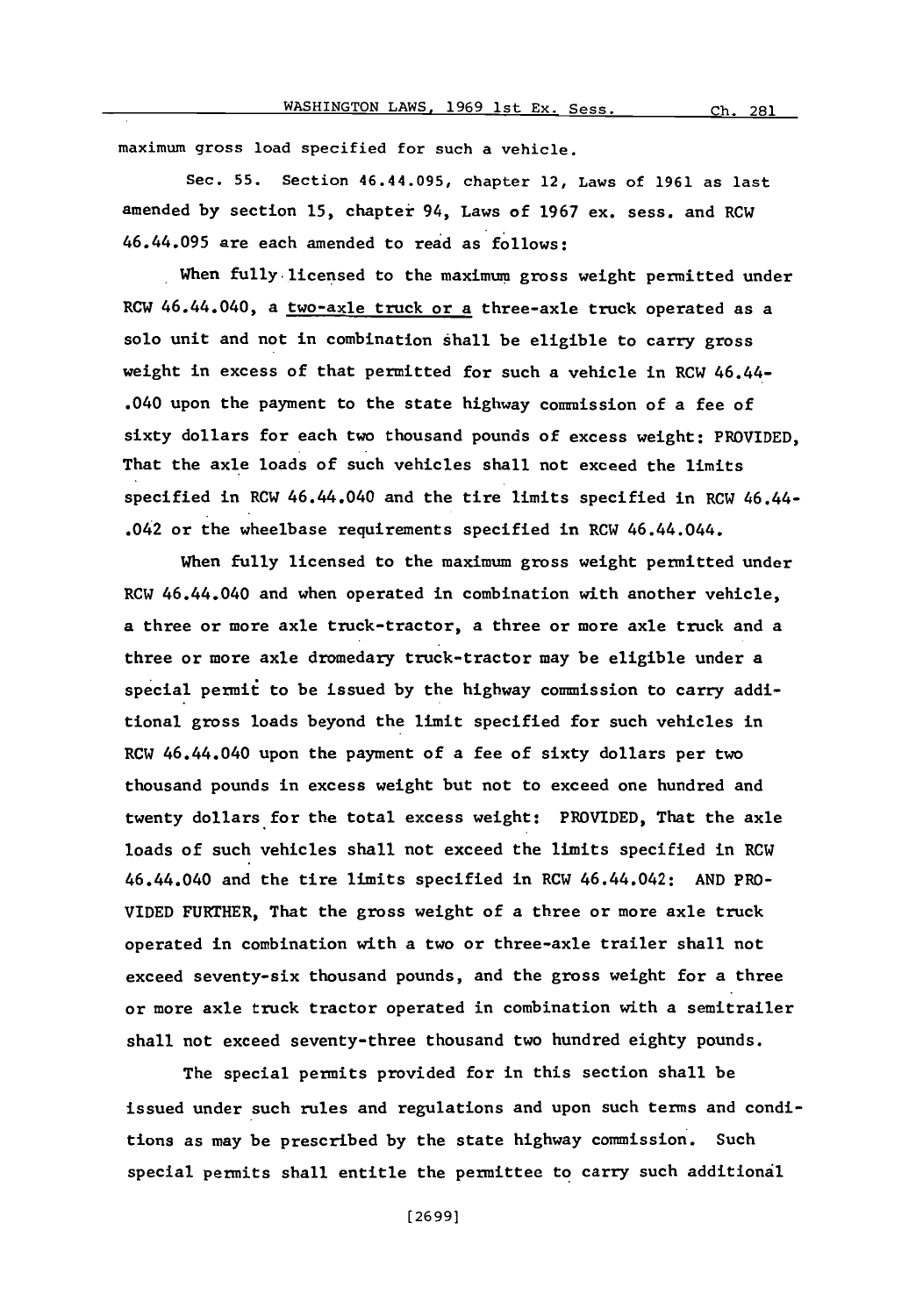load in such an amount and upon such highways or sections of highways as may be determined **by** the state highway commission to be capable of withstanding such increased gross load without undue injury to the highway.

The fee for such additional gross weight shall be payable for a twelve month period beginning and ending on January 1st of each calendar year. The additional gross weight provided for herein can be purchased at any time and if purchased on or after April 1st of any year, the fee shall be seventy-five percent of the full annual fee and if purchased on or after July 1st the fee shall be fifty percent of the full annual fee and if purchased on or after October 1st the fee shall be twenty-five percent of the full annual fee.

The state highway commission shall issue such special permits on a temporary basis for periods not less than five days nor more than ten days at a fee of one dollar per day.

The fees levied in RCW 46.44.094 and this section shall not apply to any vehicles owned and operated **by** the state of Washington, any county within the state or any city or town within the state, or **by** the federal government.

In the case of fleets prorating license fees under the provisions of chapter 46.84 the fees provided for in RCW 46.44.037 and 46.44.095 shall be computed **by** the state highway commission **by** applying the proportion of the Washington mileage of the fleet in question to the total mileage of the fleet as reported pursuant to chapter 46.84 to the fees that would be required to purchase the additional weight allowance for all eligible vehicles or combinations of vehicles for which the extra weight allowance is requested.

The state highway commission shall prorate the fees provided in RCW 46.44.037 and 46.44.095 only if the name of the operator or owner is submitted on official listings of authorized fleet operators furnished **by** the department of motor vehicles. Listings furnished shall also include the percentage of mileage operated in Washington, which shall be the same percentage as determined **by** the department of motor

**(27001**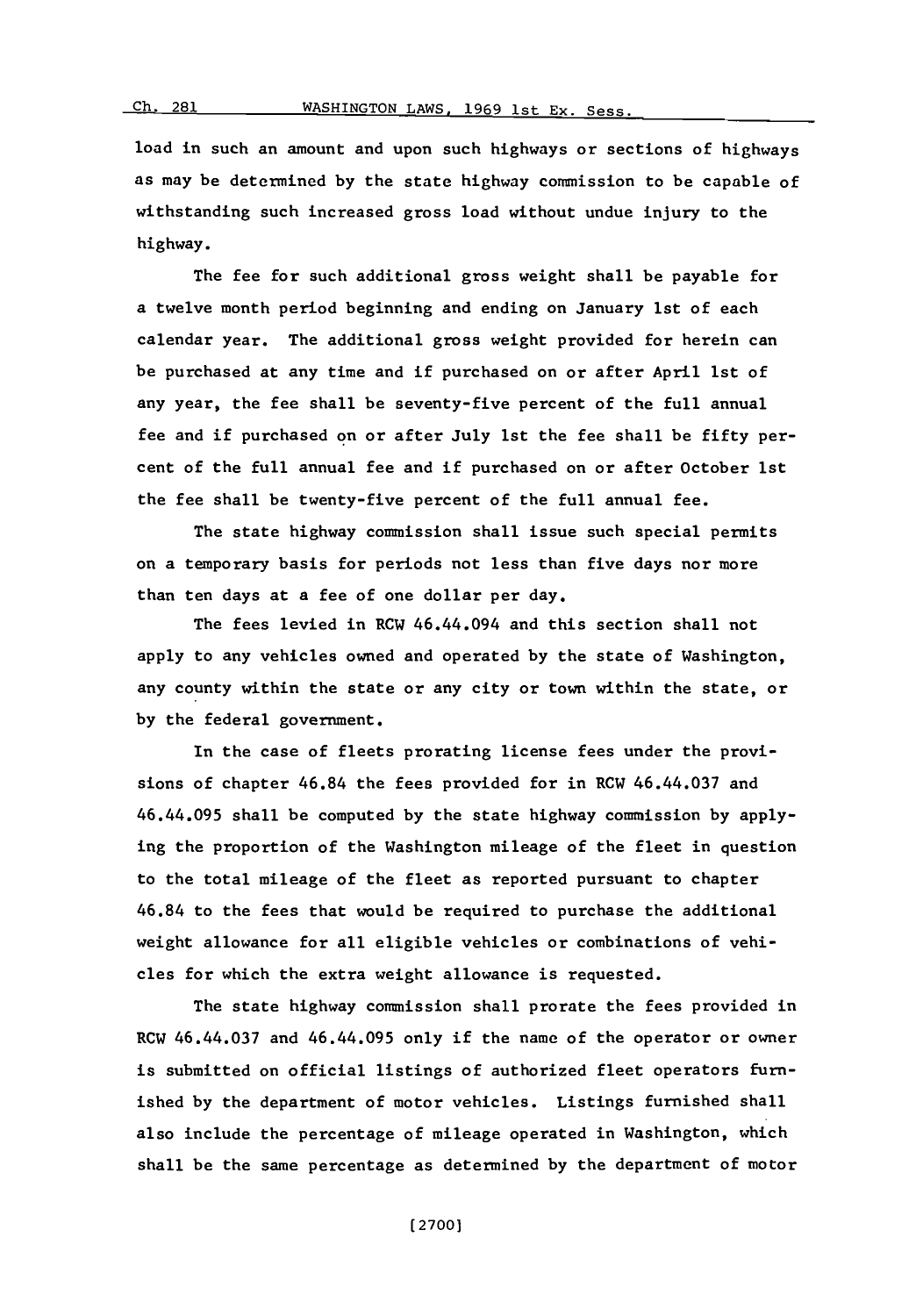vehicles, for purposes of prorating license fees.

**NEW** SECTION. Sec. **56.** There is hereby appropriated from the general fund **-** driver education account to the superintendent of public instruction the sum of two hundred fifty thousand dollars, or so much thereof as may be available in the driver education account to carry out the provisions of chapter 46.81 RCW.

**NEW** SECTION. Sec. **57.** There is added to chapter **13,** Laws of **1961** and to chapter 47.16 RCW a new section to read as follows:

The joint committee on highways with the cooperation and assistance of the state highway commission is authorized and directed to conduct public hearings and such informal local community meetings as it deems advisable within the areas that may be affected **by** establishment of a highway described as follows: Beginning at a junction of state highway No. **18** with primary state highway No. **1,** thence norther**ly** east of Auburn, thence easterly to the vicinity of Auburn, thence generally northerly east of Renton, thence continuing via a corridor located easterly of Lake Sammamish to a connection with primary state highway No. **15** northeast of Bothell, it being the intent of the Legislature that said corridor highway, if established, shall be east of Lake Sammamish. Such hearings and meetings shall be conducted in a manner to inform the public about alternate proposals for the location of said highway and to obtain information from the public which might affect the scope of the study or the choice of alternatives to be considered and which might aid in identification of critical social, economic and environmental effects prior to corridor hearings to be held **by** the highway commission. The joint committee on highways and the state highway commission shall maintain full liaison with King county and all cities and towns affected **by** the location of this highway to insure that each alternate proposed location will be properly coordinated with the adopted transportation plans of such local governments.

The joint committee on highways in connection with the preparation and conduct of such hearings may retain a design team of experts from several disciplines concerned with aesthetic and social aspects

**[(2701]**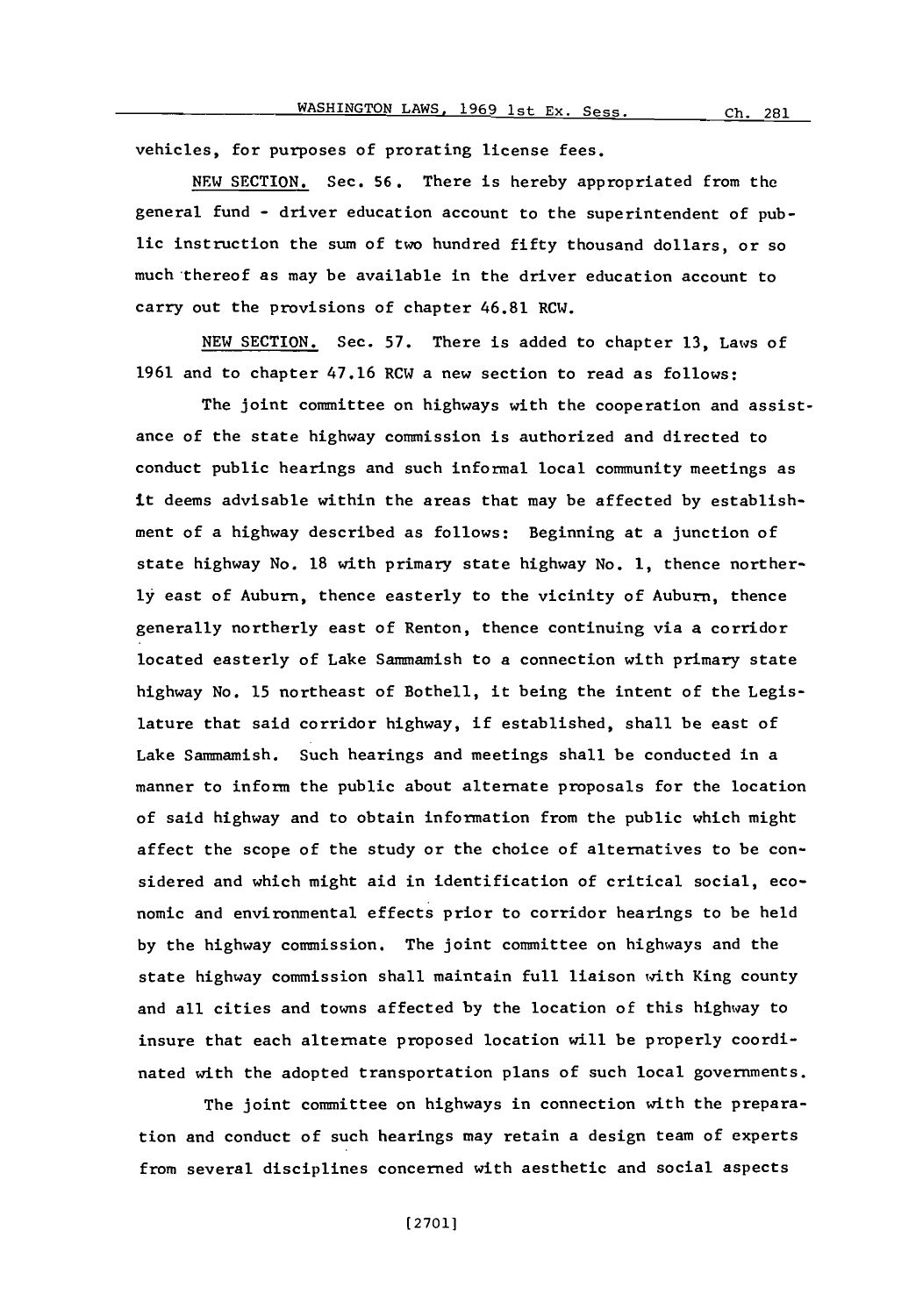in the location and design of the proposed highway. The joint committee on highways shall report its findings relative to the establishment and general location of said highway to the legislature at the time of its convening in **1971.**

There is hereby appropriated from the motor vehicle fund to the joint committee on highways and the Washington state highway commission for the biennium ending June **30, 1971,** the sum of two hundred thousand dollars, or so much thereof as may be necessary to carry out the provisions of this section.

**NEW** SECTION. Sec. **58.** There is added to chapter 12, Laws of **1961** and chapter 46.04 RCW a new section to read as follows:

"Farmer" means any person, firm, partnership or corporation engaged in farming. **If** a person, firm, partnership or corporation is engaged in activities in addition to that of farming, the definition shall only apply to that portion of the activity that is defined as farming in section **59** of this **1969** act.

**NEW SECTION.** Sec. **59.** There is added to chapter 12, Laws of **1961** and chapter 46.04 RCW a new section to read as follows:

"Farming" means the cultivation and tillage of the soil, dairying, the production, cultivation, growing, and harvesting of any agricultural or horticultural commodities (except forestry or forestry operations), the raising of livestock, bees, fur-bearing animals, or poultry, and any practices performed on a farm as an incident to or in conjunction with such farming operations.

Sec. **60.** Section 46.44.092, chapter 12, Laws of **1961** as last amended **by** section **39,** chapter **170,** Laws of **1965** ex. sess. and RCW 46.44.092 are each amended to read as follows:

No special permit shall be issued for movement on any two-lane state highway outside the limits of any city or town where the overall width of load exceeds fourteen feet, or on any multiple lane state highway where the overall width of load exceeds thirty-two feet; except that on multiple lane state highways where a physical barrier serving as a median divider separates the oncoming and opposing traffic lanes,

**Ch.** 281

**(27021**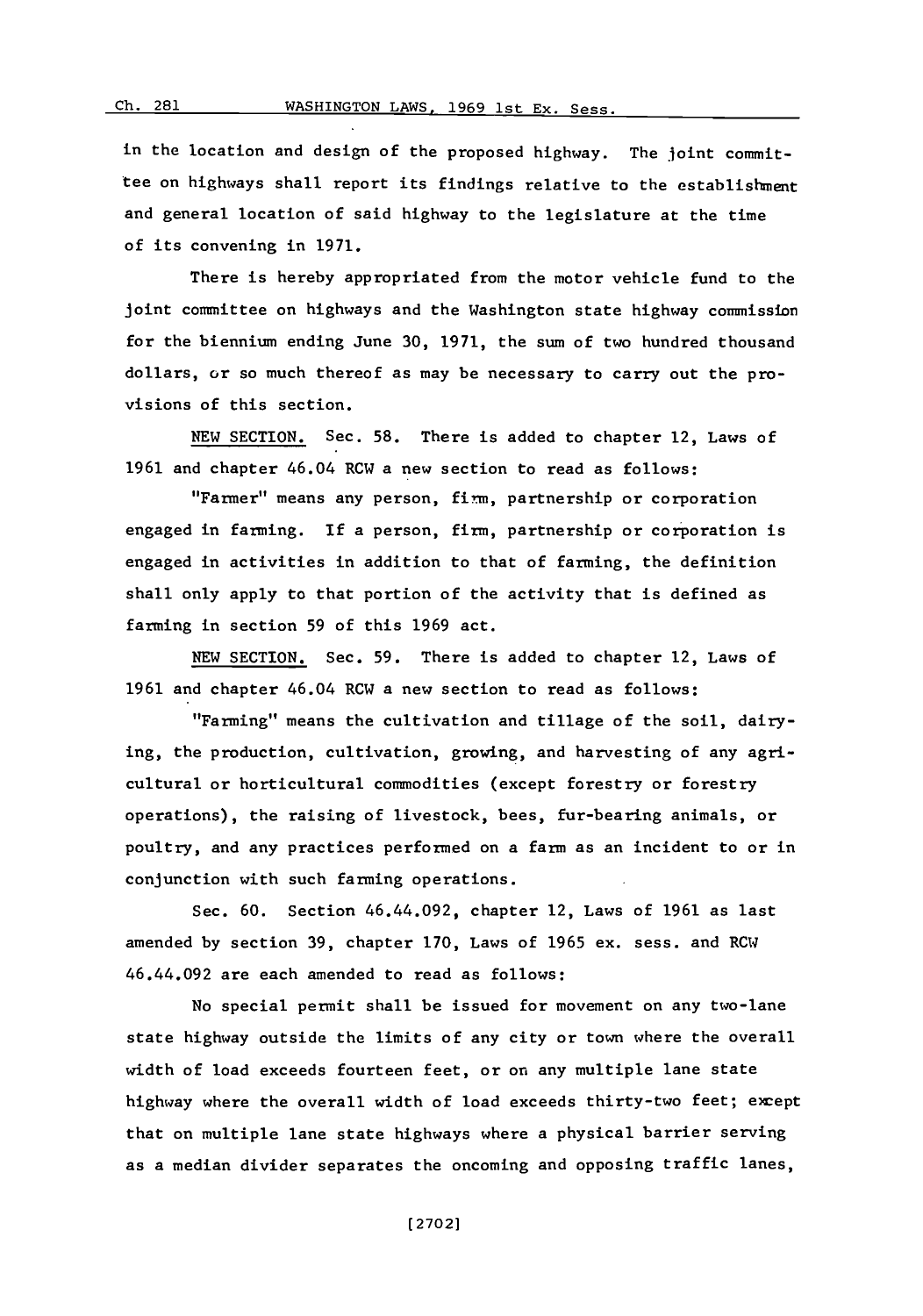no special permit shall be issued for width in excess of twenty feet: PROVIDED, That **(1)** these width limitations may be exceeded on state highways where the latest available traffic figures show that the highway or section of highway carries less than one hundred vehicles per day: PROVIDED FURTHER, That in the case of buildings, the limitations referred to in this section for movement on any two lane state highway other than the national system of interstate and defense highways may be exceeded under the following conditions: (a) Uninterrupted vehicular traffic shall be maintained in one direction at all times; **(b)** maximum distance of movement shall not exceed the five-mile limit; PROVIDED, That when in the opinion of the highway commission a hardship would result, this limitation may be exceeded upon approval of the commission; (c) prior to issuing a permit a qualified highway department employee shall make a visual inspection of the building and route involved determining that the conditions listed herein shall be complied with and that structures or overhead obstructions may be cleared or moved in order to maintain a constant and uninterrupted movement; **(d)** special escort or other precautions may be imposed to assure movement is made under the safest possible conditions, and the Washington state patrol shall be advised when and where the movement is to be made; (2) permits may be issued for widths of vehicles in excess of the preceding limitations on highways or sections of highways which have been designed and constructed for width in excess of such limitations; **(3)** these limitations may be rescinded when certification is made **by** military officials or **by** officials of public or private power facilities, when in the opinion of the highway commission, the movement or action is a necessary emergency movement or action: PRO-**VIDED,** FURTHER, That the structures and highway surfaces on the routes involved are determined to be capable of sustaining widths in excess of such limitation; (4) these limitations shall not apply to farmers moving farm machinery between farms during daylight hours if the movement does not pass along and upon any primary or secondary state highway for a distance greater than  $((\text{thity-five}))$  one hundred miles, if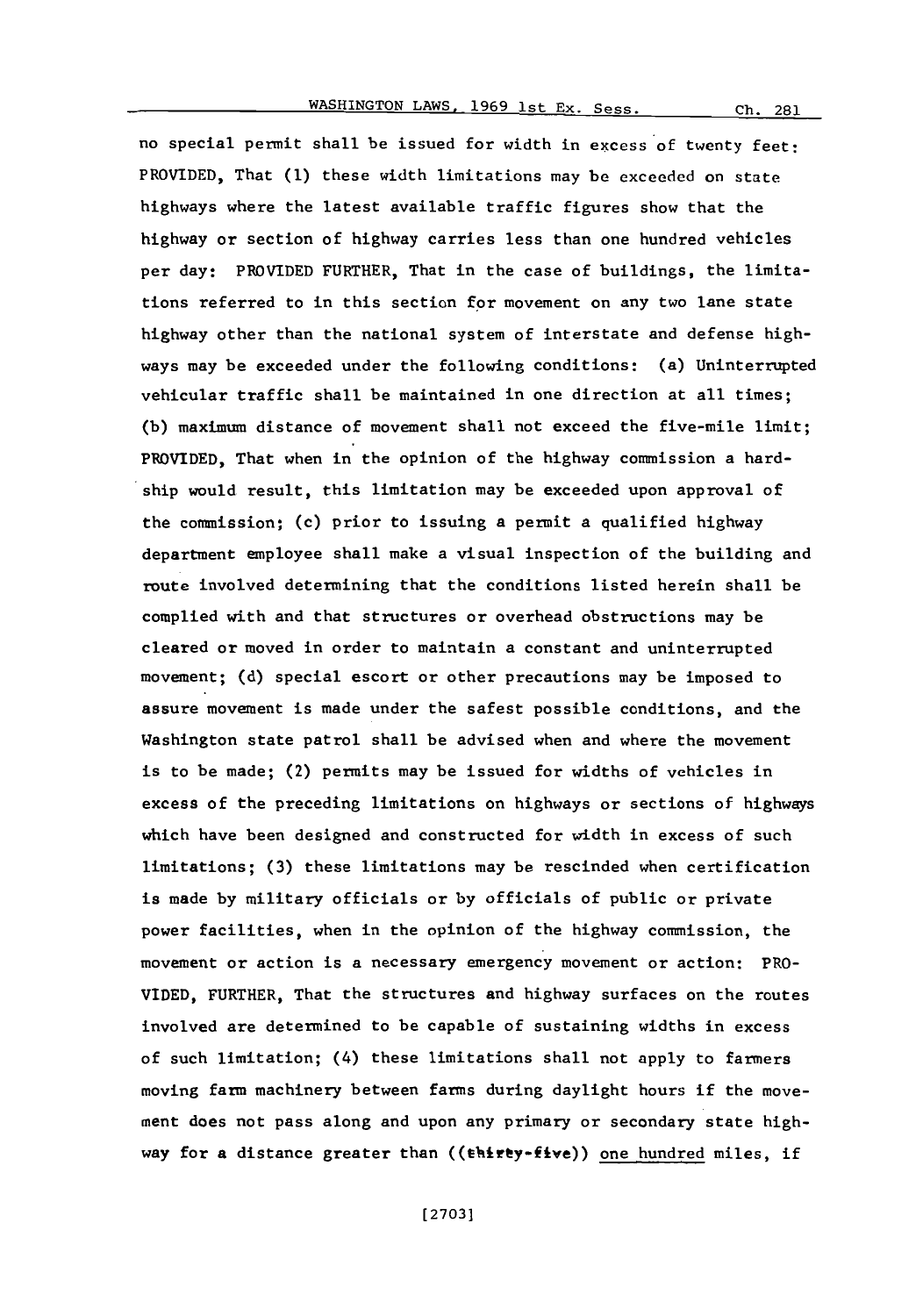$Ch. 281$ 

properly patrolled and flagged; **(5)** these limitations shall, not apply to movement during daylight hours on any two lane state highway where the gross weight, including load, does not exceed forty-five thousand pounds and the overall width of load does not exceed sixteen feet: PROVIDED, That the minimum and maximum speed of such movements, prescribed routes of such movements, the times of such movements, limitation upon frequency of trips (which limitation shall be not less than one per week), and conditions to assure safety of traffic may be prescribed **by** the highway commission or local authority issuing such 3pecial permit.

The applicant for any special permit shall specifically describe the vehicle or vehicles and load to be operated or moved and the particular state highways for which permit to operate is requested and whether such permit is requested for a single trip or for continuous operation.

Sec. **61** Section 40, chapter **155,** Laws of **1965** ex. sess. and RCW 46.61.290 are each amended to read as follows:

The driver of a vehicle intending to turn at an intersection shall do so as follows:

**(1)** Right turns. Both the approach for a right turn and a right turn shall be made as close as practicable to the right-hand curb or edge of the roadway.

(({2}--Left-turns-on-two-way-roadways---At-any-intersection where-traffie-is-permitted-to-move-in-both-directions-on-each-roadway entering-the-interseetion;-an-approach-for-a-left-turn-shall-be-made in-that-pertion-ef-the-right-half-ef-the-readway-nearest-the-eenter line-thereof-and-by-passing-to-the-right-of-such-eenter-line-where-it enters-the-interseetion-and-after-entering-the-interseetion-the-left turn-shall-be-made-so-as-to-leave-the-intersection-to-the-right-of-the eenter-line-of-the-roadway-being-entered---Whenever-praetieable-the<br>left-turn-shall-be-made-in-that-portion-of-the-intersection-to-the left-of-the-eenter-of-the-intersection,

{3} -- Left-turns-on-other-than-two-way-roadways --- At-any-inter-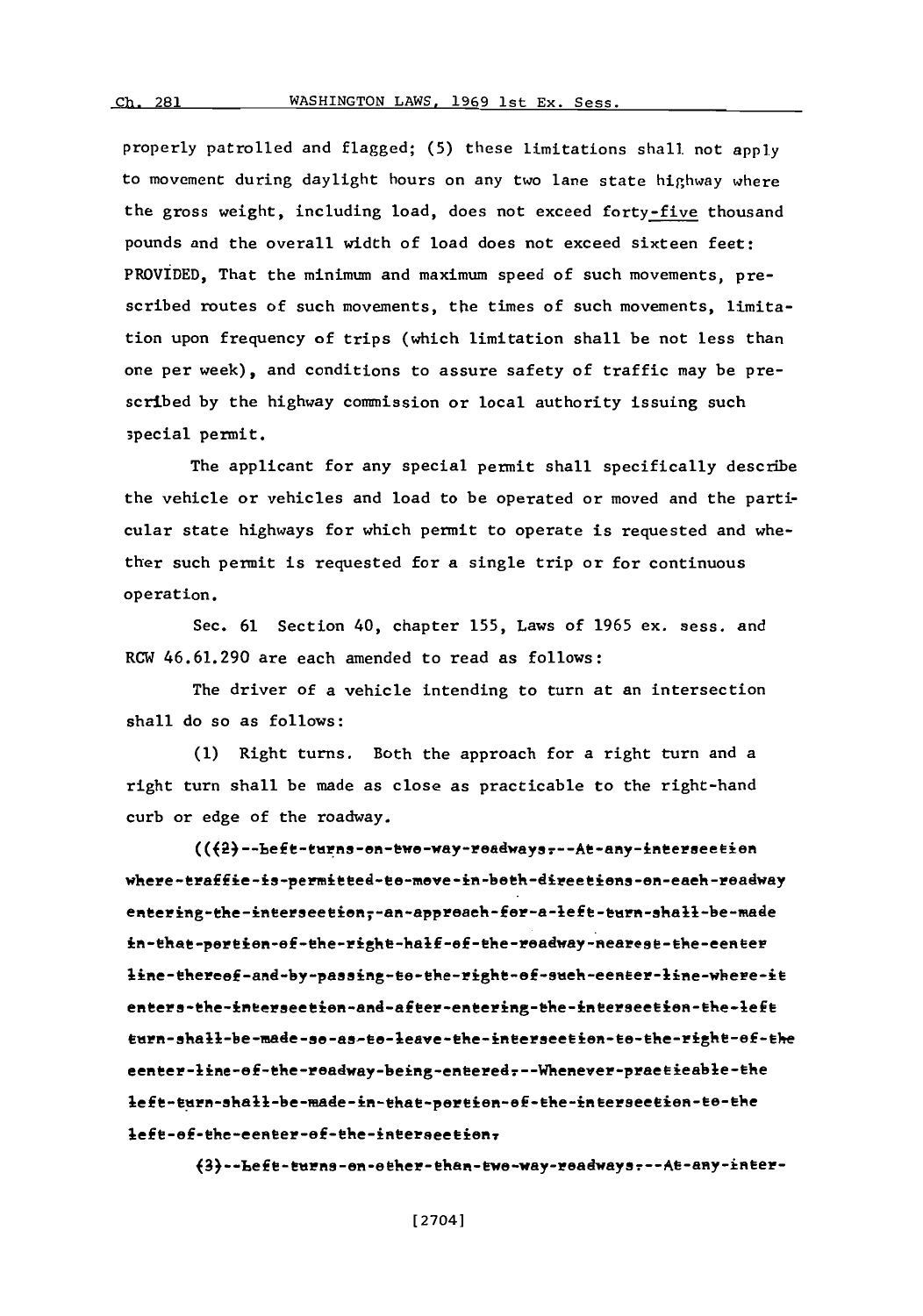seetion-where-traffie-is-restrieted-to-one-direction-on-one-or-more ef-the-readways:-the-driver-ef-a-vehiele-intending-to-turn-left-at any-such-intersection-shall-approach-the-intersection-in-the-extreme left-hand-lane-lawfully-available-to-traffie-moving-in-the-direction of-travel-of-such-vehicle-and-after-entering-the-intersection-the-left turn-shall-be-made-so-as-to-leave-the-interseetion;-as-nearly-as praeiealeTirithelef-liad-lme-awiill-aviler-s-teafy moving-in-such-direction-upon-the-roadway-being-entered-))

(2) Left turns. The driver of a vehicle intending to turn left at any intersection shall approach the intersection in the extreme left-hand lane lawfully available to traffic moving in the direction of travel of such vehicle and after entering the intersection, the left turn shall be made so as to leave the intersection in a lane lawfully available to traffic moving in such direction upon the roadway being entered. Whenever practicable the left turn shall be made in that portion of the intersection to the left of the center of the intersection.

**(3)** Two-way left turn lanes.

(a) The department of highways ani local authorities in their respective jurisdictions may designate a two-way left turn lane on a roadway. **A** two-way left turn lane is near the center of the roadway set aside for use **by** vehicles making left turns in both directions from or into the roadway.

**(b)** Two-way left turn lanes shall be designated **by** distinctive uniform roadway markings. The department of highways shall determine and prescribe standards and specifications governing type, length, width, and positioning of the distinctive permanent markings. The standards and specifications developed shall be filed with the code revisor in accordance with the procedures set forth in the Administrative Procedure Act, chapter 34.04 ROW. On and after July **1, 1971,** permanent markings designating a two-way left turn lane shall conform to such standards and specifications.

(c) Upon a roadway where a center lane has been provided **by**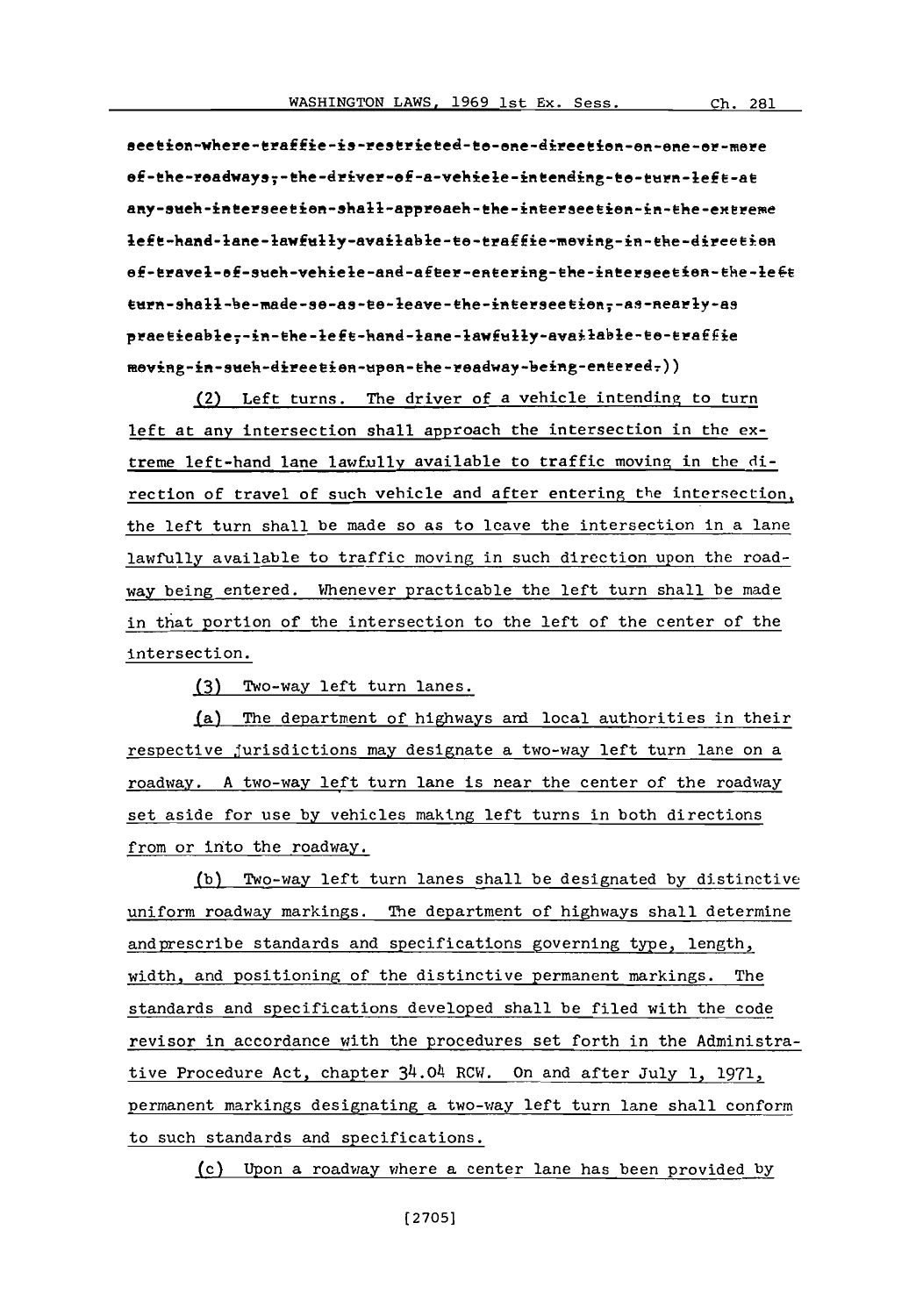distinctive pavement markings for the use of vehicles turning left from both directions, no vehicles shall turn left from any other lane. **A** vehicle shall not be driven in this center lane for the purpose of overtaking or passing another vehicle proceeding in the same direction. **A** signal, either electric or manual, for indicating a left-turn movement, shall be made at least one hundred feet before the actual left turn movement is made. Any maneuver other than a left turn from this center lane will be deemed a violation of this section.

(4) The state highway commission and local authorities in their respective jurisdictions may cause  $((\text{max} + \text{max} + \text{max} + \text{min}))$ official traffic-control devices to **be** placed within or adjacent to intersections and thereby require and direct that a different course from that specified in this section be traveled **by** vehicles turning at an intersection, and when ((markers;-buttons-or-signs)) such devices are so placed no driver of a vehicle shall turn a vehicle at an intersection other than as directed and required **by** such ((markers; buttons-or-signs)) devices.

**NEW SECTION.** Sec. **62.** Section **9,** chapter **209,** Laws of **1961** and RCW **47.56.664;** section 24, chapter 145, Laws of **1967** ex. sess.; are each hereby repealed.

**NEW** SECTION. Sec. **63.** This **1969** amendatory act is necessary for the immediate preservation of the public peace, health and safety, the support of the state government and its existing public institutions, and except for sections **32** and 54 of this **1969** amendatory act shall take effect immediately. Sections **32** and 54 of this **1969** amendatory act shall take effect January **1, 1970.**

**NEW** SECTION. Sec. 64. **If** any provision of this act, or its application to any person or circumstance is held invalid, the remainder of the act, or the application of the provision to other persons or circumstances is not affected.

Passed the Senate May **10, 1969** Passed the House may **10, 1969** Approved **by** the Governor May **23, 1969,** with the exception of Section **19** and Subsection **3** of Section **37** which are vetoed Filed in office of Secretary of State May **23, 1969**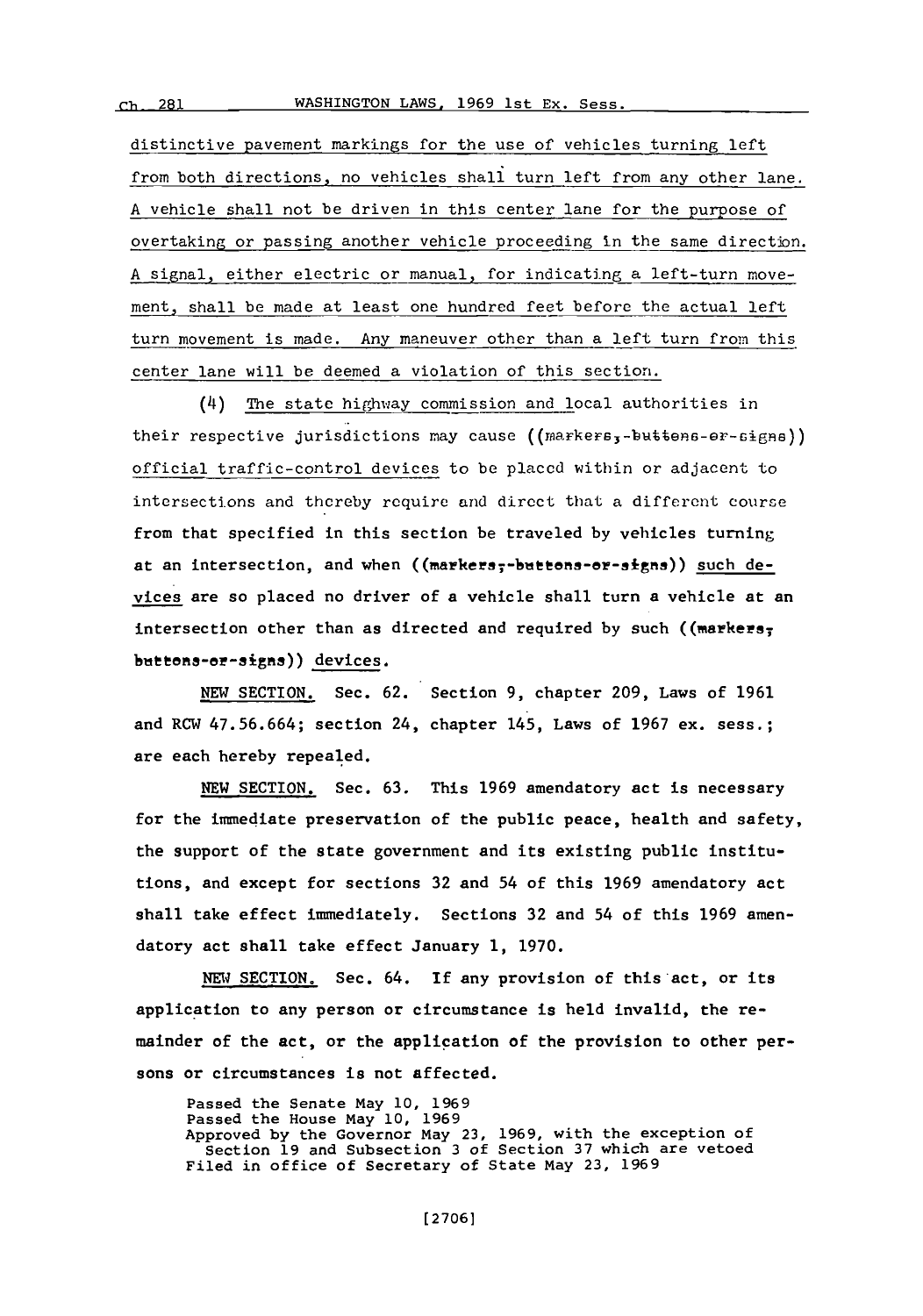**NOTE:** Governor's explanation of partial veto is as follows: ...This is the highway omnibus bill. It contains 64 sections relating to various aspects of the highway program.

> Section **19** and Subsection **23** of Section **37** attempt to address the serious and growing problem related to urban transportation. Section **19** creates a division of urban transportation in the Washington State Highway Commission and is charged with the responsibility of coordinating state, regional and local transportation planning in cooperation with regional and local agencies. In addition it is made responsible for the administering of transportation planning and research grants to regional agencies, cities and counties and is given primary responsibility for coordinating the development of balanced transportation plans. This division is also given oversight functions with respect to the expenditure of the one percent excise tax on motor vehicles as authorized in Engrossed House Bill No. 641, the mass transit bill.

The need for a comprehensive approach to transportation planning is now beyond dispute. Regrettably, the legislature declined to create a comprehensive Department of Transportation as I had requested. Section **19** of this bill now seeks to grant to the Highway Commission and the Department of Highways certain aspects of what would have been included within a broad Department of Transportation.

Until a Department of Transportation is created which will have the capacity to plan comprehensively, I do not consider it desirable to assign the urban transportation planning functions to a commission and department whose basic function is to design, construct and administer the public highway system only.

Subsection **3** of Section **37** authorizes the Joint Committee on Highways to undertake a comprehensive review of long-range transportation plans for the Seattle Metropolitan area as adopted **by** the City of Seattle, the Municipality of Metropolitan Seattle, King County, the Puget Sound Governmental Conference and the State Highway Commission. The committee is directed to retain consultants to evaluate the existing long-range transportation plans and the proper roles of responsibility for various modes of transportation. The consultants are to be charged with recommending criteria or models to be used in assigning to the various modes of transportation responsibility for meeting present and long-range traffic carrying requirements.

In view of the most recent pronouncement of the Washington State Supreme Court in Slavin v. O'Conpell, **75** Wn. 2nd **568 (1969),** there is a serious question as to the constitutionalty of the use of the motor vehicle fund for non-highway transportation planning purposes.<br>In addition, the undertaking of a comprehensive